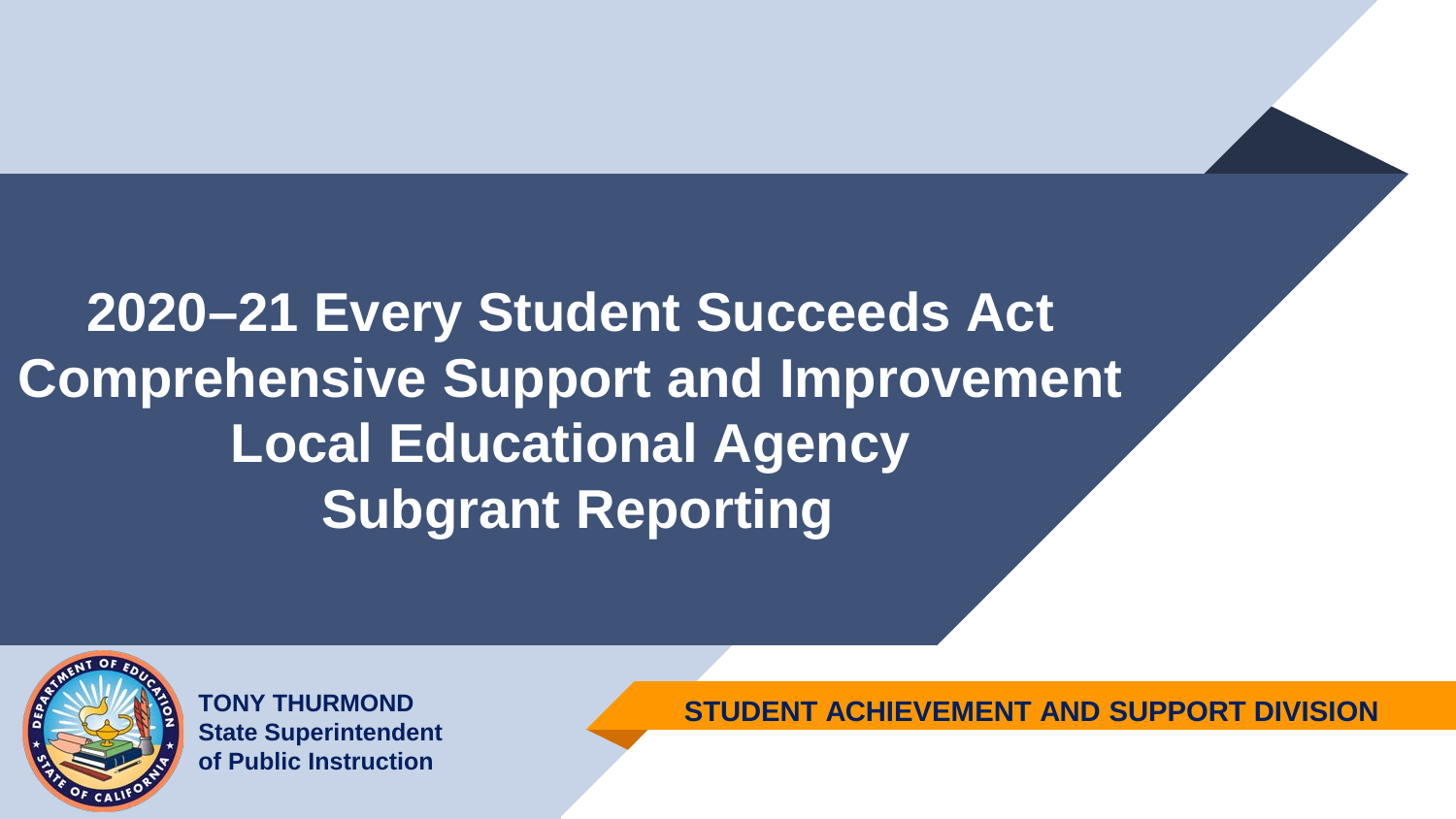Please use the Zoom Question and Answer feature to post any questions you may have.

A PDF of today's presentation is located on the CDE CSI Webinars web page at [https://www.cde.ca.gov/sp/sw/t1/csiwebinars.asp.](https://www.cde.ca.gov/sp/sw/t1/csiwebinars.asp)

School Improvement and Support Office (SISO) can be reached at **SISO@cde.ca.gov** or 916-319-0833.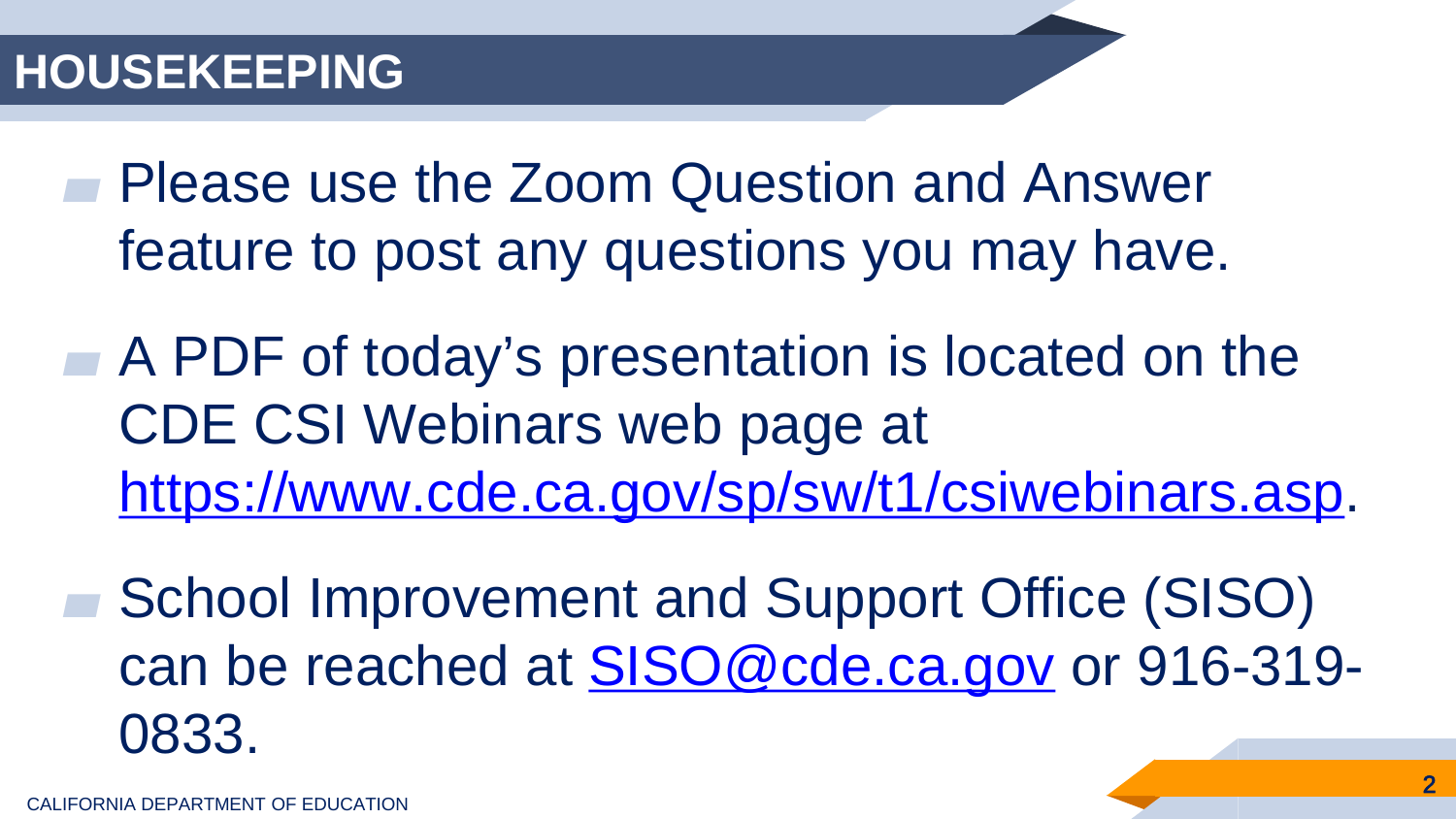#### **ACRONYMS and INITIALISMS**

**CDE**—California Department of Education **CSI**—Comprehensive Support and Improvement **ED**—United States Department of Education **ESSA**—Every Student Succeeds Act **FY**—Fiscal Year

**GMART**—Grant Management and Reporting Tool **LEA**—Local Educational Agency **SEA**—State Educational Agency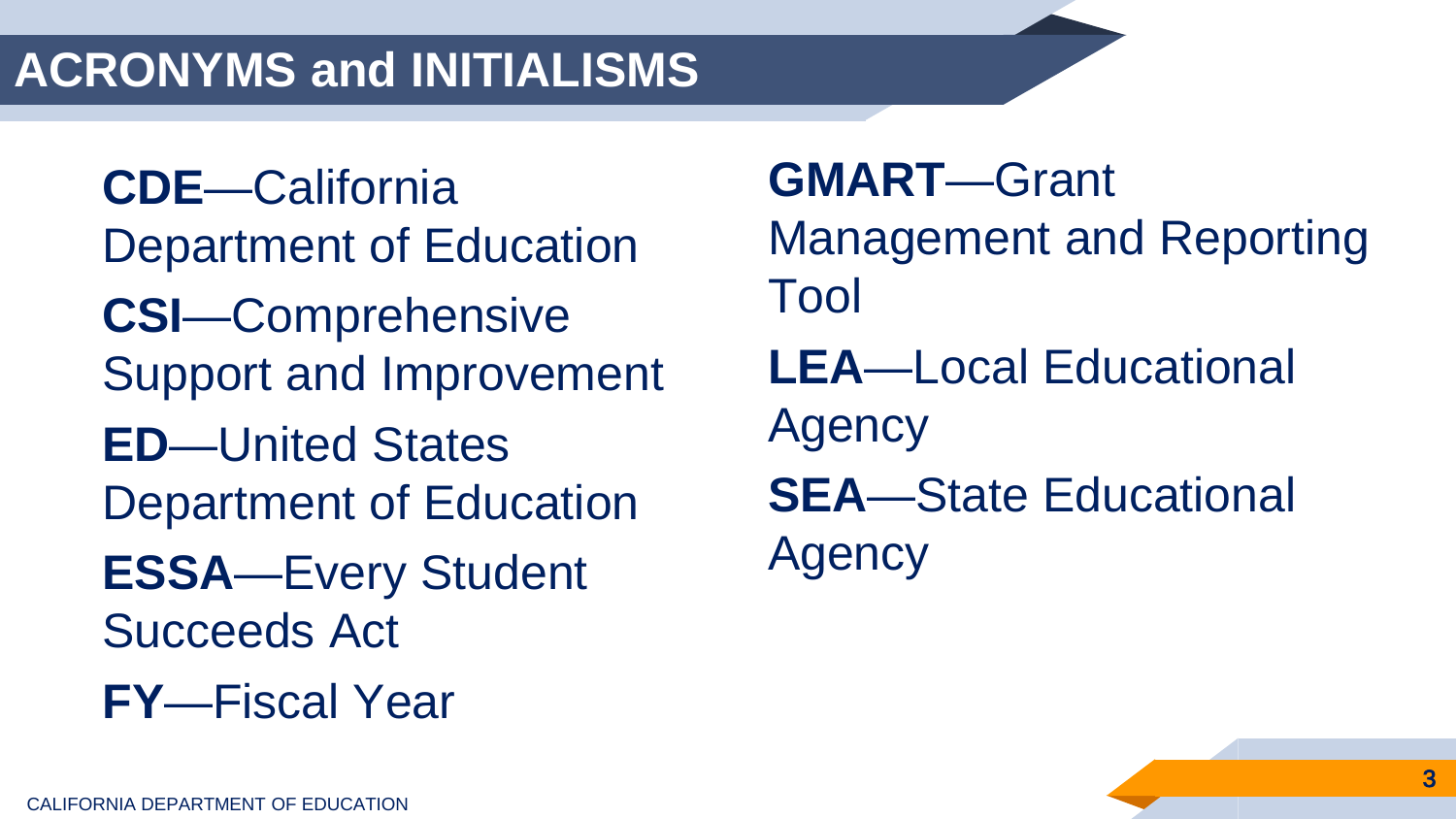#### **AGENDA**

# **PART I**

# **Grant Management Reporting**

- **GMART Subgrant Reporting** Timeline, Overview, and Report Submissions
- **GMART Updates**

**PART II Federal Reporting**

- **Requirements**
- Consolidated State
	- Performance Report

▰ 1003(i)

**GMART Data Entry**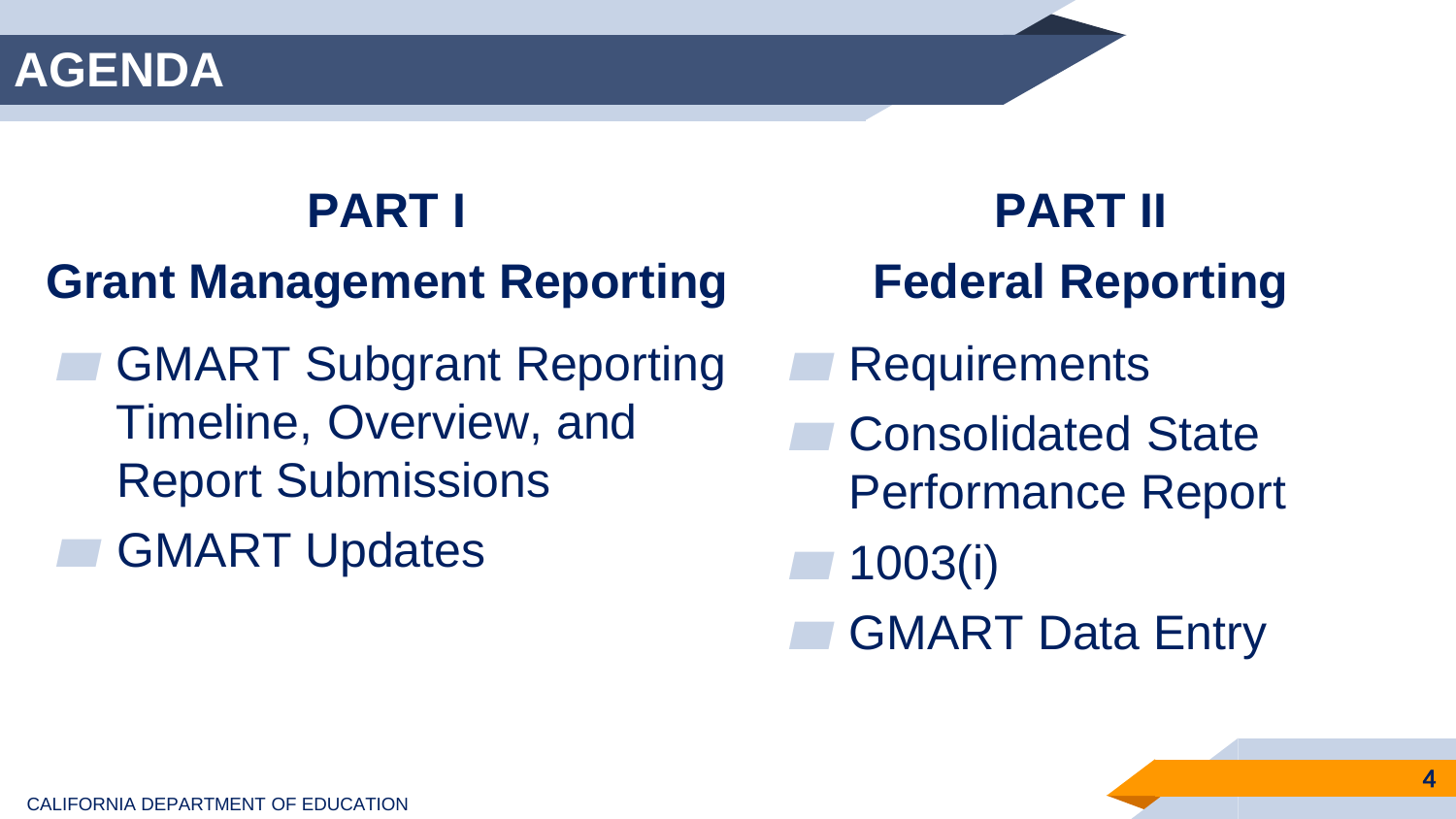# State Superintendent



**TONY THURMOND** of Public Instruction

# **Grant Management Reporting**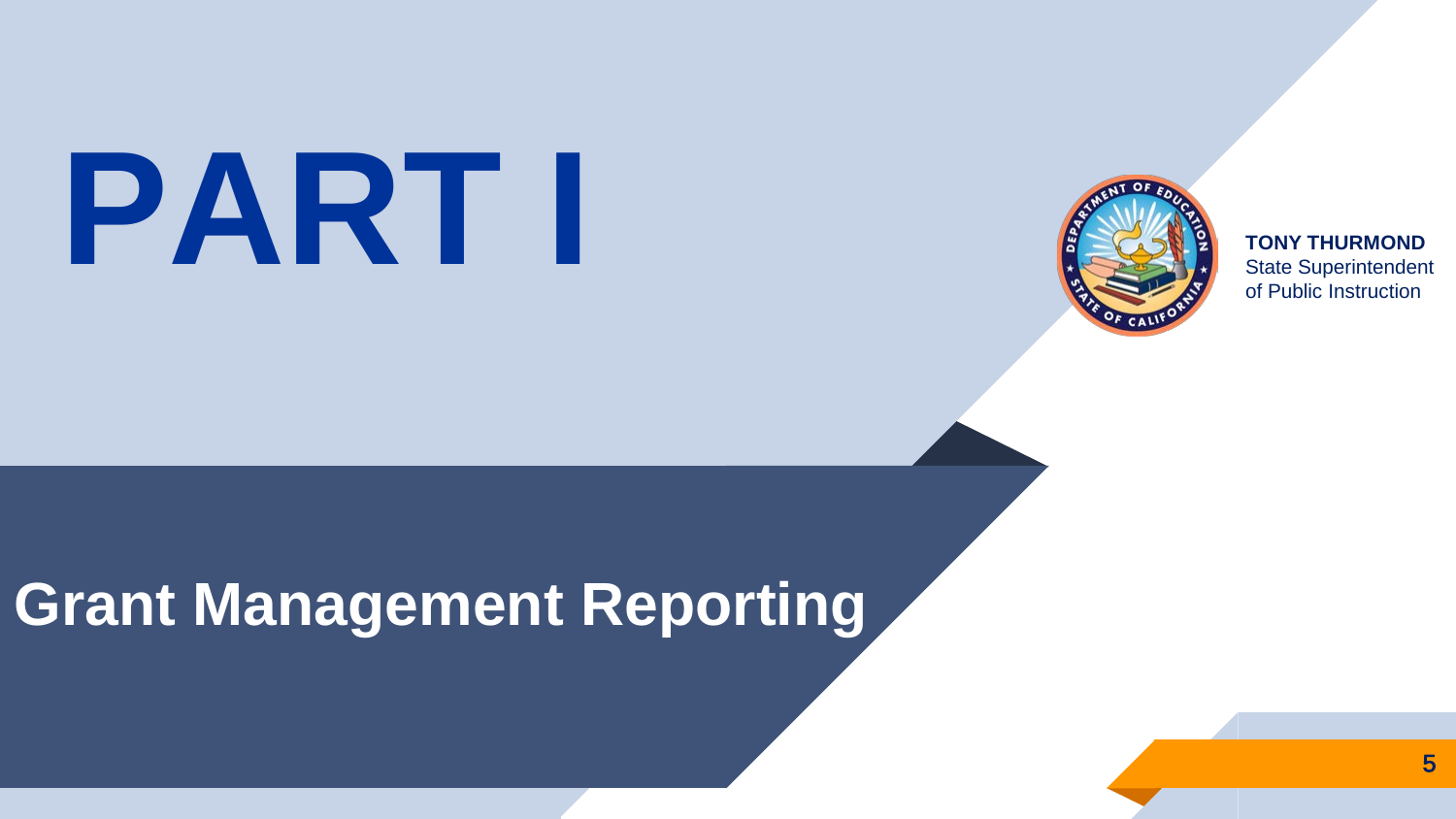| <b>Report Name</b>                                 | <b>Required Reporting Data</b>                                                         | <b>Performance Period</b>                      | <b>Reporting Window</b> |
|----------------------------------------------------|----------------------------------------------------------------------------------------|------------------------------------------------|-------------------------|
| <b>Report 1</b>                                    | • Funding Plan Adjustment<br>• Budget Summary<br>• Expenditures                        | February 15, 2021, to<br>June 30, 2021         | July 1-31, 2021         |
| <b>Report 2</b>                                    | • CSI Plan Approval/Adoption Dates<br>• Expenditures<br>• Federal Report               | July 1, 2021, to<br>September 30, 2021         | October 1-31, 2021      |
| <b>Report 3</b>                                    | <b>Expenditures</b>                                                                    | October 1, 2021, to<br><b>January 31, 2022</b> | February 1-28, 2022     |
| Report 4                                           | <b>Expenditures</b>                                                                    | February 1, 2022, to<br>June 30, 2022          | July 1-31, 2022         |
| <b>Final Report and</b><br><b>Grant Evaluation</b> | • Final Expenditures/Closeout Report<br>• Grant Performance Report<br>• Federal Report | July 1, 2022, to September<br>30, 2022         | October 1-31, 2022      |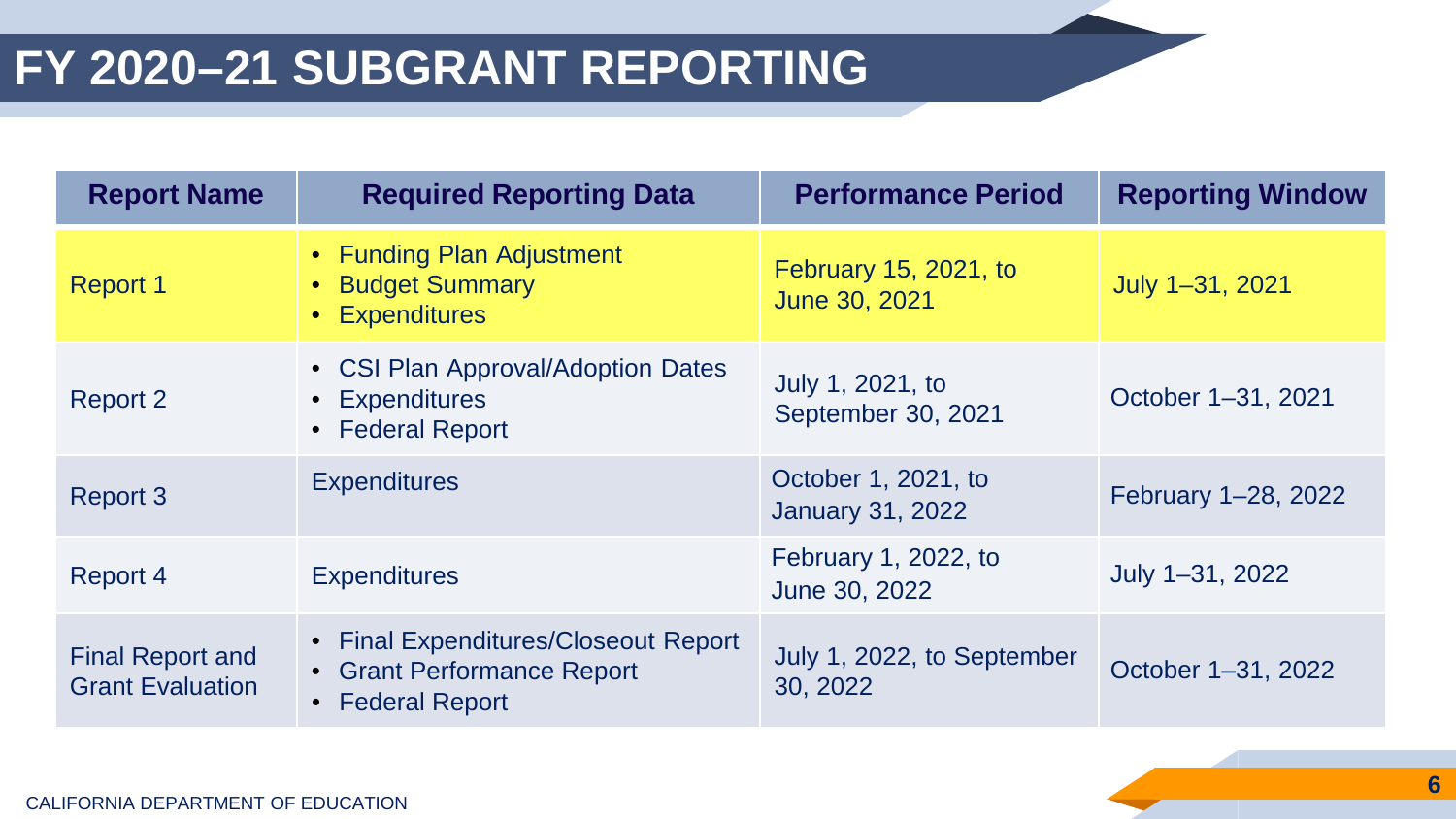The GMART is a web-based system that allows the LEA to complete and submit an application for funding and view, revise, and submit fiscal and other required information.

For more information, visit the GMART instructions web page at <https://www.cde.ca.gov/sp/sw/t1/gmartinstructions.asp>.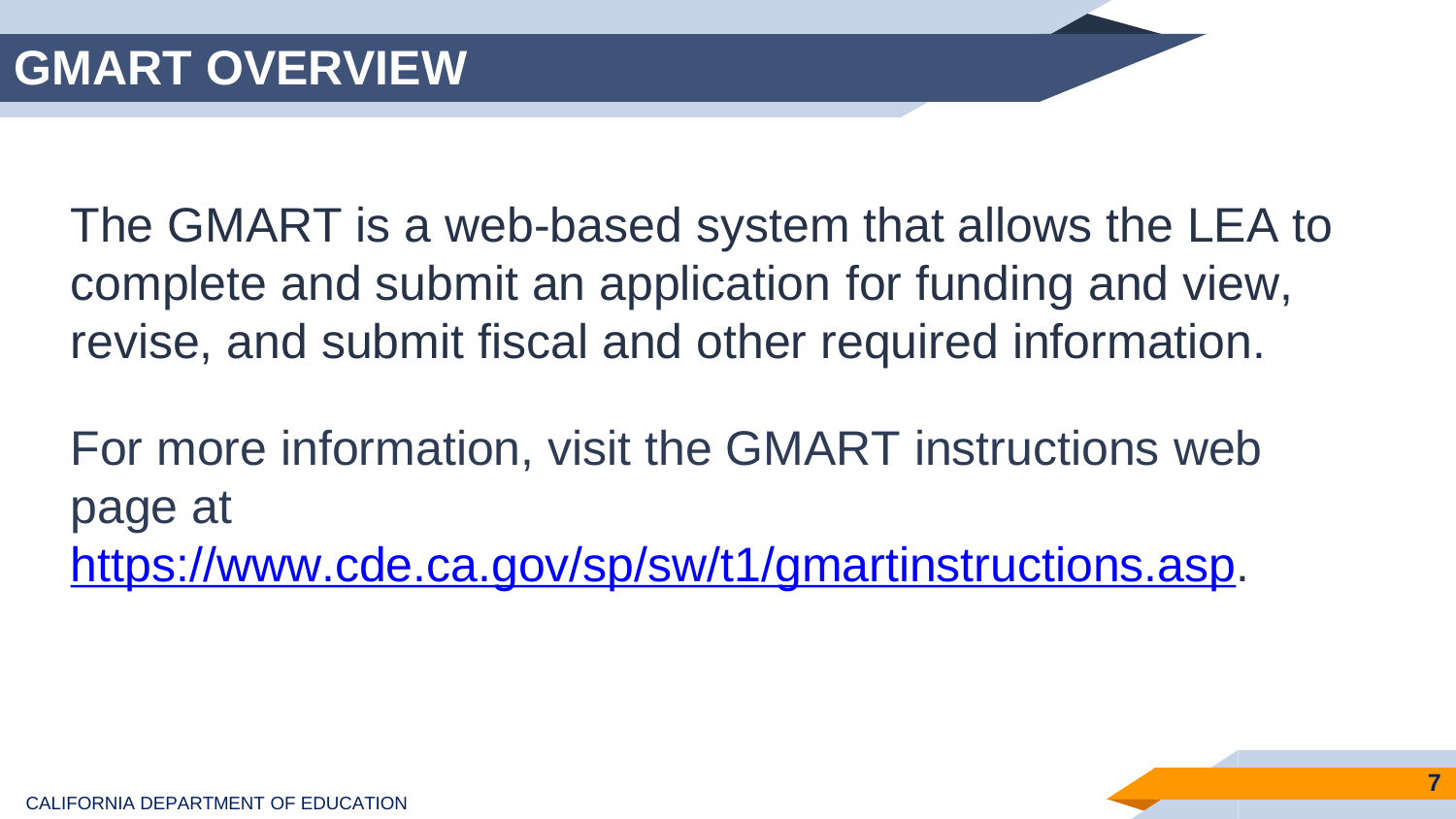**LOGGING ON**

#### GMART home page: <https://www3.cde.ca.gov/gmart/gmartlogon.aspx>

| Grant Management and Reporting Tool (GMART) |  |  |  |  |  |
|---------------------------------------------|--|--|--|--|--|
| Logon                                       |  |  |  |  |  |
| Username:<br>Password:                      |  |  |  |  |  |
| Logon                                       |  |  |  |  |  |
| <b>GMART Instructions</b>                   |  |  |  |  |  |

#### Refer to slide 74 for alternative text version.

**8**

CALIFORNIA DEPARTMENT OF EDUCATION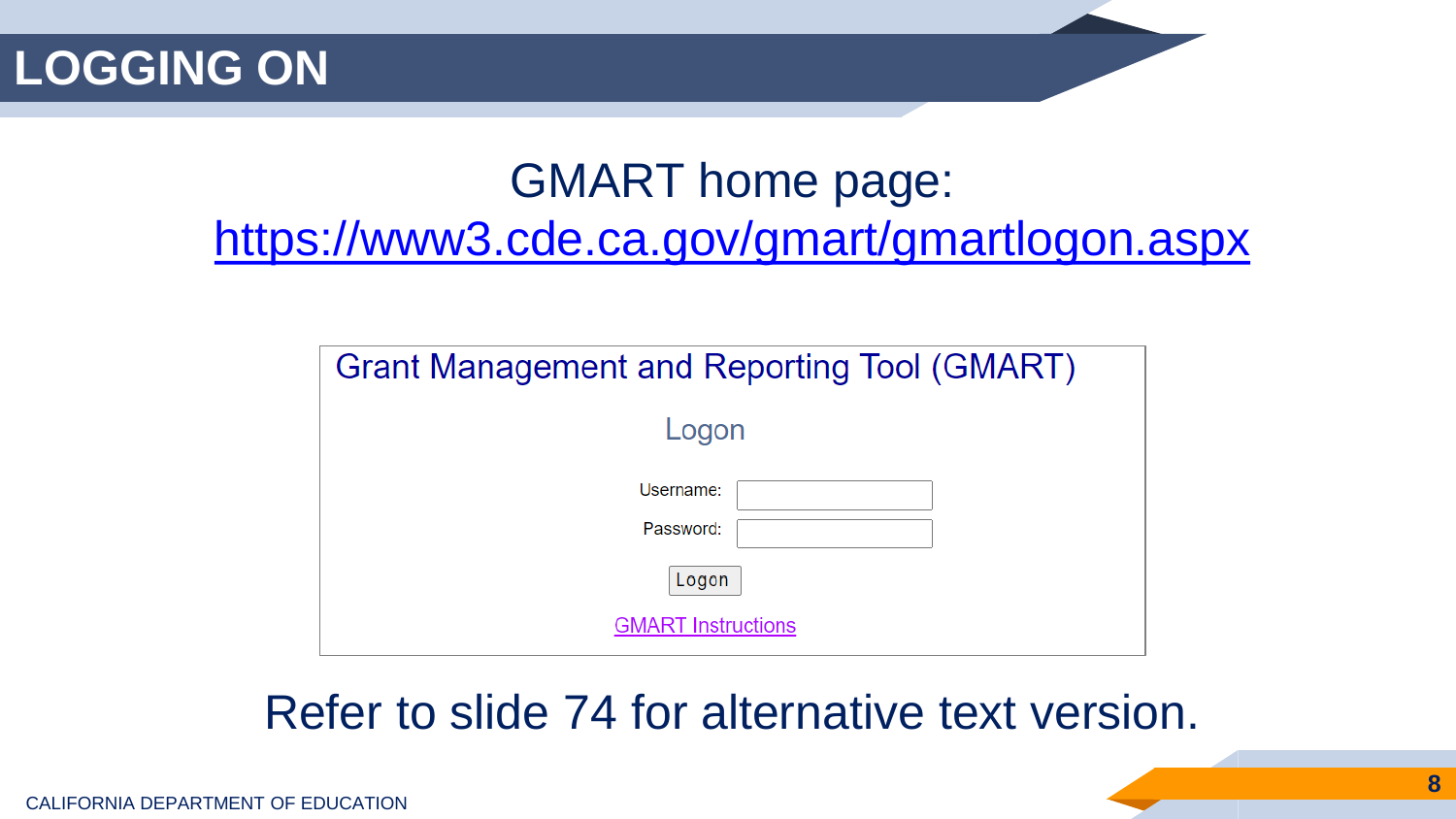

CALIFORNIA DEPARTMENT OF EDUCATION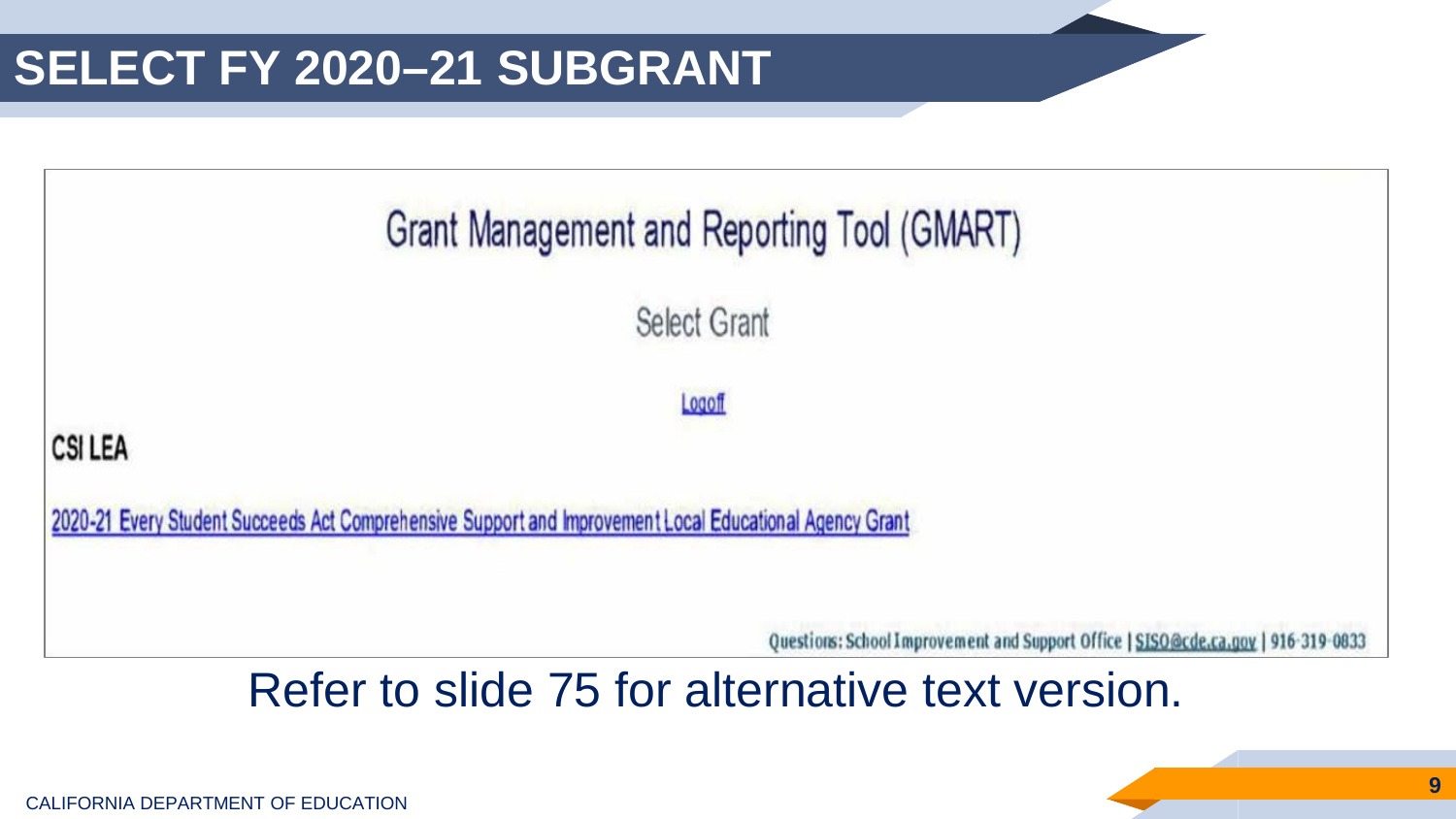#### **GRANT MANAGEMENT REPORTS TAB (1)**

## Grant Management (Mgmt) Reports

| Grant Management and Reporting Tool (GMART) |                            |                                                   |                                                      |                       |                    |  |  |
|---------------------------------------------|----------------------------|---------------------------------------------------|------------------------------------------------------|-----------------------|--------------------|--|--|
| <b>GMART Home</b>                           | <b>Funding Application</b> | <b>LEA Contact Info</b><br><b>Federal Reports</b> | <b>CDE Contact Info</b><br><b>Submission History</b> | <b>Budget Summary</b> | Grant Mgmt Reports |  |  |
| Logoff                                      |                            |                                                   |                                                      |                       |                    |  |  |

#### Refer to slide 77 for alternative text version.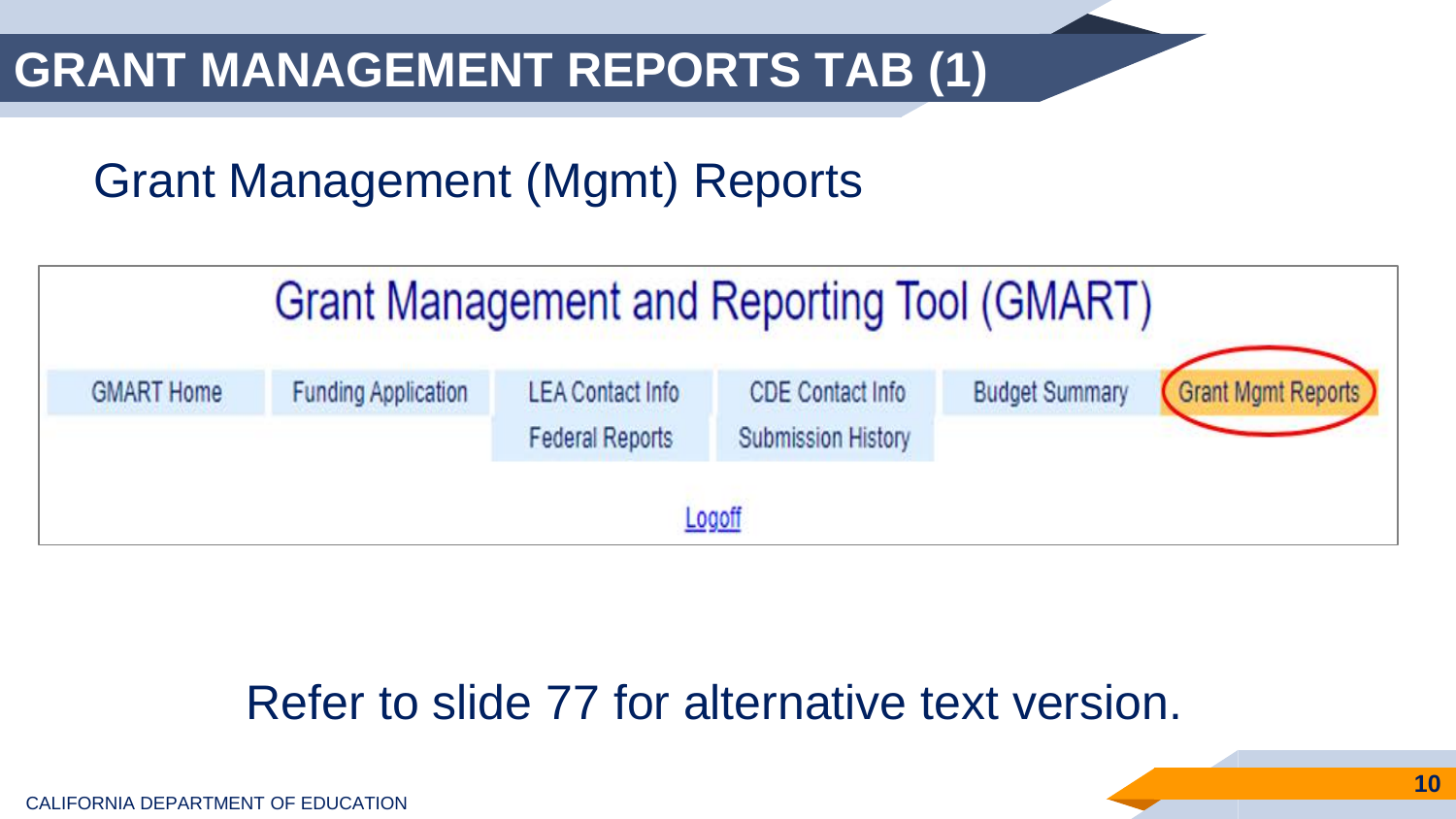#### **GRANT MANAGEMENT REPORTS TAB (2)**

Report 1 includes the following sections:

- **Example 2 Allocation Amount**
- **Funding Plan and Justification**
- **Budget Summary and Narrative**
- Expenditure Report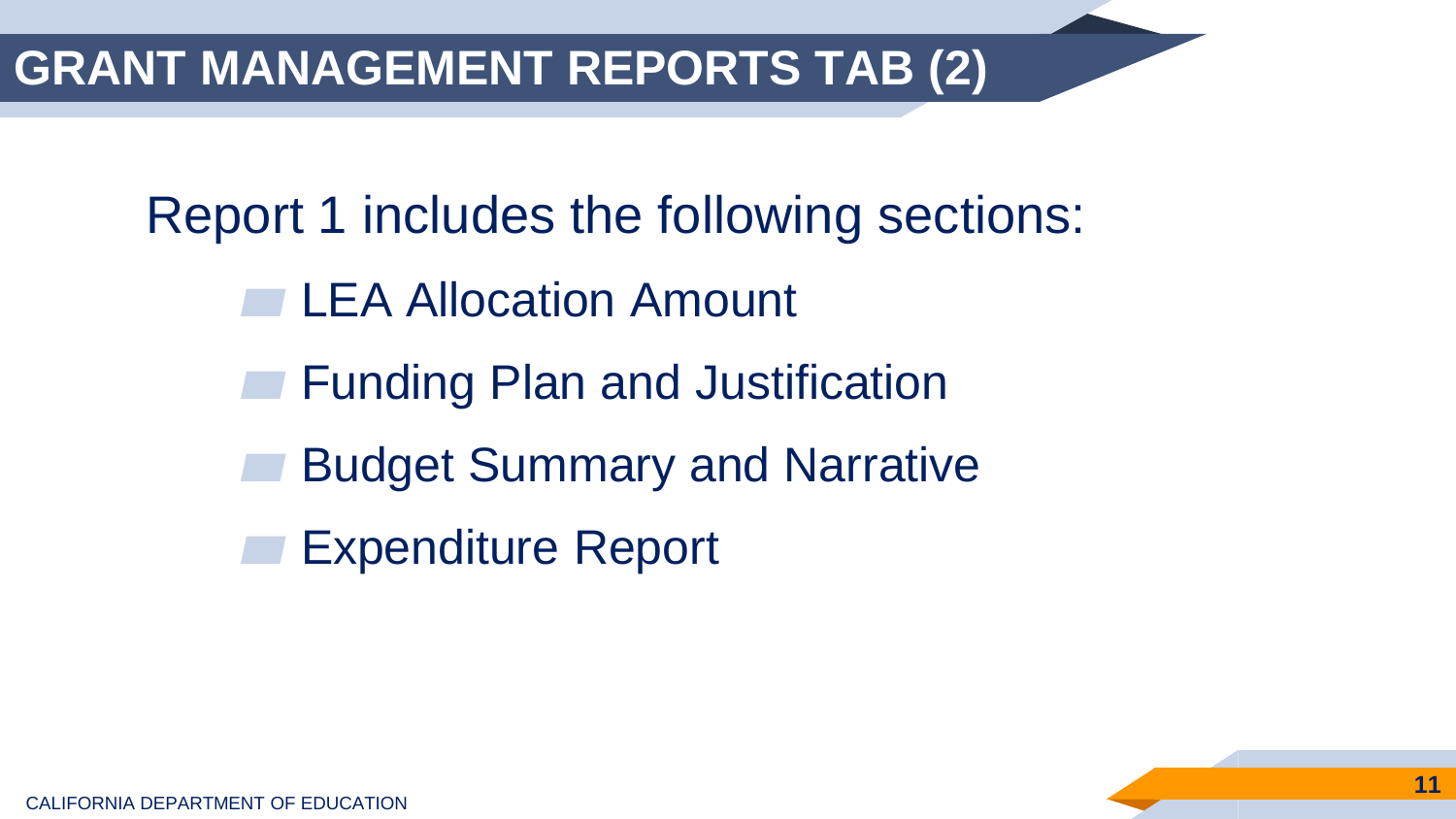| <b>LEA Name</b>       | FY 2020-21 Preliminary LEA<br><b>Allocation</b><br>(Application for Funding) | <b>FY 2020-21 Final LEA</b><br><b>Allocation</b><br><b>(April 2021)</b> |
|-----------------------|------------------------------------------------------------------------------|-------------------------------------------------------------------------|
| <b>Sample Unified</b> | \$170,283.00                                                                 | \$177,547.00                                                            |

A table of final allocation amounts is located on the CDE Funding Results web page at <https://www.cde.ca.gov/fg/fo/r16/csileafundingresults20.asp>.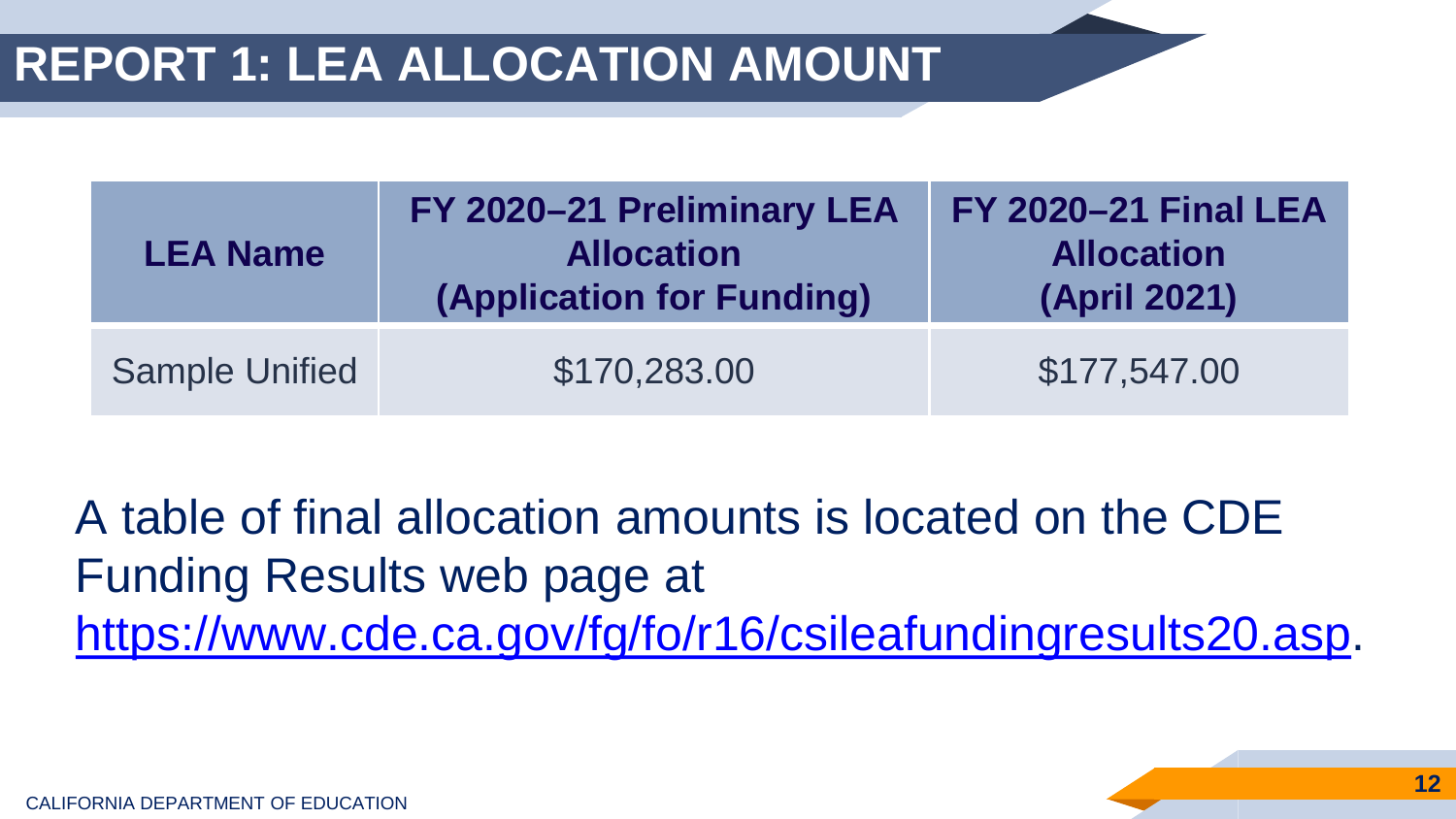#### **REPORT 1: FUNDING PLAN ADJUSTMENT**

| <b>LEA</b> and<br><b>School Name</b> | FY 2020-21<br><b>Preliminary Funding Plan</b><br>(Closed) | FY 2020-21<br><b>Final Funding Plan</b><br>(April 2021) (Edit) | <b>LEA Action</b> |
|--------------------------------------|-----------------------------------------------------------|----------------------------------------------------------------|-------------------|
| Sample<br><b>Unified</b>             | \$0.00                                                    | \$0.00                                                         | <b>Edit</b>       |
| <b>School A</b>                      | \$170,283.00                                              | \$177,547.00                                                   | <b>Edit</b>       |
| <b>Total</b><br><b>Distributed</b>   | \$170,283.00                                              | \$177,547.00                                                   | n/a               |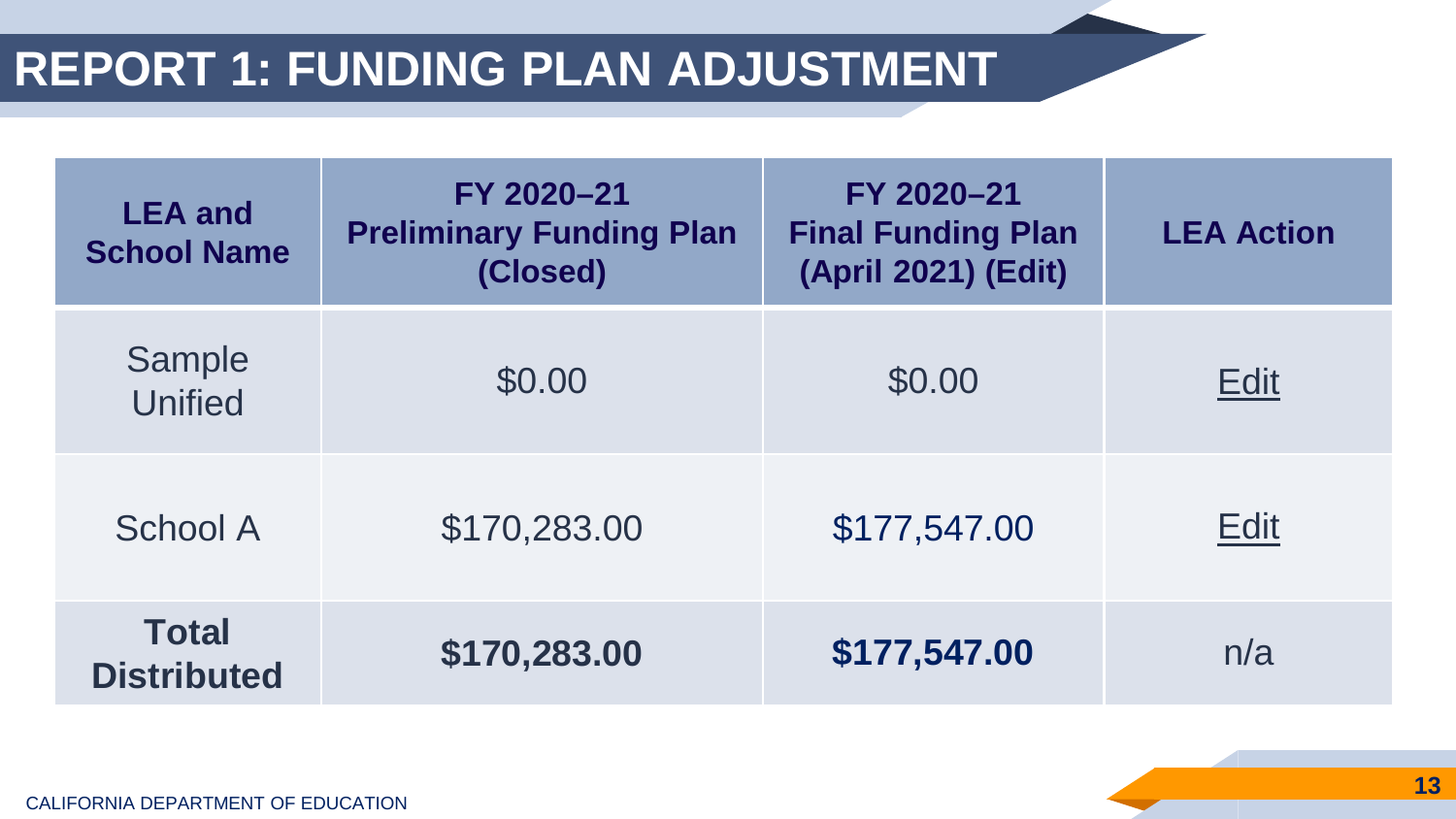In the textbox provided under the Funding Plan table, the LEA is required to provide a justification for Funding Plan changes.

#### **Justification for Funding Plan Changes**

**Example**: School A's allocation was increased by \$7,264.00 due to the increase of the LEA's Final Allocation amount.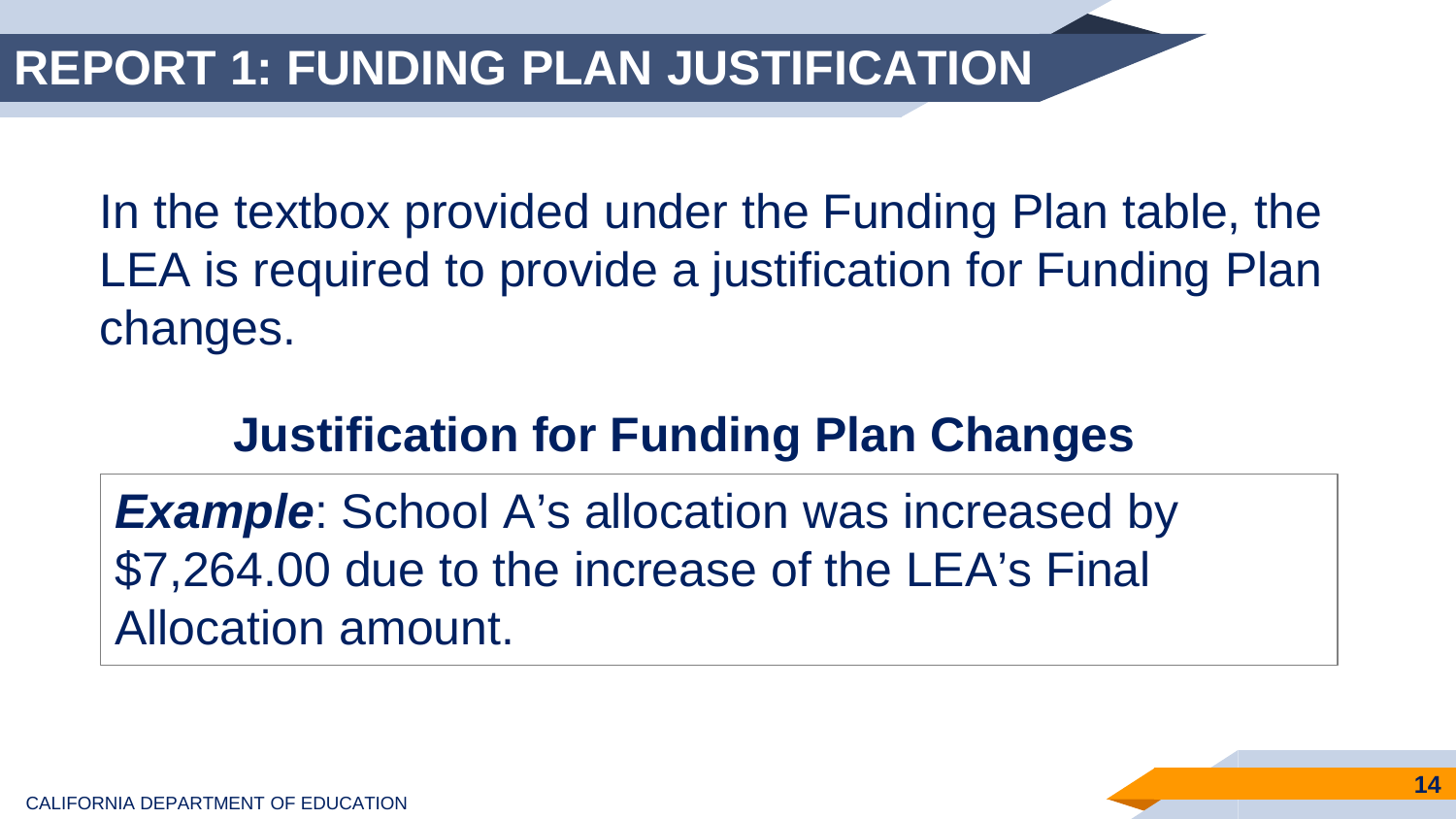#### The Budget Summary combines LEA- and school-level budget amounts for CSI project activities.

| <b>Object</b>                                                    | <b>Budget</b>                      | <b>Budget Detail</b>                                                                                                                                                                                                                                                                               | <b>Percent of</b>   | <b>LEA</b>    |
|------------------------------------------------------------------|------------------------------------|----------------------------------------------------------------------------------------------------------------------------------------------------------------------------------------------------------------------------------------------------------------------------------------------------|---------------------|---------------|
| Code                                                             | <b>Amount</b>                      |                                                                                                                                                                                                                                                                                                    | <b>Total Budget</b> | <b>Action</b> |
| 1000-1999<br><b>Certificated</b><br>Personnel<br><b>Salaries</b> | <b>[LEA to</b><br>enter<br>amount] | [LEA to Select All That Apply]<br>• Capacity building<br>• Stakeholder engagement<br>• Needs assessment/root cause analysis<br>• Selecting and implementing evidence-<br>based interventions/strategies/activities<br>• Monitoring and evaluating<br>improvement efforts<br>• Other CSI activities | $\frac{0}{0}$       | <b>Edit</b>   |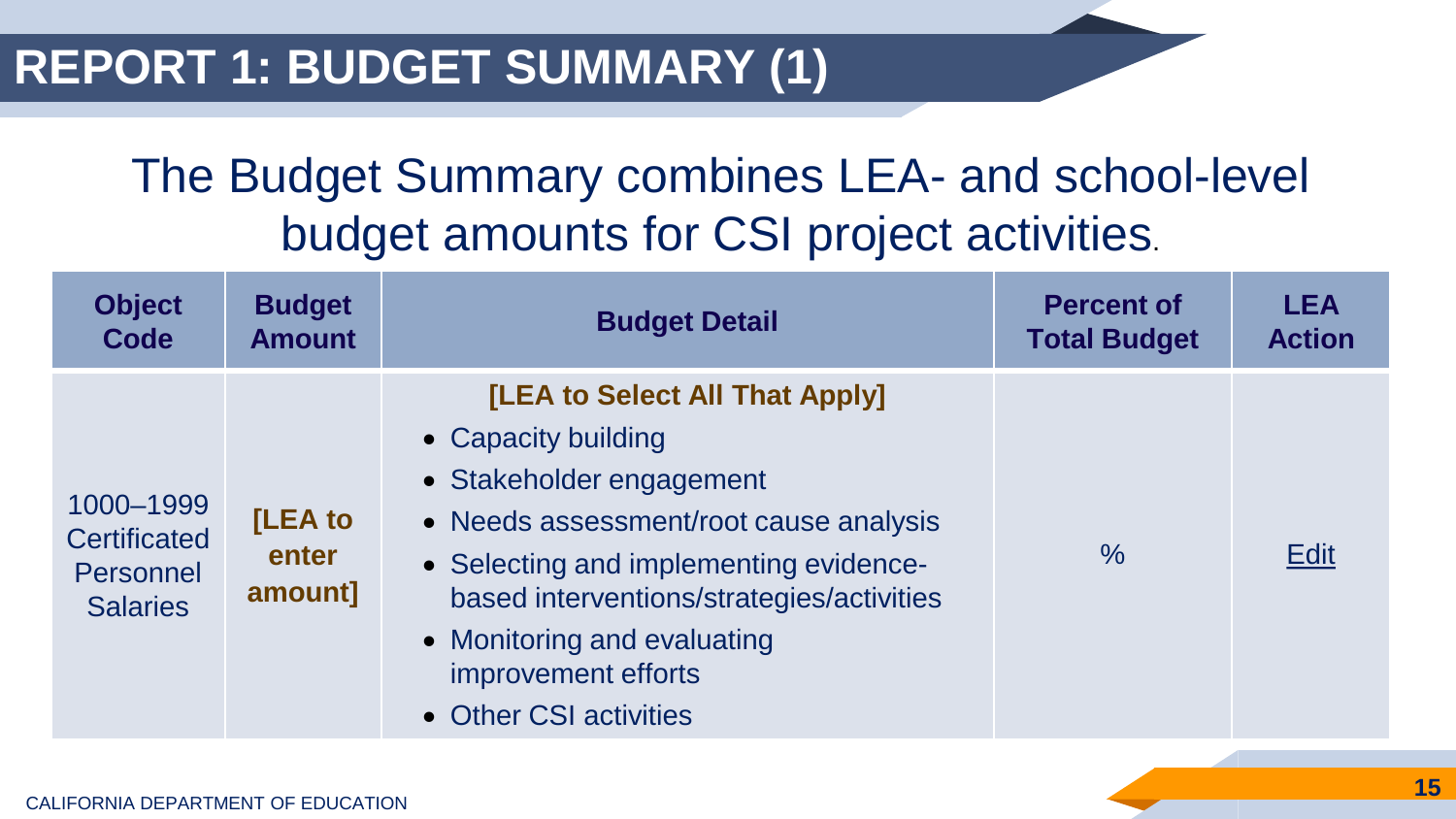#### **REPORT 1: BUDGET SUMMARY (2)**

| <b>Object Code</b>                                            | <b>Budget</b><br><b>Amount</b> | <b>Budget Detail</b>          | <b>Percent of</b><br><b>Total Budget</b> | <b>LEA</b><br><b>Action</b> |
|---------------------------------------------------------------|--------------------------------|-------------------------------|------------------------------------------|-----------------------------|
| 2000–2999 Classified Personnel Salaries                       | \$0.00                         | <b>Select All That Apply:</b> | $\frac{0}{0}$                            | <b>Edit</b>                 |
| 3000-3999 Employee Benefits                                   | \$0.00                         | <b>Select All That Apply:</b> | $\frac{0}{0}$                            | <b>Edit</b>                 |
| 4000-4999 Books and Supplies                                  | \$0.00                         | <b>Select All That Apply:</b> | $\frac{0}{0}$                            | <b>Edit</b>                 |
| 5000–5999 Services and Other Operating<br><b>Expenditures</b> | \$0.00                         | <b>Select All That Apply:</b> | $\frac{0}{0}$                            | <b>Edit</b>                 |
| 5100 (Sub-agreements over \$25,000)                           | \$0.00                         | <b>Select All That Apply:</b> | $\frac{0}{0}$                            | <b>Edit</b>                 |
| 6400-6500 Equipment and Equipment<br>Replacement              | \$0.00                         | <b>Select All That Apply:</b> | $\frac{0}{0}$                            | <b>Edit</b>                 |
| 7310 Indirect Cost                                            | \$0.00                         | n/a                           | $\frac{0}{0}$                            | <b>Edit</b>                 |
| <b>Total Budget Summary</b>                                   | \$0.00                         | n/a                           | $\frac{0}{0}$                            | n/a                         |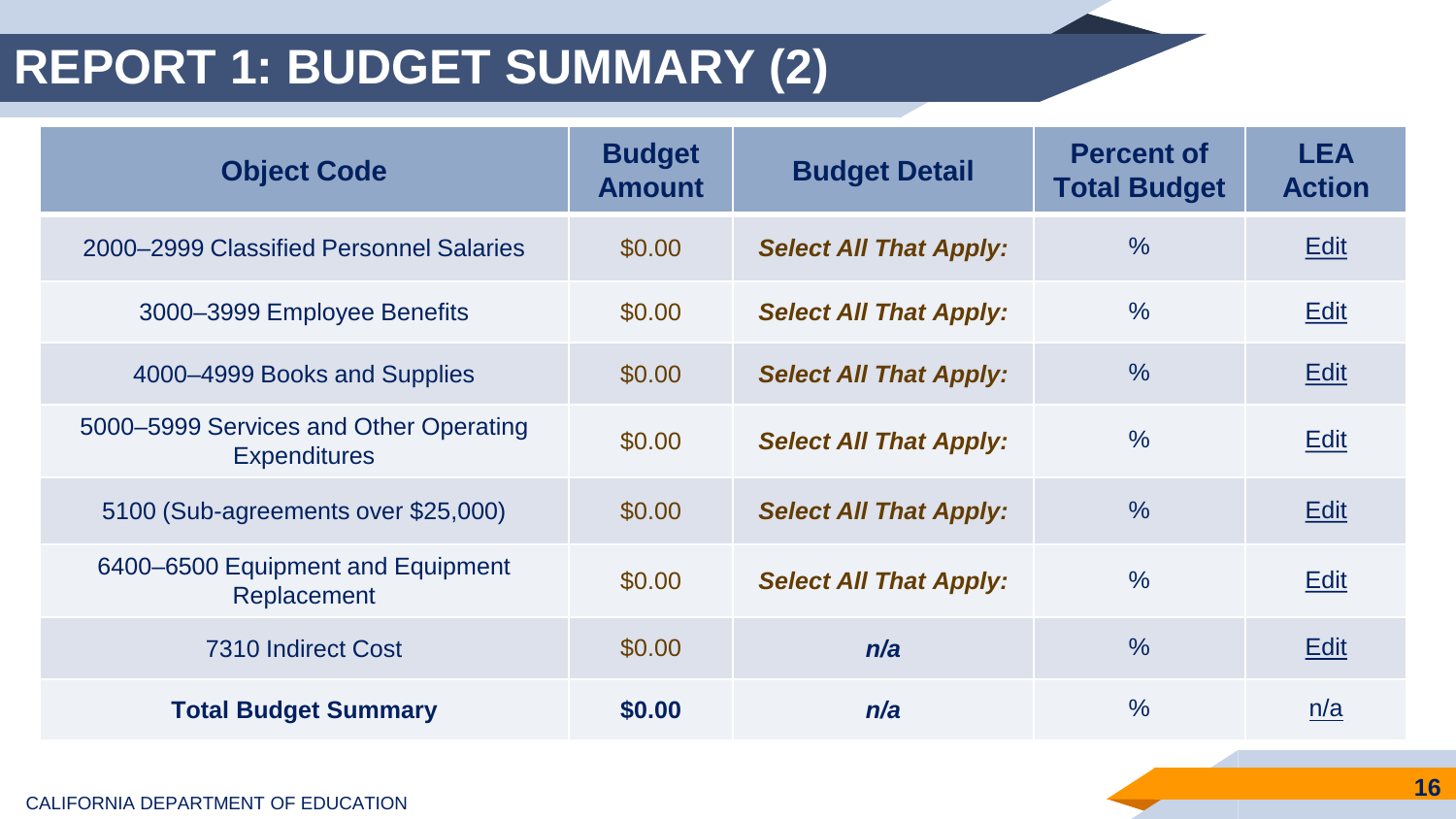#### **In the text box below the Budget Summary, the LEA will be required to explain:**

- ▰ How the costs associated with each major object code and project activity relate to the development and implementation of the CSI plan, and
- **How the costs directly support implementation of the** evidence-based interventions/strategies/activities and reason/s/ for identification.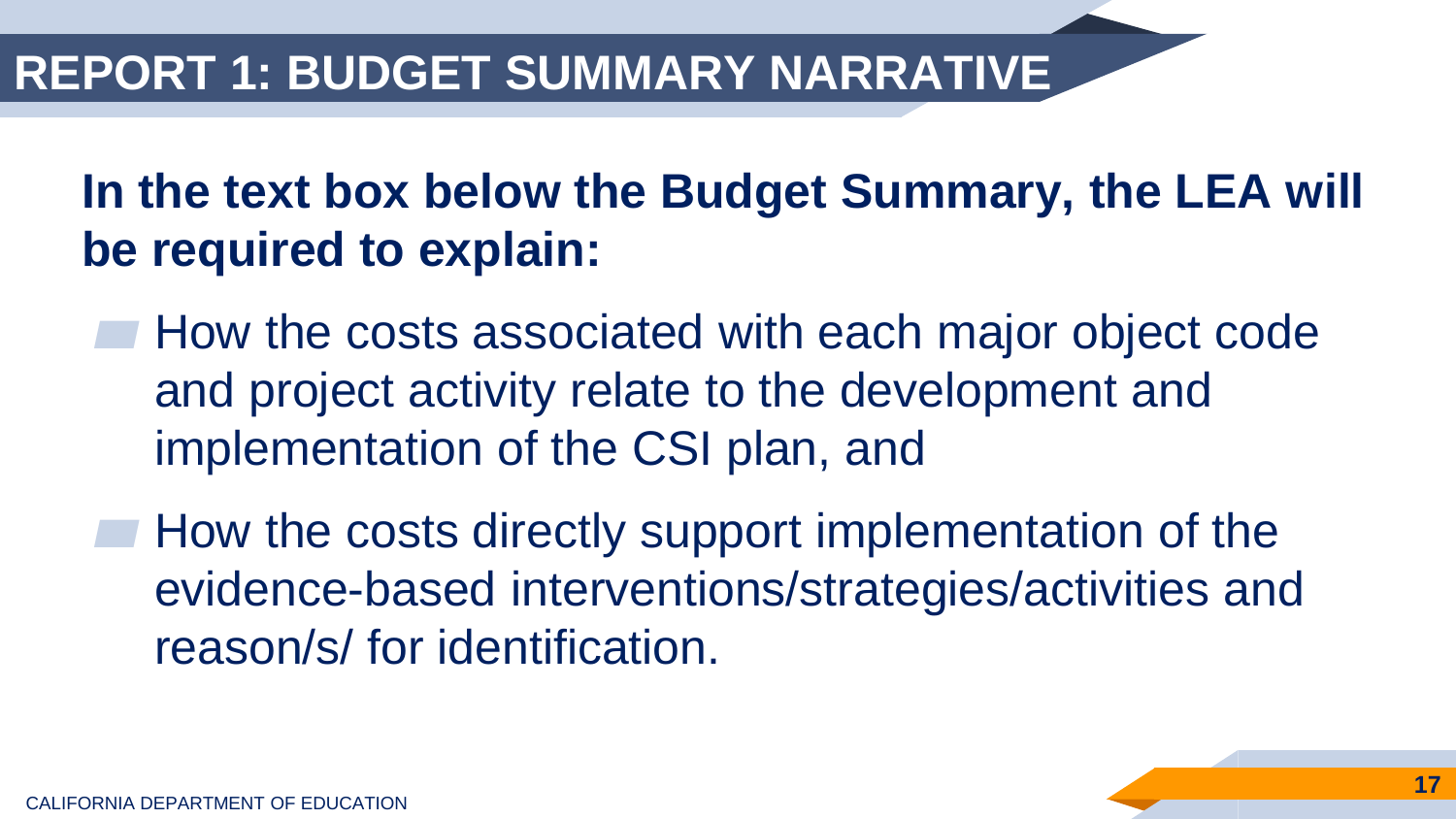- ▰ The Budget Summary must follow and align with the evidence-based interventions/strategies/activities as outlined in the LEA's CSI Plan.
- If budgeting for a similar item/service that was previously purchased, use those actual expenditures to inform the Budget Summary projections.
- Be intentional and focused on leveraging CSI funding to directly support and improve student outcomes.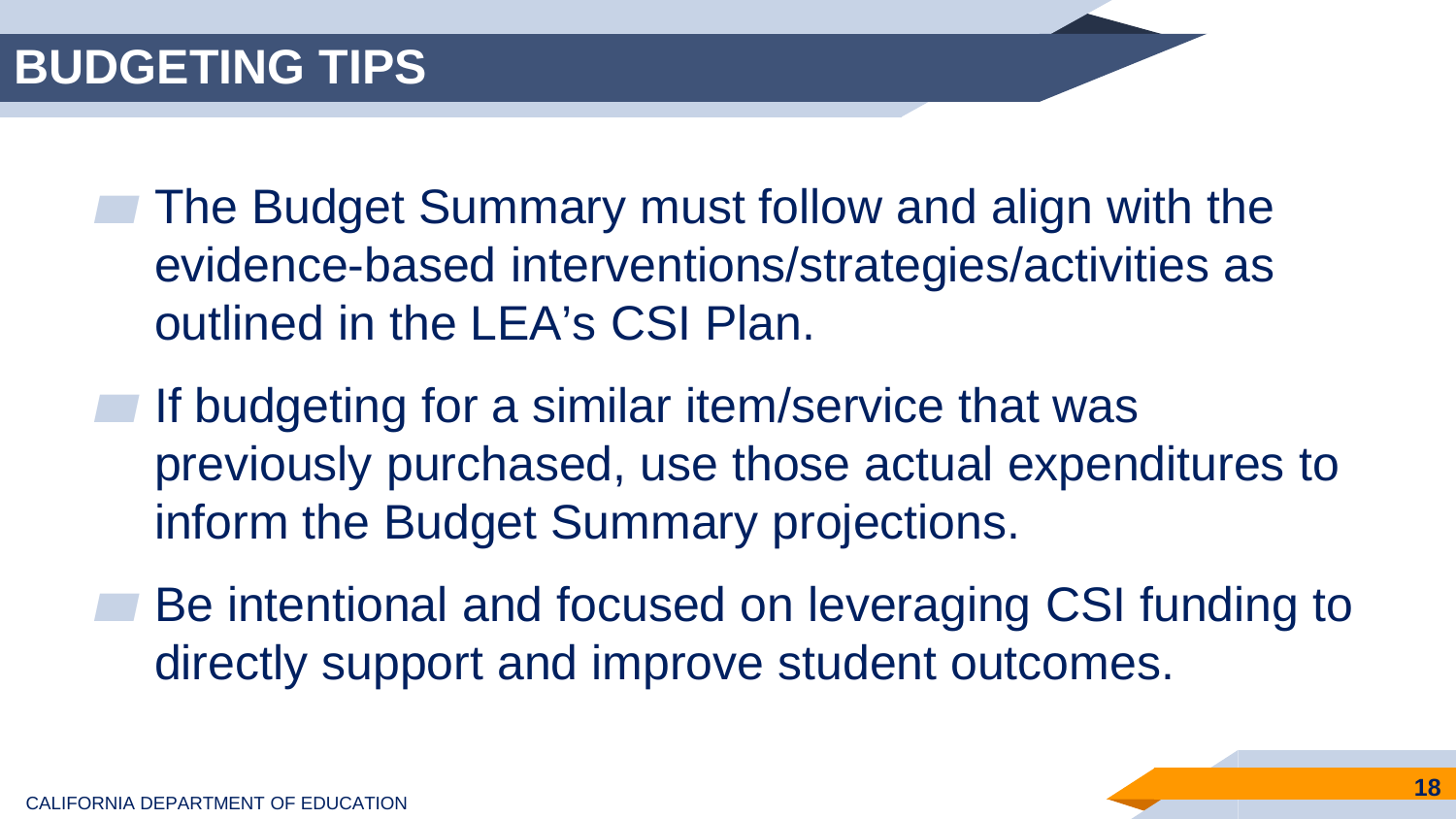#### **REPORT 1: EXPENDITURE REPORTING (1)**

| <b>Object Code</b>                                            | <b>Expenditure</b><br><b>Amount</b> | <b>Percent of</b><br><b>Total Budget</b> | <b>LEA Action</b> |
|---------------------------------------------------------------|-------------------------------------|------------------------------------------|-------------------|
| 1000-1999 Certificated Personnel Salaries                     | \$0.00                              | $\frac{0}{0}$                            | <b>Edit</b>       |
| 2000–2999 Classified Personnel Salaries                       | \$0.00                              | $\frac{0}{0}$                            | <b>Edit</b>       |
| 3000-3999 Employee Benefits                                   | \$0.00                              | $\frac{0}{0}$                            | Edit              |
| 4000-4999 Books and Supplies                                  | \$0.00                              | $\frac{0}{0}$                            | <b>Edit</b>       |
| 5000–5999 Services and Other Operating<br><b>Expenditures</b> | \$0.00                              | $\frac{0}{0}$                            | <b>Edit</b>       |
| 5100 (Sub-agreements over \$25,000)                           | \$0.00                              | $\%$                                     | Edit              |
| 6400–6500 Equipment and Equipment Replacement                 | \$0.00                              | $\frac{0}{0}$                            | <b>Edit</b>       |
| 7310 Indirect Cost                                            | \$0.00                              | $\frac{0}{0}$                            | Edit              |
| <b>Total Report 1</b>                                         | \$0.00                              | $\frac{0}{0}$                            | n/a               |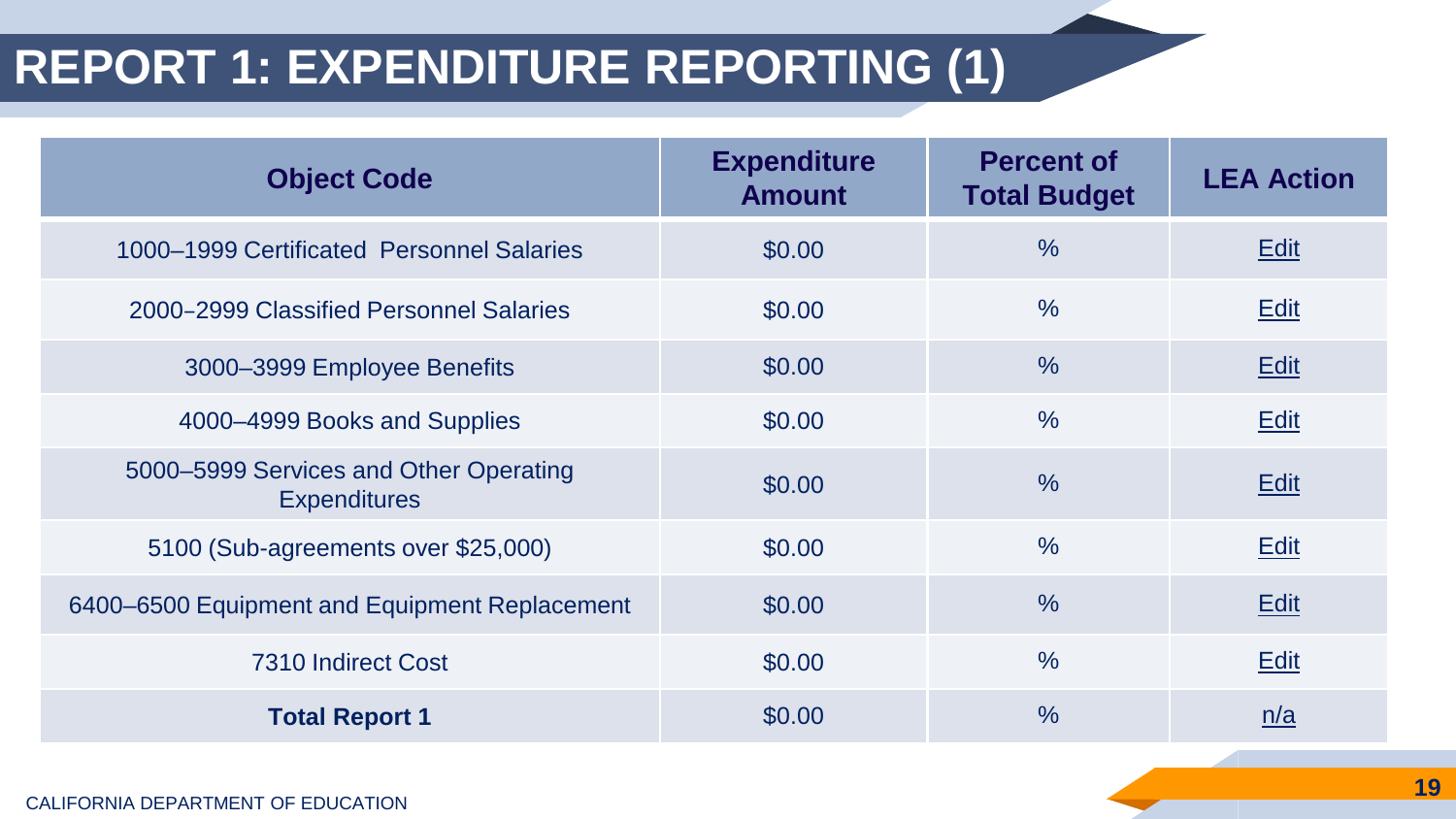#### **REPORT 1: EXPENDITURE REPORTING (2)**

### **Indirect Costs**

| <b>Description</b>                                        | <b>Report 1 Expenditures</b>                | <b>Total Maximum</b><br><b>Allowable Indirect</b><br><b>Costs</b> |  |  |  |  |
|-----------------------------------------------------------|---------------------------------------------|-------------------------------------------------------------------|--|--|--|--|
| <b>Maximum Allowable</b><br><b>Indirect Costs</b>         | \$0.00                                      | <b>Automatically Calculated</b>                                   |  |  |  |  |
| <b>Balance</b>                                            |                                             |                                                                   |  |  |  |  |
| <b>FY 2020-21 Final</b><br><b>Allocation (April 2021)</b> | <b>Total Expenditures</b><br><b>To-Date</b> | <b>Cash Balance</b>                                               |  |  |  |  |
| <b>Sample Unified</b>                                     | <b>Automatically Calculated</b>             | <b>Automatically Calculated</b>                                   |  |  |  |  |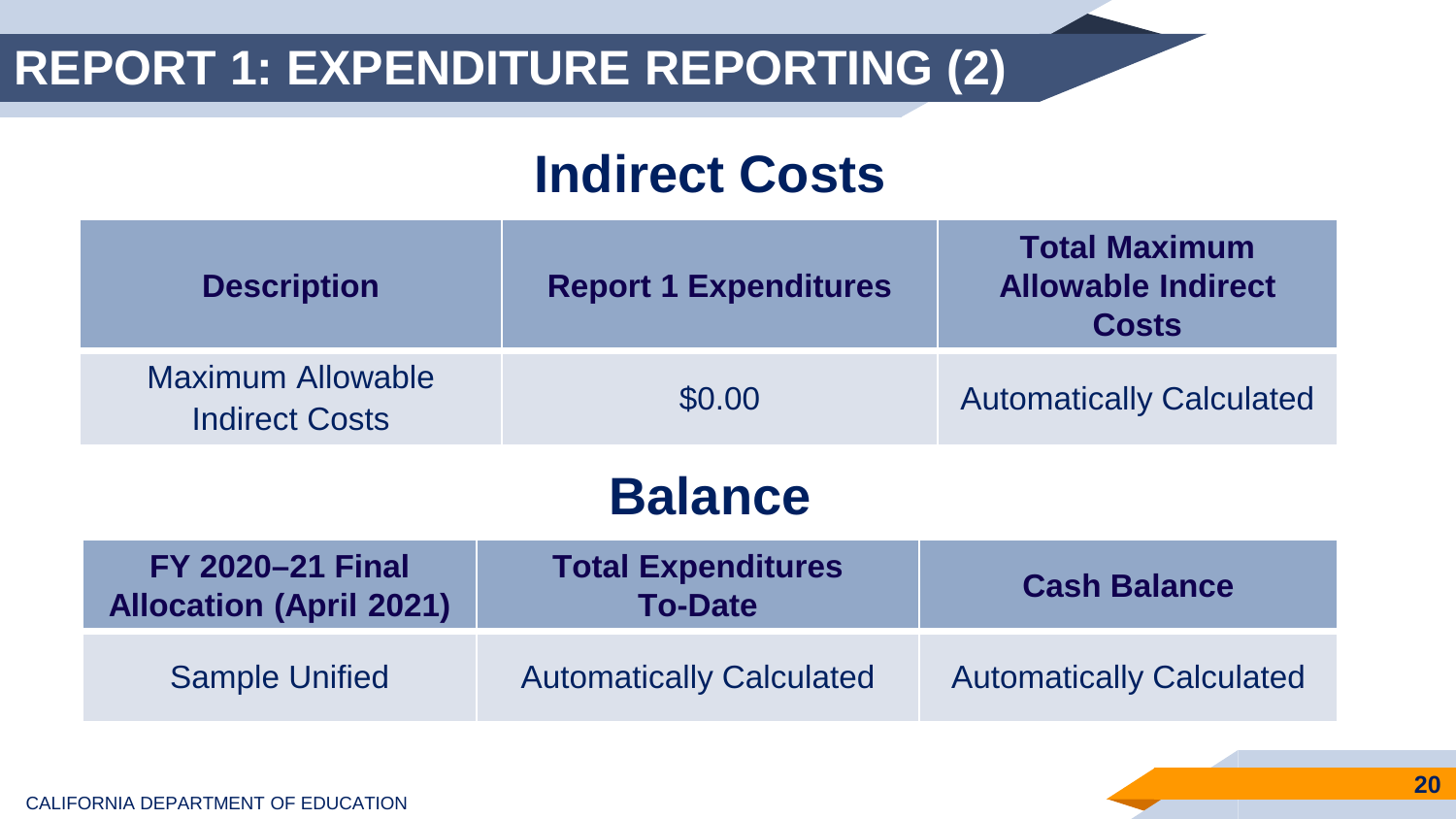#### **REPORT 1: SUBMISSION**

## **Remarks (optional)**

*Enter remarks here (Max 4000 characters)*

**Save Remarks Text**

**Submit Report**

**Show Report Submission and Review History**

**Export Report to Excel**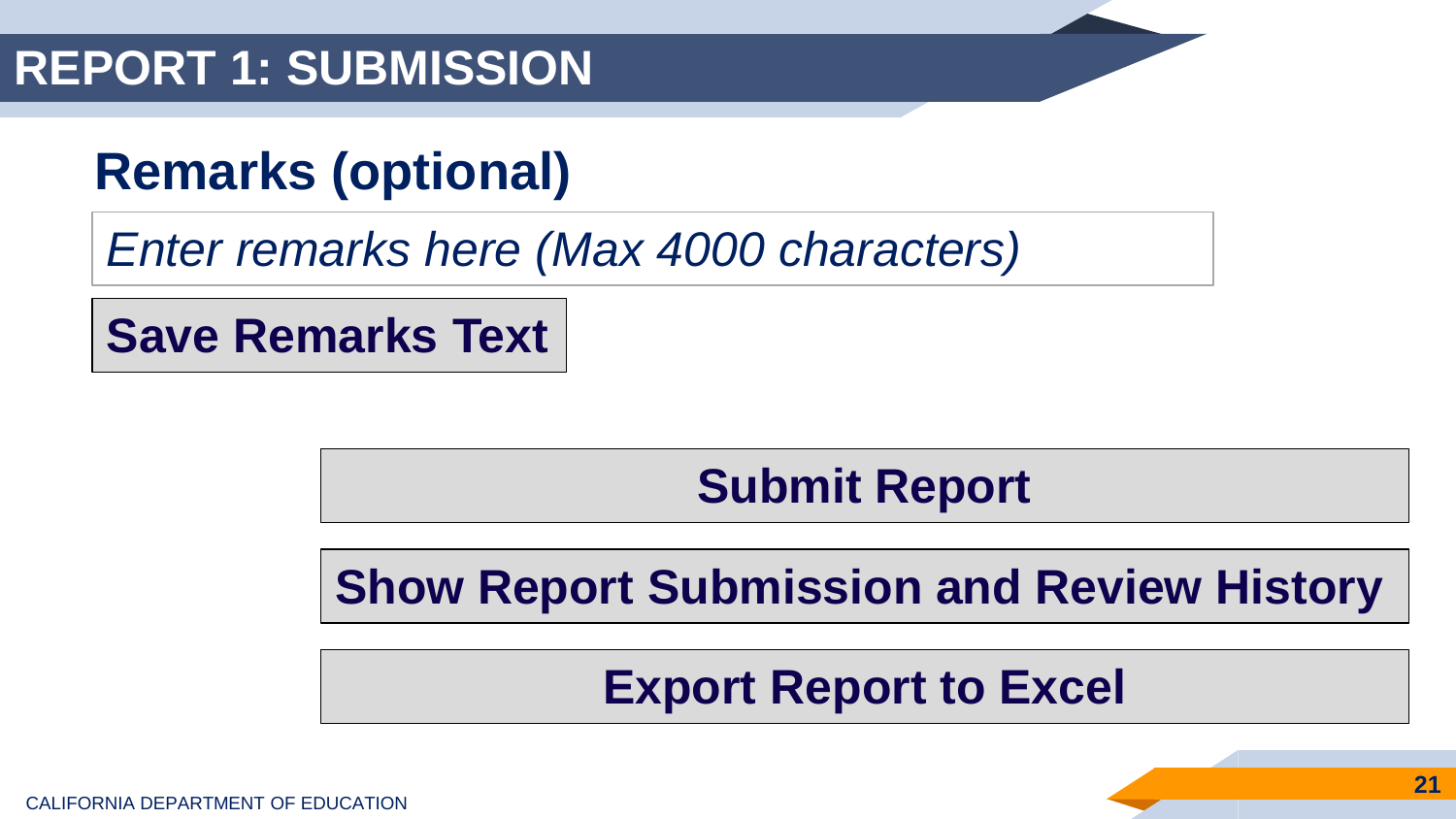## **Report 2**

- **CSI Plan Approval/Adoption Dates** 
	- ▰ Type of CSI Plan: *SPSA* or *LCAP*
	- ▰ Date of Plan Approval/Adoption **or** Scheduled Approval/Adoption date by the *School* and *LEA*

**Expenditures** 

Performance Period: July 1, 2021, to September 30, 2021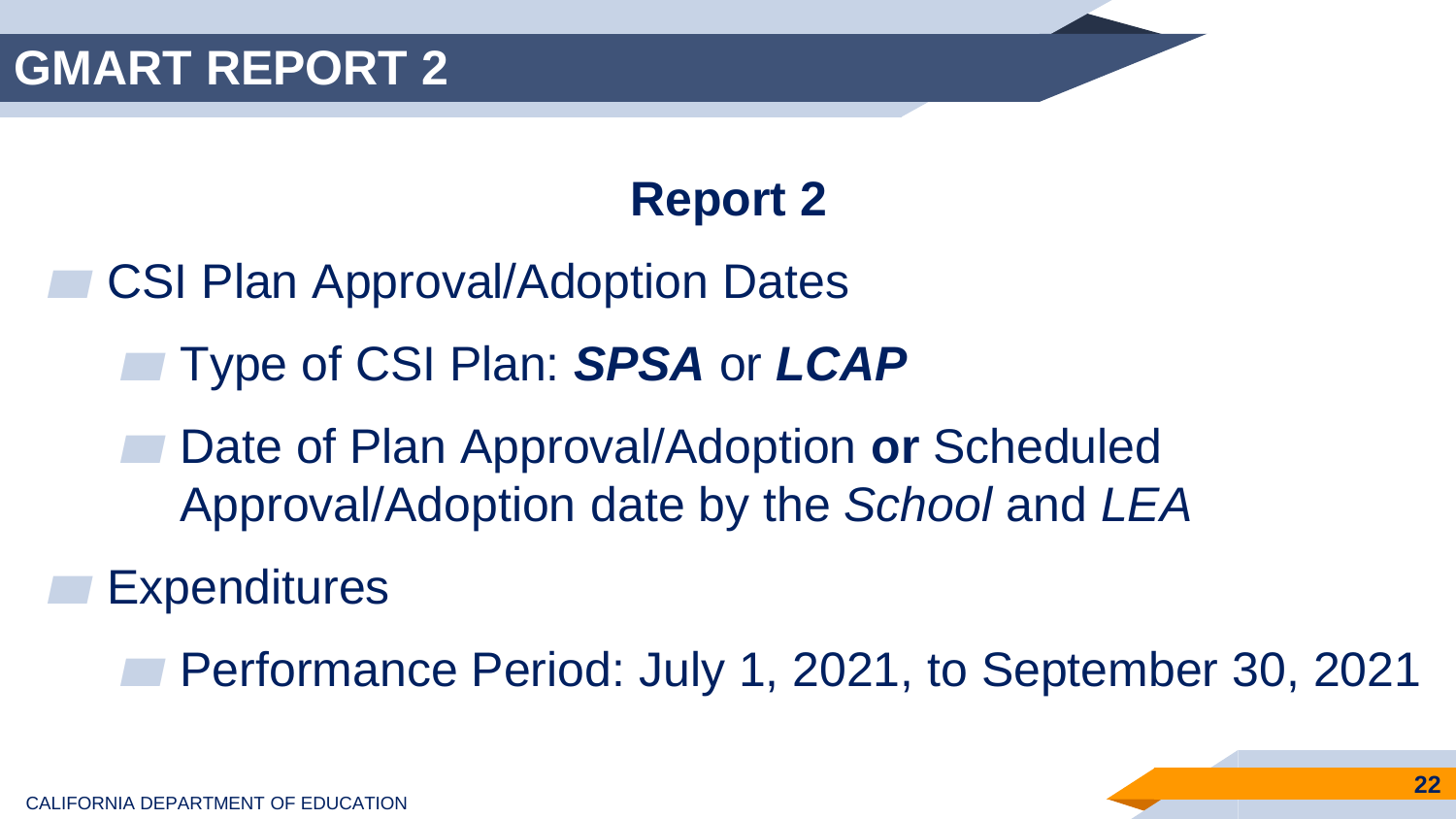#### **GMART REPORTS 3, 4, and FINAL**

### **Report 3**

- **Expenditures** 
	- Performance Period: October 1, 2021, to January 31, 2022
- **Report 4**
	- **Expenditures** 
		- Performance Period: February 1, 2022, to June 30, 2022

# **Final Report**

- Expenditures, Final Report, and Grant Evaluation
	- Performance Period: July 1, 2022, to September 30, 2022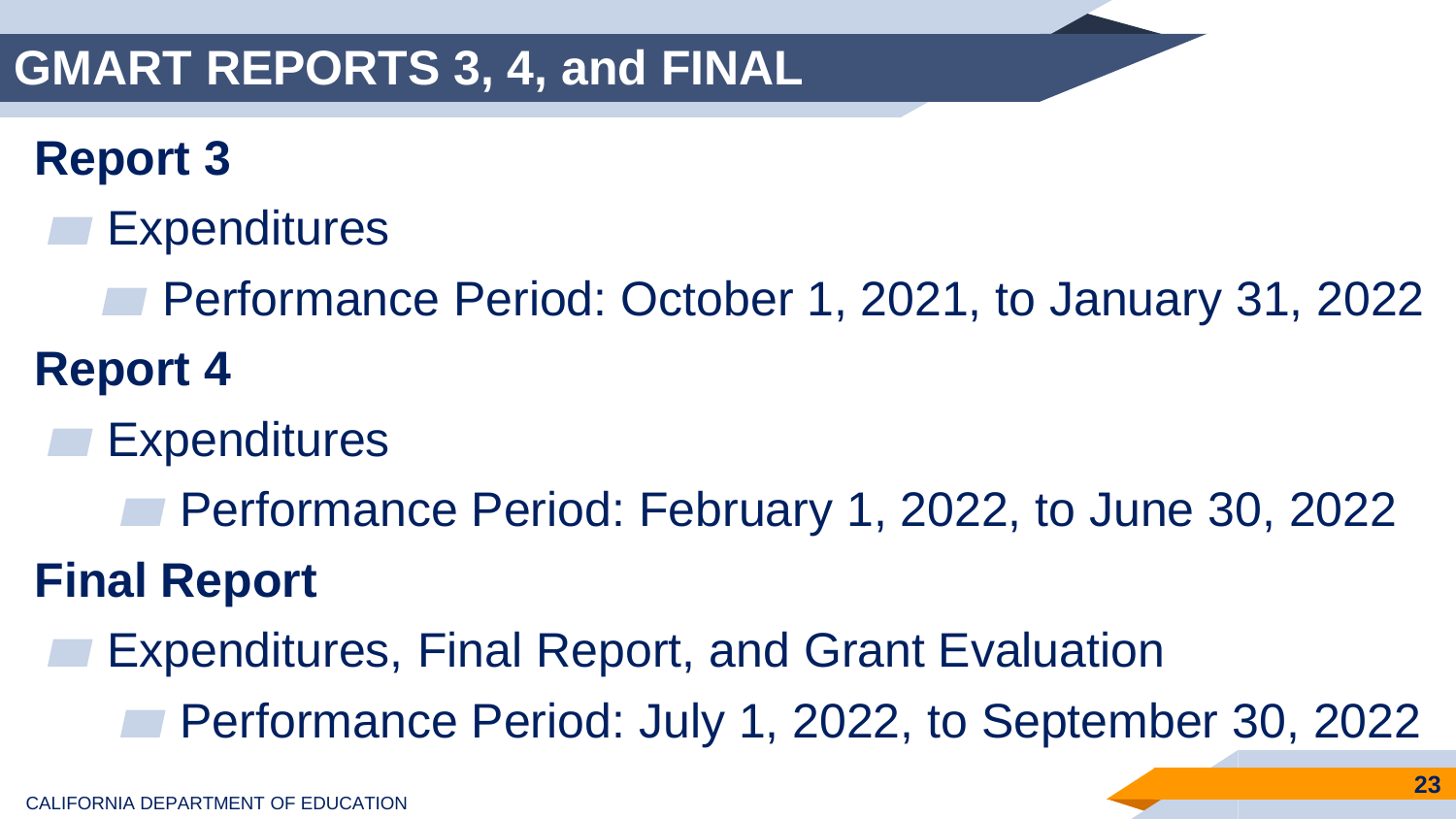#### **FINAL REPORT & GRANT EVALUATION (1)**

# **Final Grant Evaluation**

- **Review LEA Allocation Amount**
- **Review** Final Expenditures and Closeout Report
	- ▰ Closeout Report—Remaining Unspent Funds
	- **Indirect Costs**

**Complete** and submit the Grant Performance Report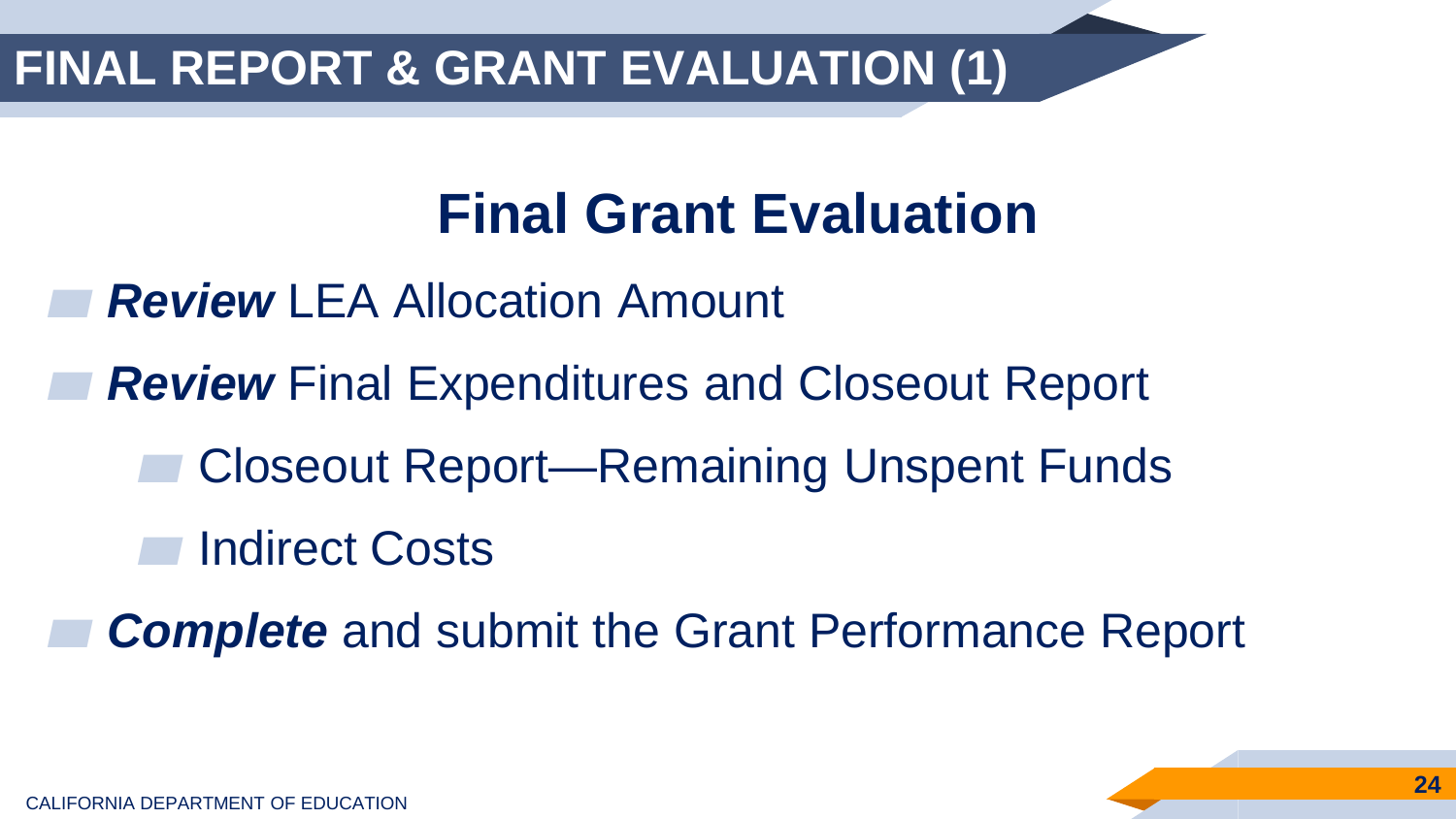# **Grant Performance Report**

- **Prompt 1:** Describe the LEA's vision for using CSI funds to improve school and student outcomes in schools identified for CSI.
- **Prompt 2:** Describe the evidence-based strategies that improved school and student outcomes.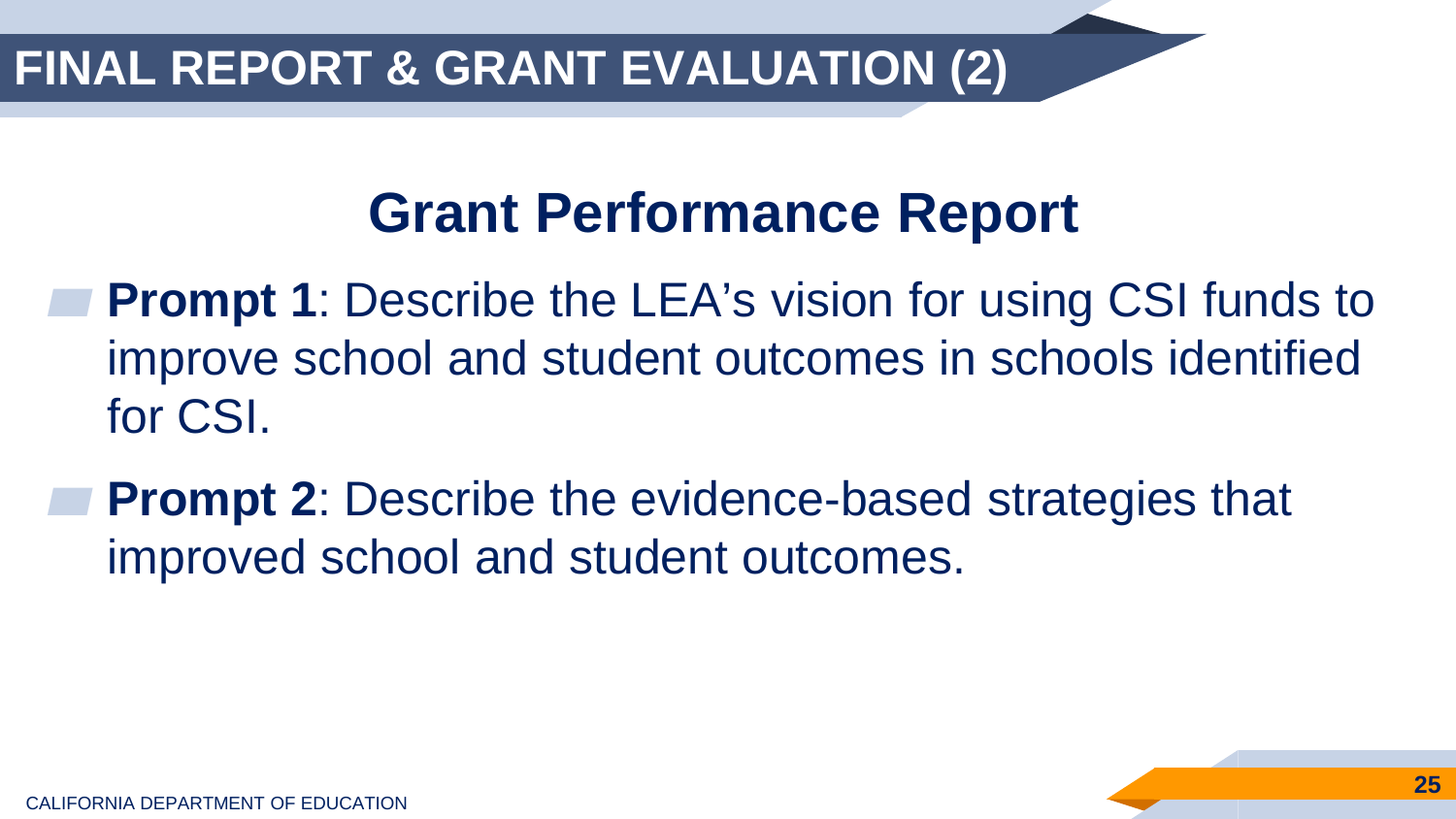#### **FINAL REPORT & GRANT EVALUATION (3)**

# **Grant Performance Report**

**Prompt 3: Describe the challenges the LEA faced, the** problems that were overcome, and key lessons learned. What changes were made as a result of this information in order to improve school and student outcomes?

**Prompt 4: Describe how the LEA will sustain improvements** made.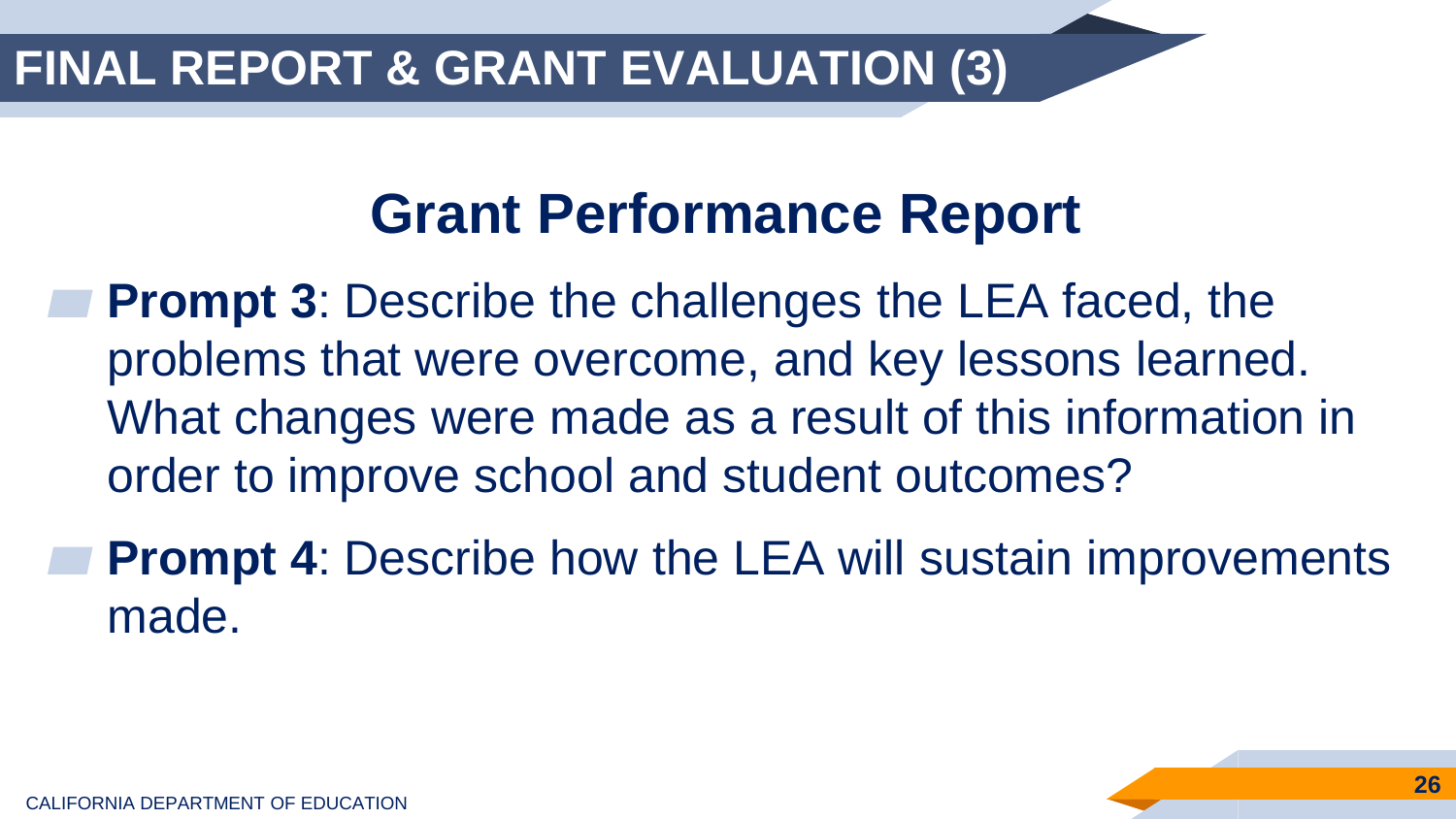| <b>First</b><br><b>Apportionment</b><br>(Approved<br><b>Application)</b> | <b>Second</b><br><b>Apportionment</b><br>(Report 1)     | <b>Third</b><br><b>Apportionment</b><br>(Report 2)      | <b>Fourth</b><br><b>Apportionment</b><br>(Report 3)     | <b>Fifth</b><br><b>Apportionment</b><br>(Report 4)      | <b>Final</b><br><b>Apportionment</b><br>(Final Report)  |
|--------------------------------------------------------------------------|---------------------------------------------------------|---------------------------------------------------------|---------------------------------------------------------|---------------------------------------------------------|---------------------------------------------------------|
| 25 percent of the<br>preliminary LEA<br>allocation                       | <b>Claimed</b><br>expenditures<br>less prior<br>payment | <b>Claimed</b><br>expenditures<br>less prior<br>payment | <b>Claimed</b><br>expenditures<br>less prior<br>payment | <b>Claimed</b><br>expenditures<br>less prior<br>payment | <b>Claimed</b><br>expenditures<br>less prior<br>payment |

#### The CDE will apportion funds approximately one month after the final date of each reporting period.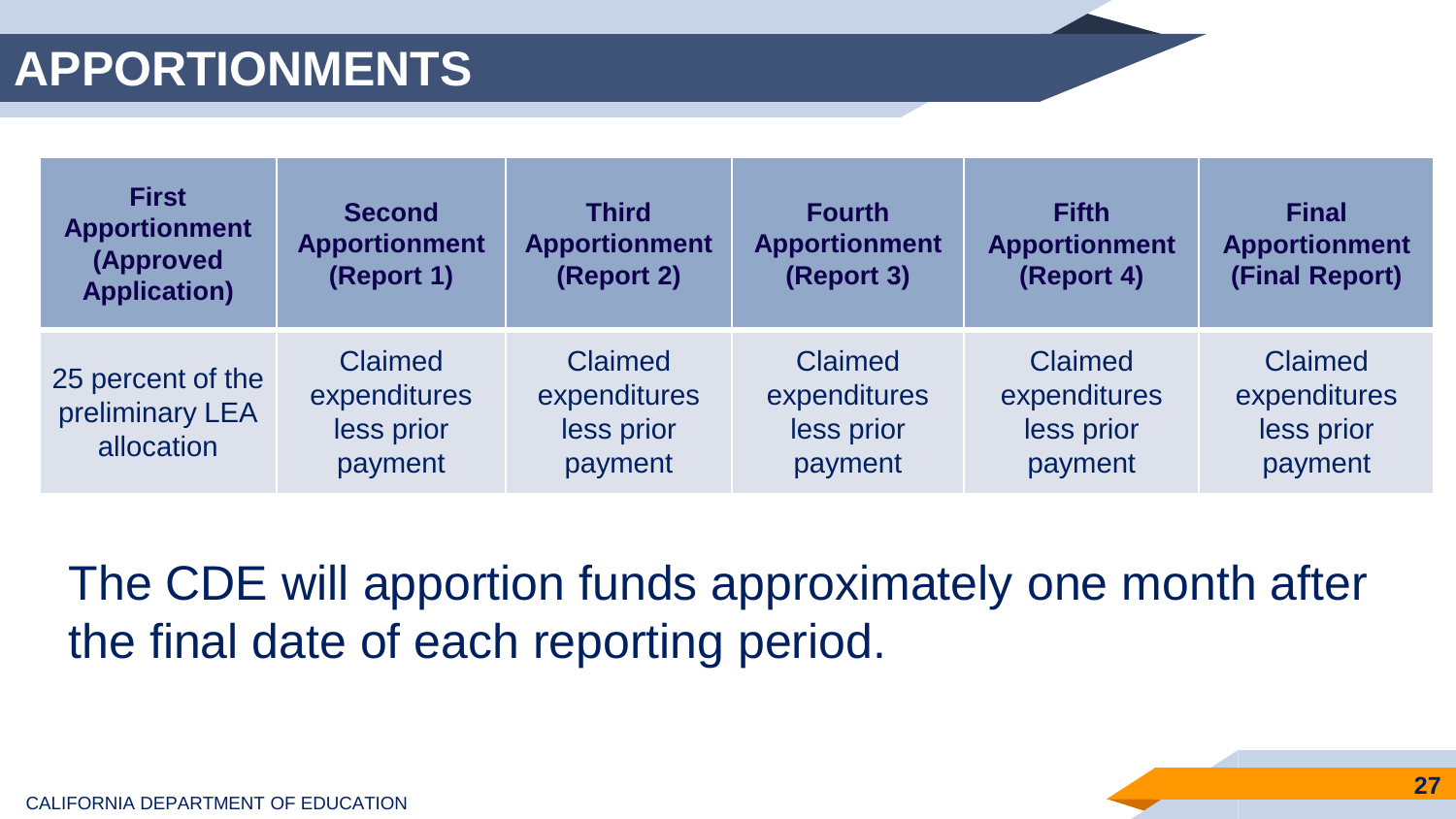#### **GMART UPDATES: BUDGET REVISIONS (1)**

Available once Report 1 has been approved, the LEA will be able to utilize the GMART to submit Budget Summary revisions by selecting the new "**Budget Summary**" tab.

| <b>Grant Management and Reporting Tool (GMART)</b>                                                                                                                                                                 |  |  |  |  |  |  |  |  |
|--------------------------------------------------------------------------------------------------------------------------------------------------------------------------------------------------------------------|--|--|--|--|--|--|--|--|
| <b>Budget Summary</b><br><b>Grant Mgmt Reports</b><br><b>CDE Contact Info</b><br><b>LEA Contact Info</b><br><b>Funding Application</b><br><b>GMART Home</b><br><b>Submission History</b><br><b>Federal Reports</b> |  |  |  |  |  |  |  |  |
| Logoff                                                                                                                                                                                                             |  |  |  |  |  |  |  |  |

#### Refer to slide 79 for alternative text version.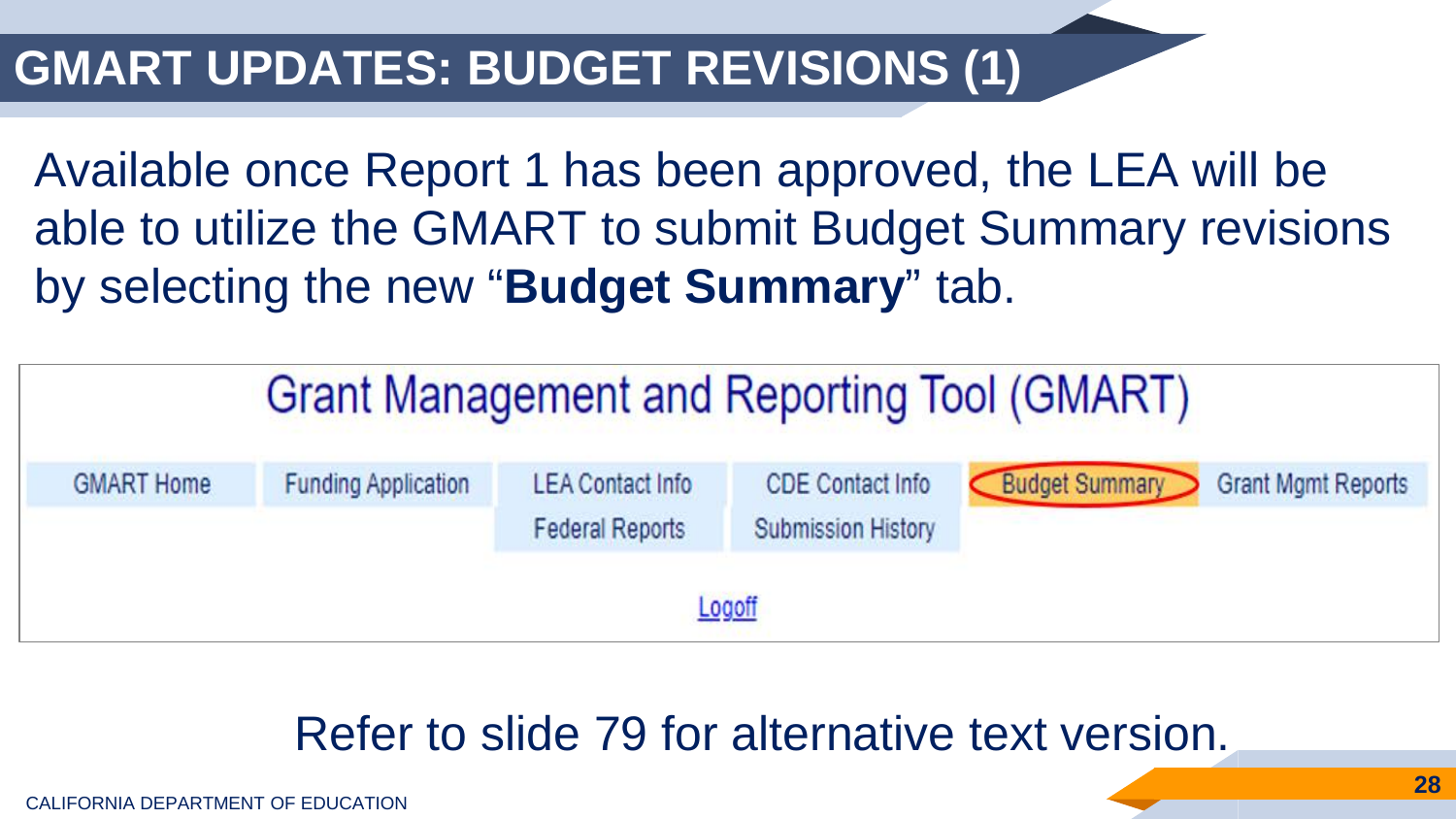#### **GMART UPDATES: BUDGET REVISIONS (2)**

#### **Budget Summary Table**

| <b>Object Code</b>                                 | Last<br><b>Approved</b><br><b>Budget</b> | <b>Last Approved</b><br><b>Budget Detail</b>                                      | <b>Revised Budget</b><br><b>Amount</b> | <b>Revised Budget Detail</b>                                                                                                                                                                                                                                                                                                                                                                                                                                              | <b>Revision Justification</b>                                                                                                                                                                                                           | <b>Percent of</b><br><b>Total Budget</b> |
|----------------------------------------------------|------------------------------------------|-----------------------------------------------------------------------------------|----------------------------------------|---------------------------------------------------------------------------------------------------------------------------------------------------------------------------------------------------------------------------------------------------------------------------------------------------------------------------------------------------------------------------------------------------------------------------------------------------------------------------|-----------------------------------------------------------------------------------------------------------------------------------------------------------------------------------------------------------------------------------------|------------------------------------------|
| 1000-1999<br>Certificated<br>Personnel<br>Salaries | \$10,000.00                              | Carried over<br>from Last<br>Approved<br><b>Budget Detail</b><br>(Auto-populated) | [LEA to enter]                         | [LEA to select all that apply]:<br>Capacity building<br>٠<br>Stakeholder engagement<br>Needs assessment/root cause<br>analysis<br>Selecting and implementing<br>evidence-based<br>interventions/strategies/activities<br>Monitoring and evaluating<br>$\bullet$<br>improvement efforts<br>Reviewing/identifying and<br>addressing, through<br>implementation of the CSI plan.<br>resource inequities, which may<br>include a review of LEA- and<br>school-level budgeting | [LEA to enter<br><b>Revision</b><br>Justification]<br>The LEA must<br>provide a detailed<br>justification for the<br>increase or decrease<br>from the last<br>approved budget<br>amount that details<br>why the change is<br>occurring. | (Auto-<br>populated)                     |

#### Refer to slide 81 for alternative text version.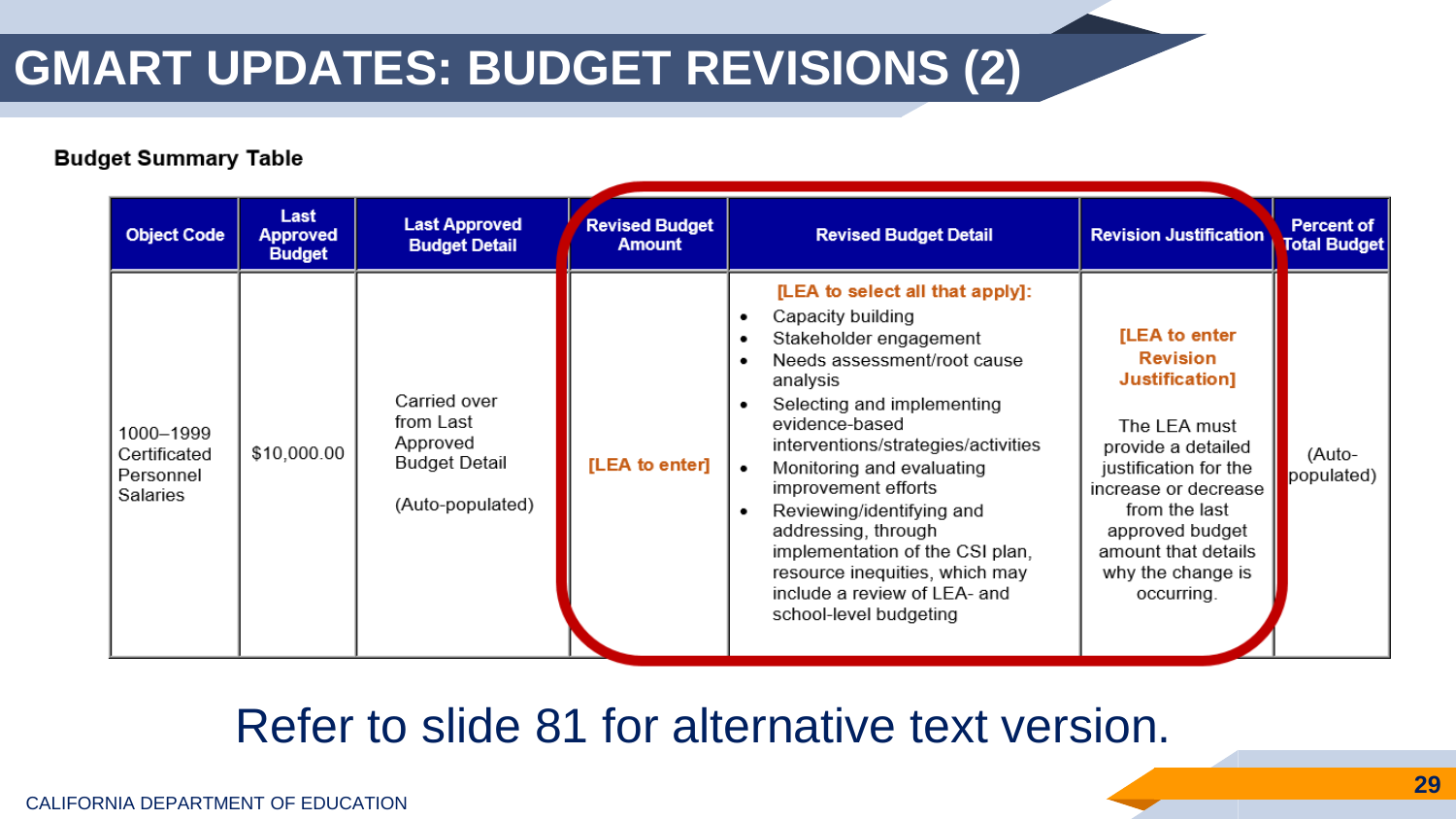#### **GMART UPDATES: BUDGET REVISIONS (3)**

#### **Last Approved Budget Summary Narrative**

This textbox will display the LEA's last approved Budget Summary Narrative.

#### Revised Budget Summary Narrative

Explain how the revised budgeted amounts associated with each major object code and project activity relate to the development and implementation of the CSI plan/s/, including how the costs directly support implementation of evidence-based interventions/strategies/activities and reason/s/ for identification.

[LEA will revise/update their Budget Summary Narrative as it relates to their Revised **Budget Summary.]** 

#### Refer to slide 85 for alternative text version.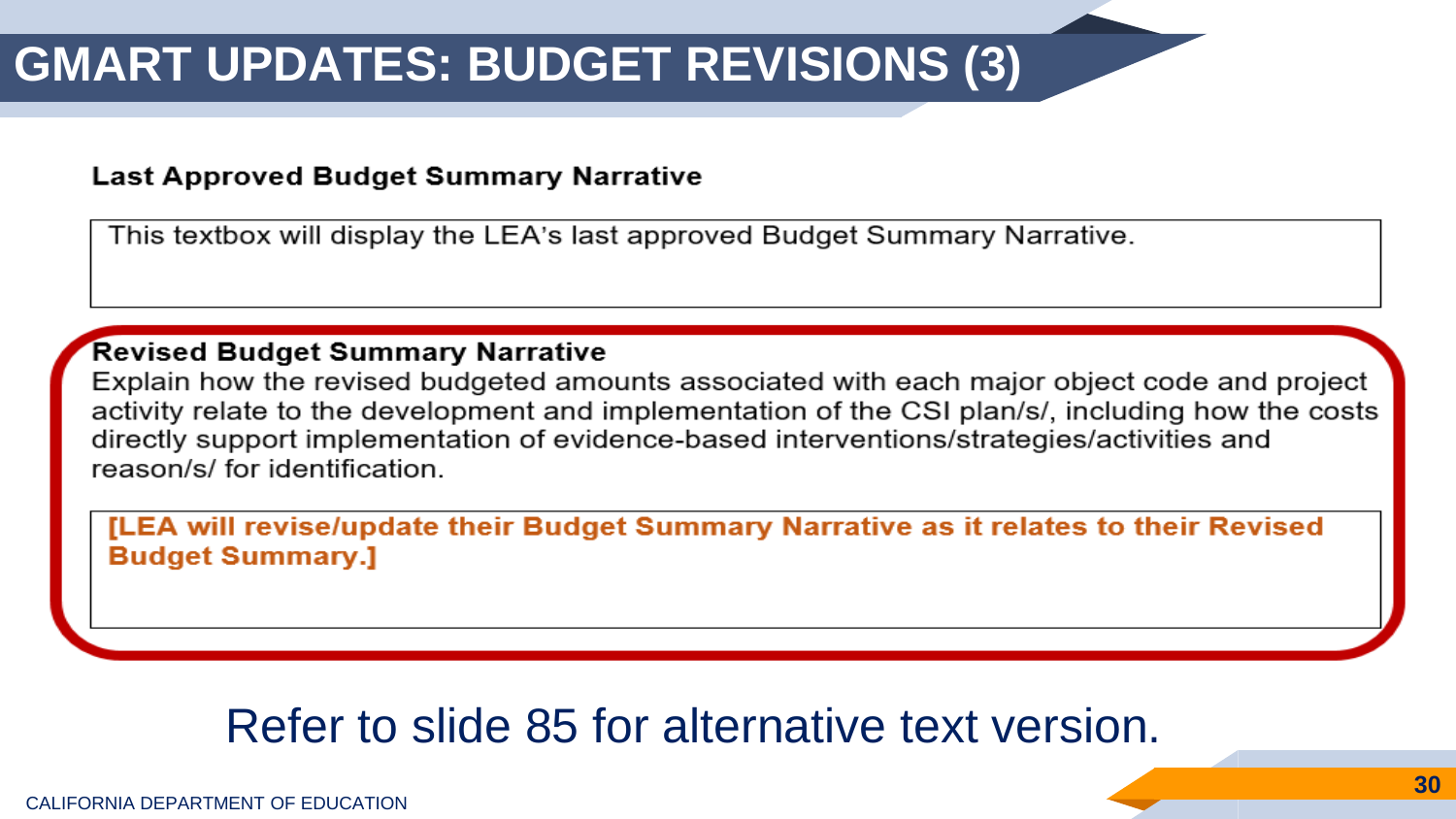## **GMART UPDATES: BUDGET REVISIONS (4)**

#### **Budget Summary History**

**Select a Budget Summary Submission.** Approved submissions will be labeled "Approved".

Select...

**Get Selected Version**  $\checkmark$ 

#### Refer to slide 88 for alternative text version.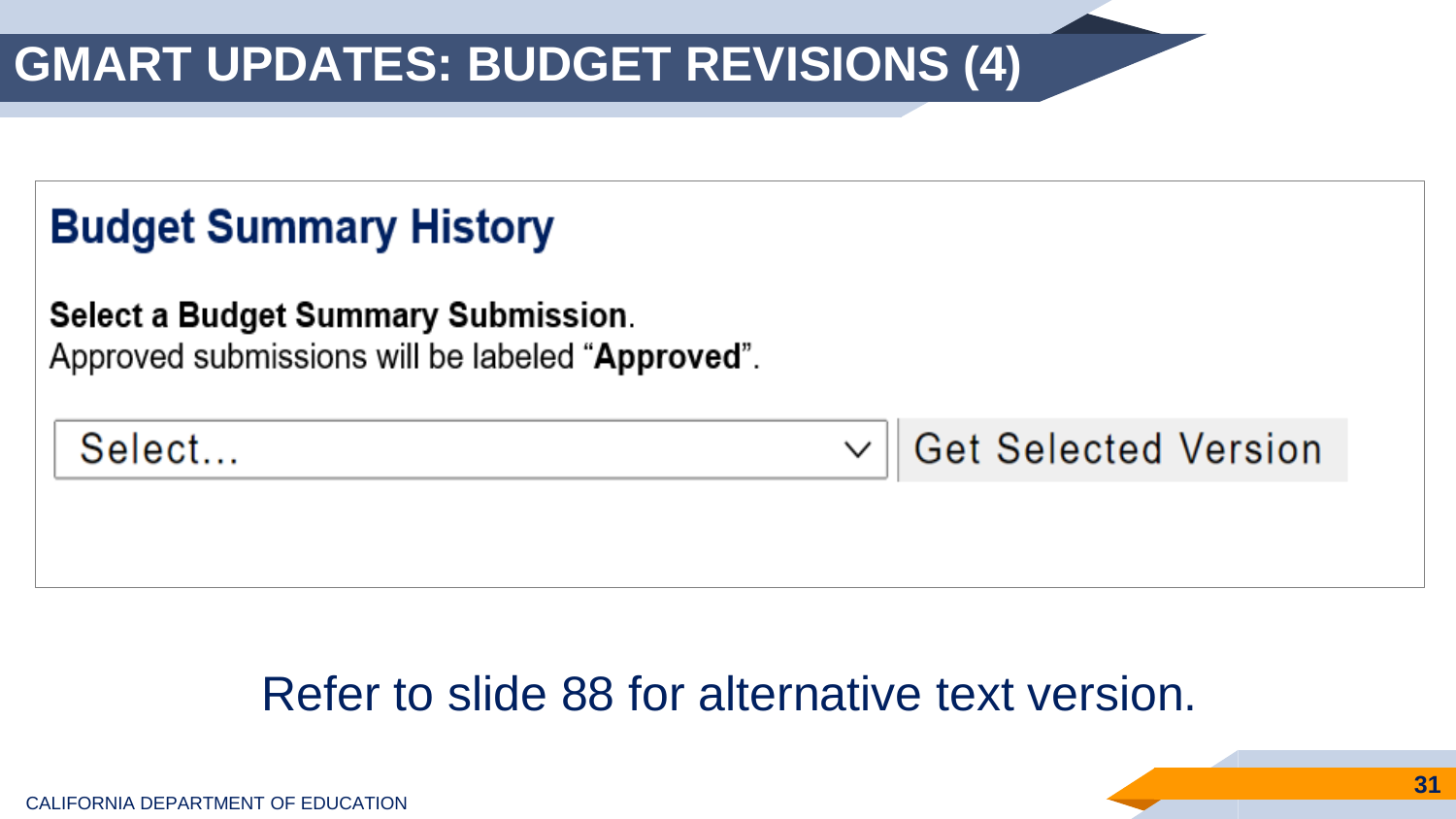#### **GMART UPDATES: BUDGET FAQ #1 (1)**

**Question**: When must an LEA submit a Budget Summary revision?

**Answer**: A Budget Summary revision will be required when an LEA determines that a change to a budgeted amount in a given object code exceeds the 10 percent threshold.

The CDE is aware that budgets may change, but the LEA should take proper steps to ensure that budgeted amounts are aligned with the evidence-based

interventions/strategies/activities as indicated in the LEA's approved CSI Plan/s/.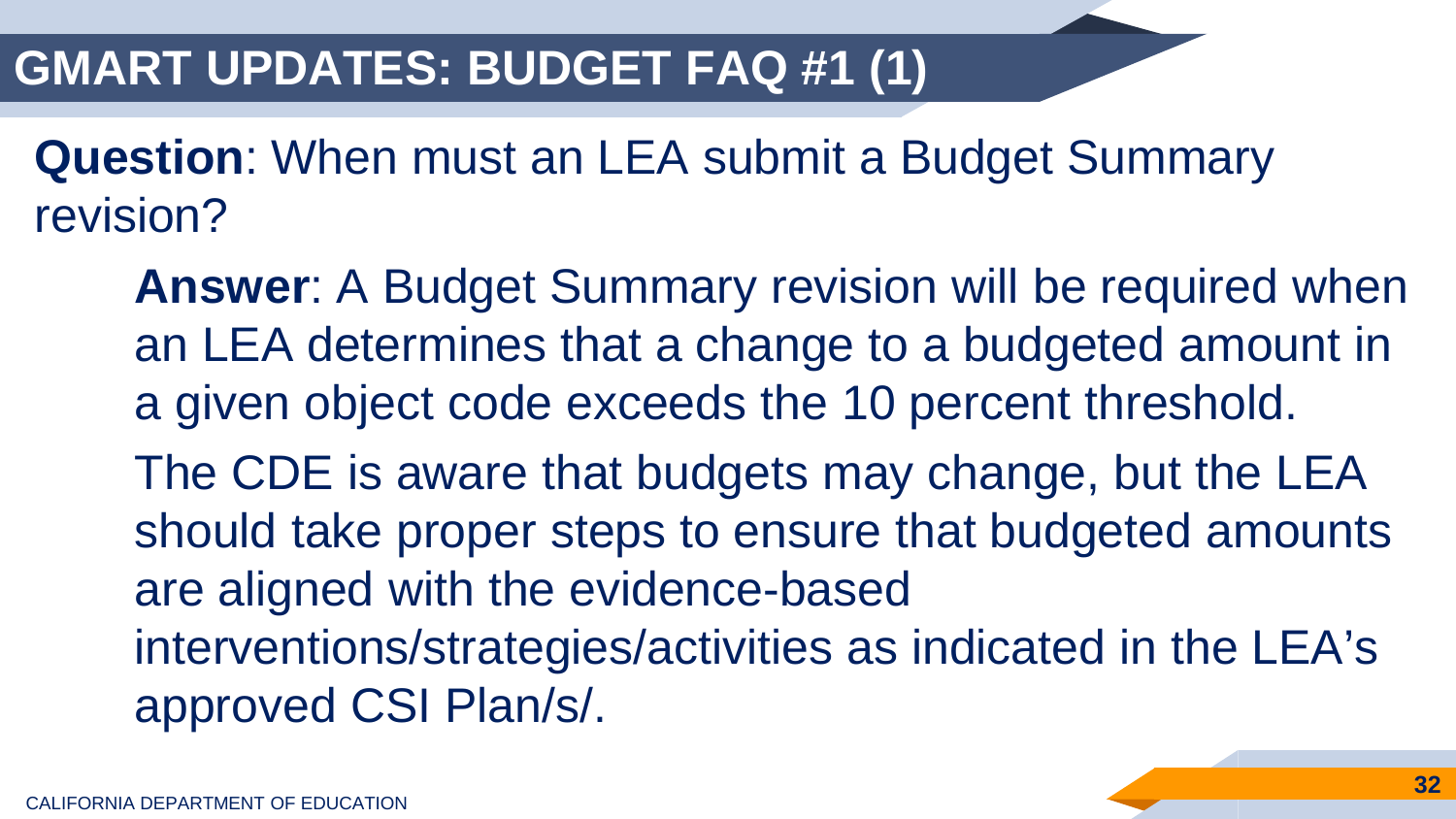#### **Example 1: Budget Summary Revision Required**

- Approved budgeted amount for Object Codes 5000–5999 was \$30,000. The LEA underestimated the cost of a particular service and determined the revised budget amount should be \$40,000, an increase of \$10,000.
- In this example, the LEA **would be required** to submit a Budget Summary revision, as the revised amount exceeds 10 percent of the previously approved budgeted amount.
- 10 percent of \$30,000 is \$3,000. A budget increase above \$3,000, **will require** a Budget Summary revision.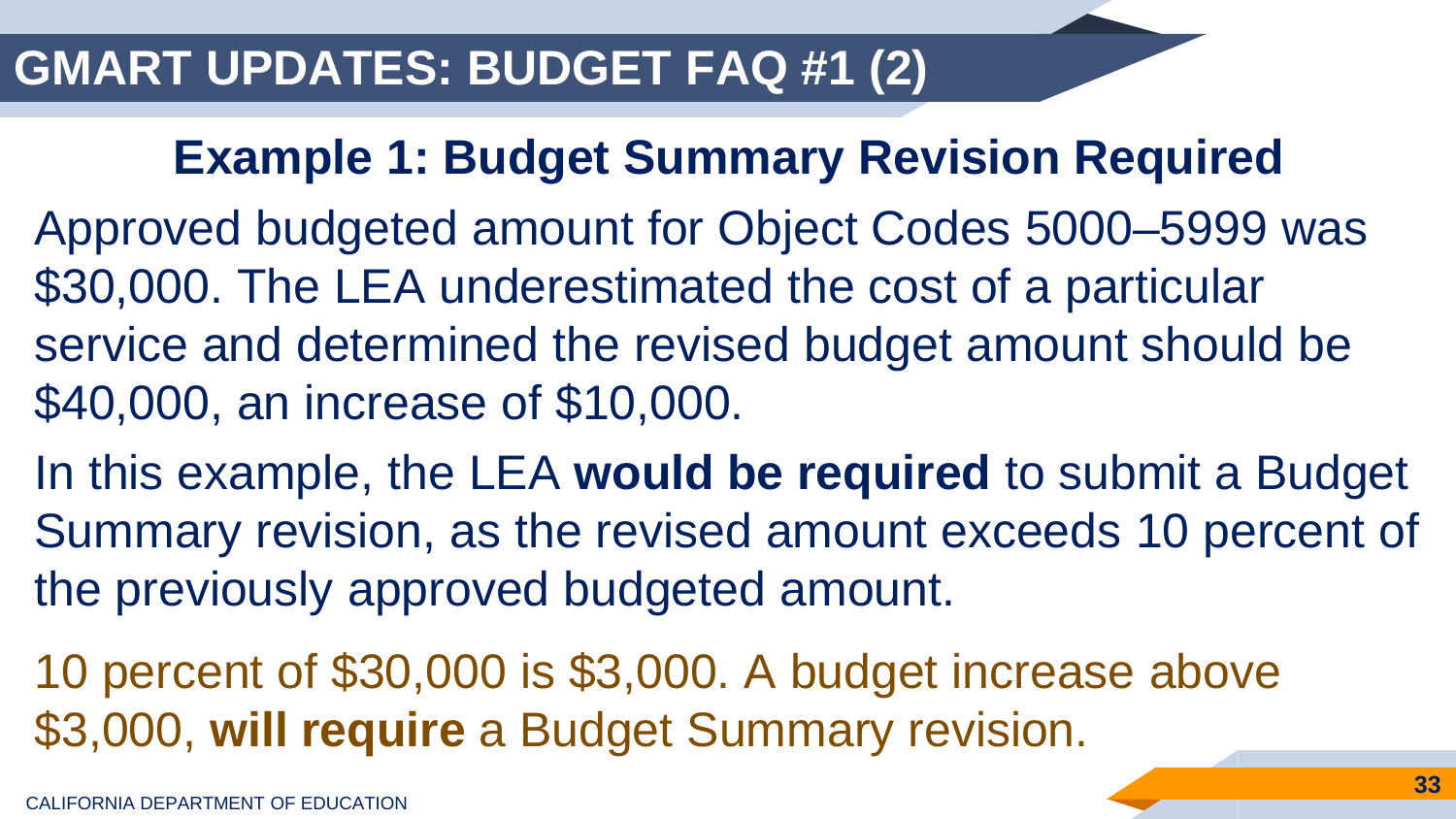#### **Example 2: Budget Summary Revision Not Required**

- Approved budgeted amount for Object Codes 4000–4999 was \$10,000. The LEA underestimated the cost of books and supplies and determined the revised budget amount should be \$10,500, an increase of \$500.
- In this case, the LEA **would not be required** to submit a Budget Summary revision, as the revised amount does not exceed 10 percent of the previously approved budgeted amount.

10 percent of \$10,000 is \$1,000. A budget increase below \$999.99, **would not require** a Budget Summary revision.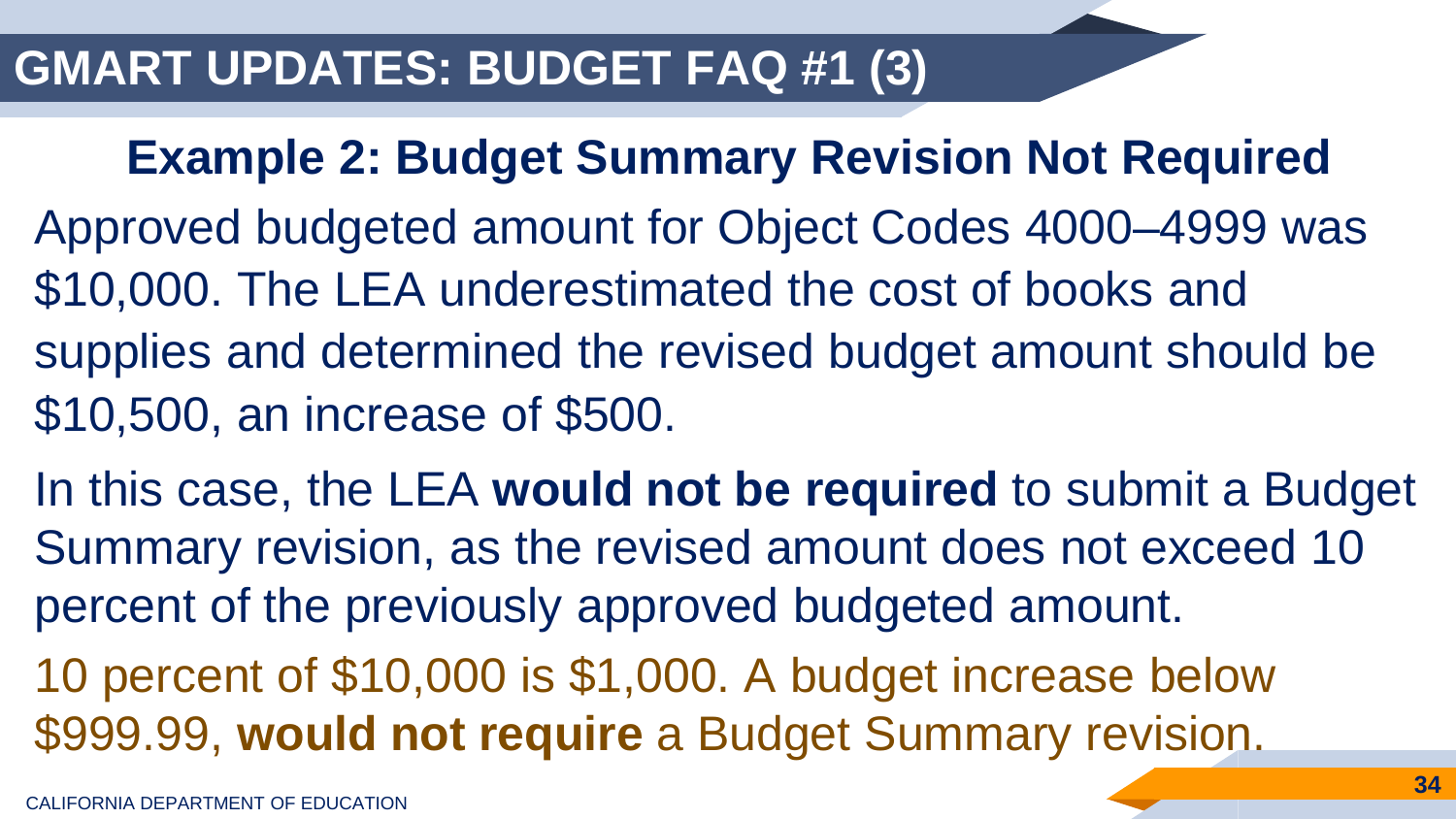#### **GMART UPDATES: BUDGET FAQ #2**

**Question**: Is a Budget Summary revision required if an LEA makes a change to its Funding Plan?

**Answer**: Not necessarily. The Funding Plan captures how the LEA intends to distribute its allocation between the district and/or school, whereas the Budget Summary captures how the LEA intends to expend its allocation across object codes.

If the Funding Plan alters how the LEA plans to expend its allocation, then a Budget Summary revision *may* be needed.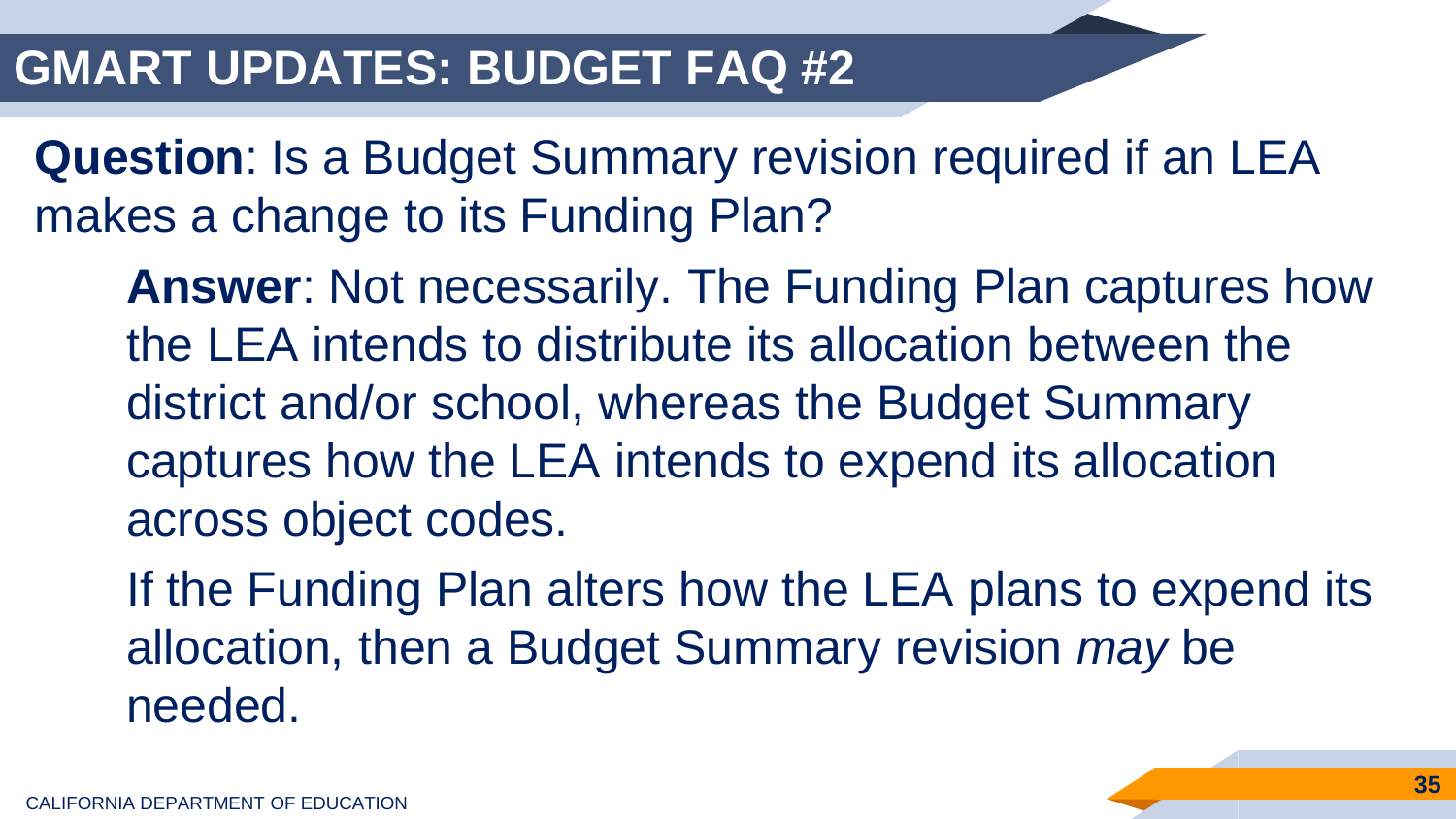#### **GMART UPDATES: BUDGET FAQ #3**

**Question**: Must a Budget Summary revision be approved by the CDE before the LEA can submit a Grant Management Report?

**Answer**: An LEA must have an approved Budget Summary **prior** to making expenditures that are beyond budgeted amounts. If submitted expenditures exceed budgeted amounts, the GMART will display an error message indicating such and the LEA must resolve the error in order to move forward.

Therefore, it is important that budgeted amounts are aligned with the evidence-based interventions/strategies/activities as indicated in the LEA's approved CSI Plan/s/. **36**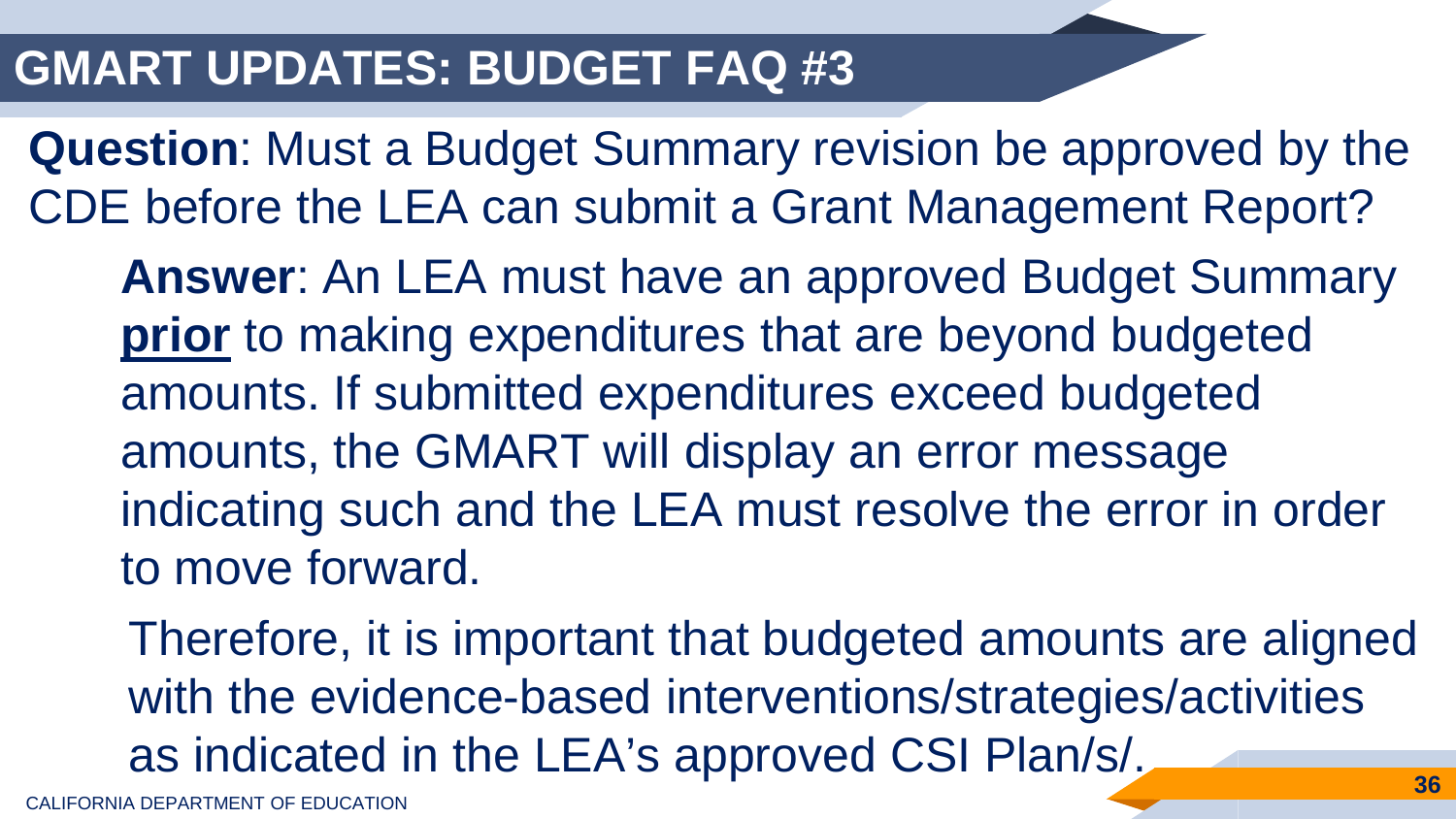**Question**: If an LEA requests to revise its Budget Summary, must it also revise its Budget Summary Narrative?

**Answer**: Depending on the changes to the LEA Budget Summary, an LEA may also need to revise its Budget Summary Narrative.

For example, moving a significant amount of funding from one object code series to another object code series, would require the Budget Summary Narrative to be revised in at least the two object code series in which the change occurred.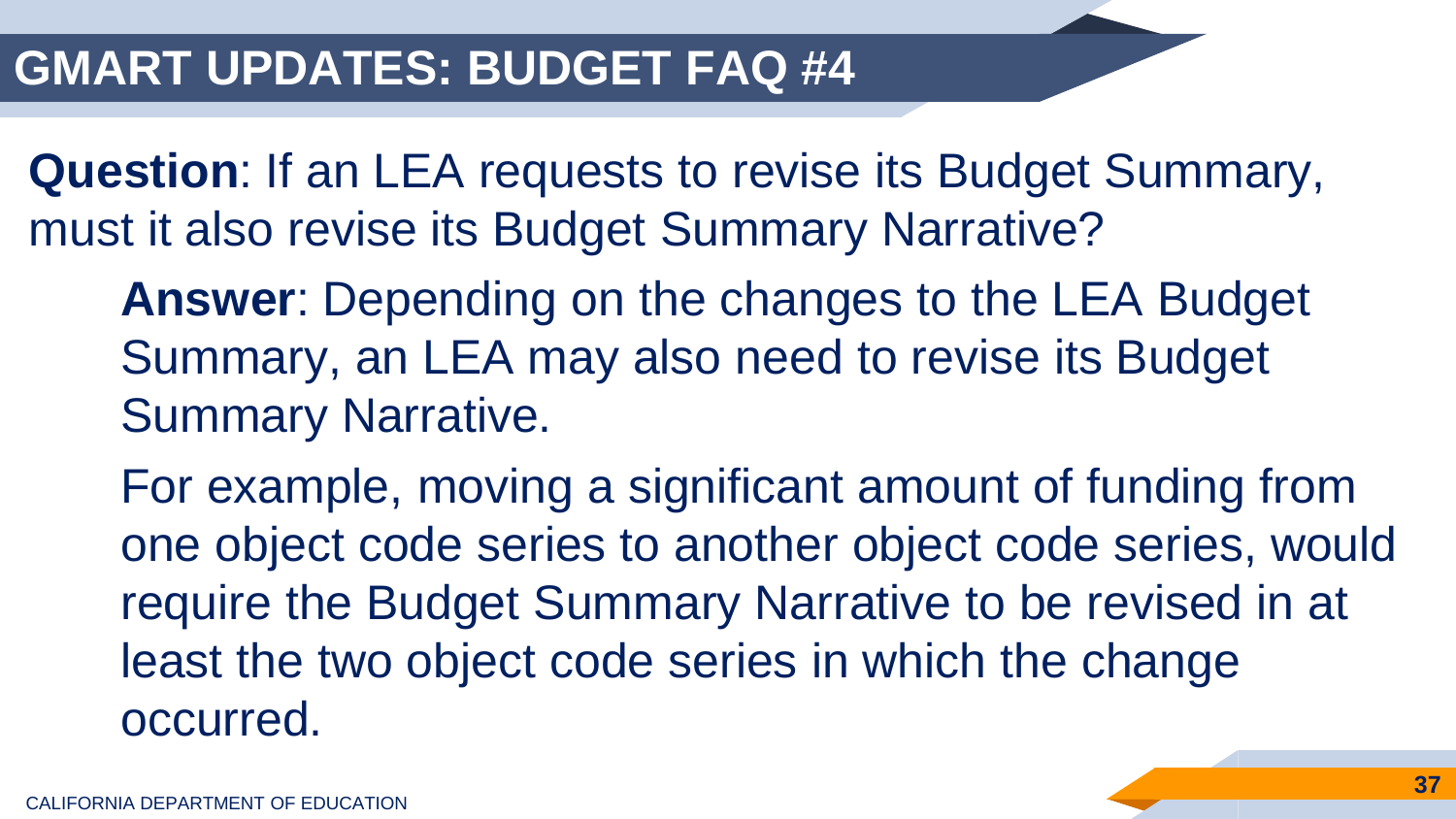### **GMART UPDATES: CAPITAL OUTLAY (1)**

### **Capital Expenditures**

- Beginning with the **FY 2020–21 CSI LEA subgrant**, the LEA may claim Capital Outlay expenditures for the following object codes:
	- 6400-Equipment
		- ▰ 6500-Equipment Replacement

No other Capital Outlay expenditures may be claimed within the 6000 object code series, as they do not align with the purpose and intent of the ESSA CSI LEA subgrant.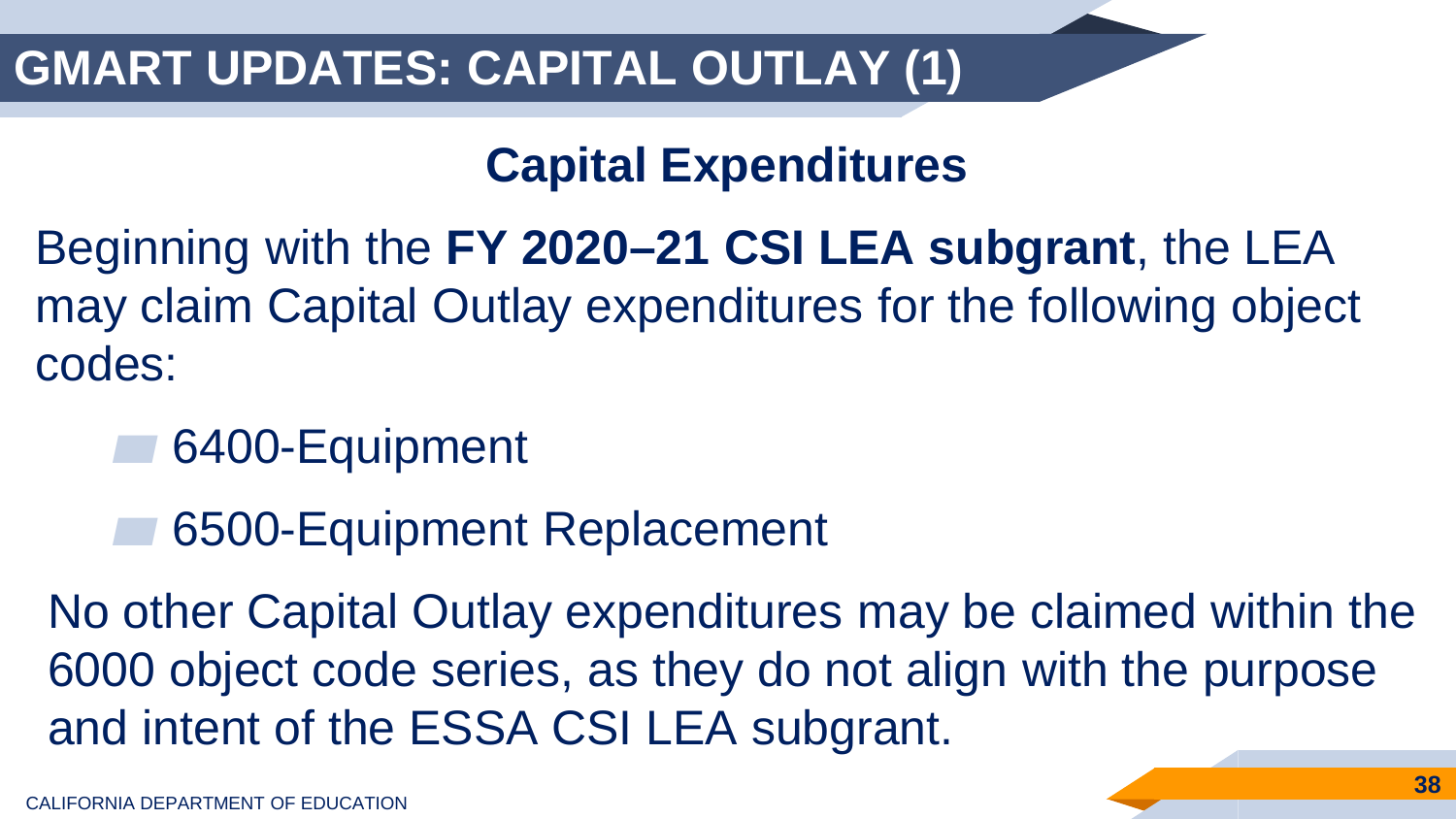### **GMART UPDATES: CAPITAL OUTLAY (2)**

### **Capital Outlay Equipment Definition**

| 6400 | <b>Equipment.</b> Record expenditures for-movable personal property, including |  |  |
|------|--------------------------------------------------------------------------------|--|--|
|      | equipment such as vehicles, machinery <b>Computer systems</b> and              |  |  |
|      | playground equipment, that have both an estimated useful life over one         |  |  |
|      | year and an acquisition cost equal to or greater than the capitalization       |  |  |
|      | threshold established by the LEA. Acquisition cost includes tax, freight or    |  |  |
|      | other types of delivery charges, and installation costs including labor. (For  |  |  |
|      | more detail, refer to Procedure 770.)                                          |  |  |

Capital Outlay expenditures for the ESSA CSI LEA subgrant have a **very narrow focus,** as all other Equipment expenditures would be beyond the scope of the subgrant.

Refer to slide 89 for alternative text version.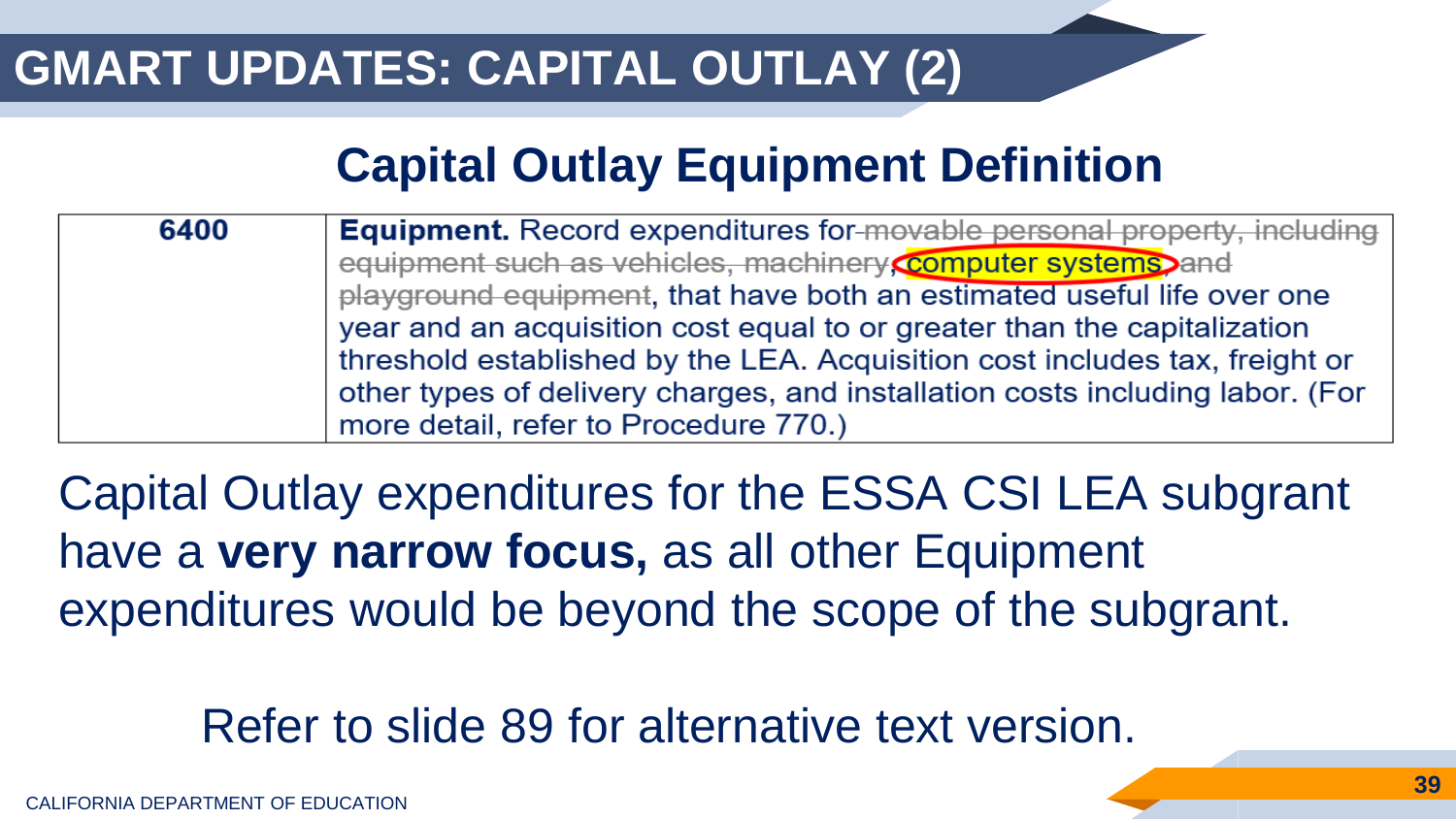### **Capital Outlay Equipment Replacement Definition**

| 6500 | <b>Equipment Replacement.</b> Record expenditures for equipment replaced   |
|------|----------------------------------------------------------------------------|
|      | on a piece-for-piece basis. These expenditures must be identified for      |
|      | purposes of the calculation of the current expense of education (Education |
|      | Code Section 41372).                                                       |

### Refer to slide 91 for alternative text version.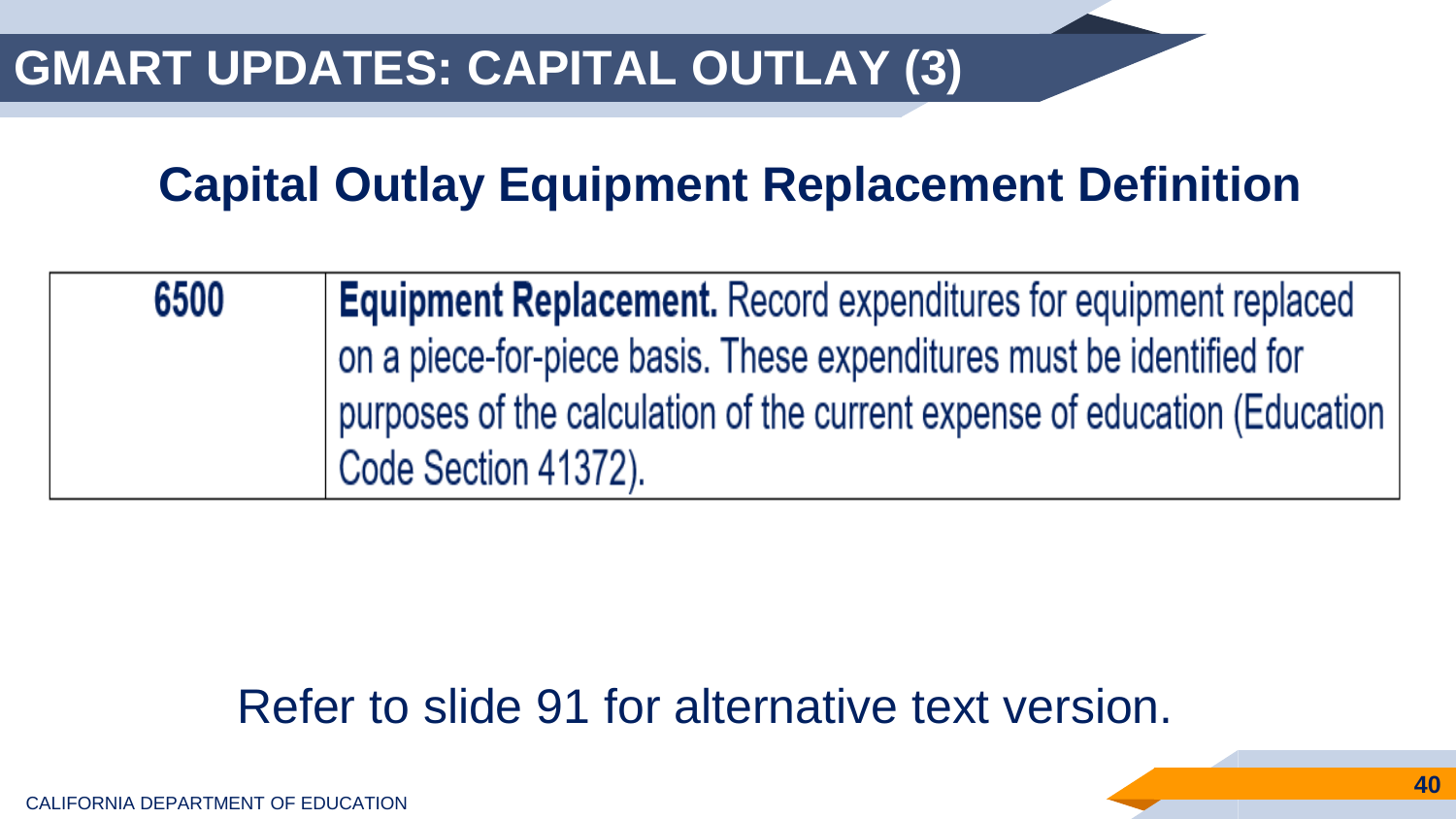**Reporting Capital Outlay Expenditures in GMART**

- See Expenditure Table on slide 21
- If 6400–6500 reported expenditures total \$5,000 or more, the GMART will require a response to the following prompt:

The LEA has claimed a Capital Outlay expenditure of \$5,000 or more. Does this expenditure include an item with a unit cost of more than \$5,000?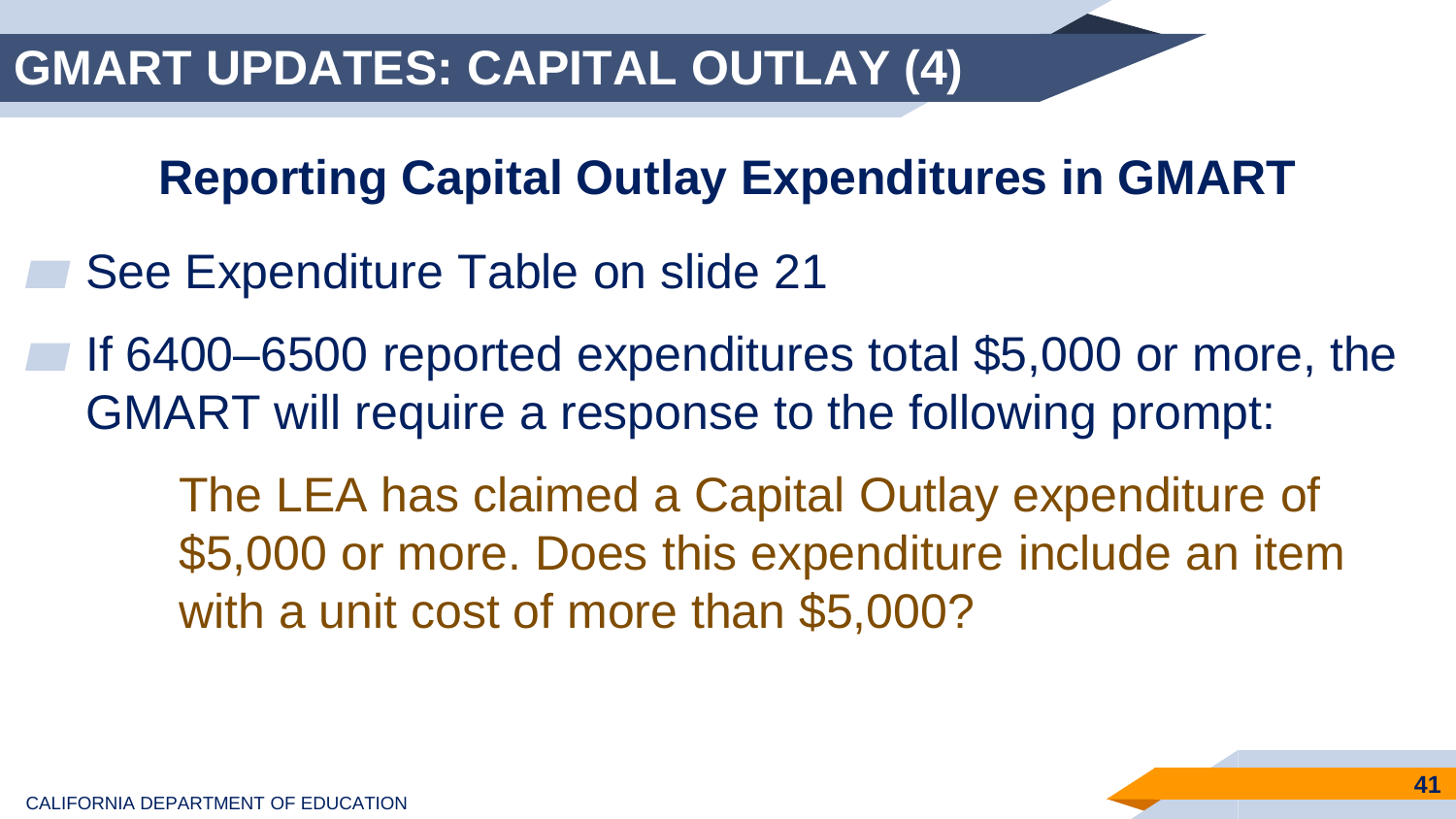### **Reporting Capital Outlay Expenditures in GMART**

- ▰ If **Yes**, the LEA must provide the date the *Title I CSI Capital Outlay Expenditures Request Form* was approved by the CDE.
- ▰ If **No**, the LEA **will not** be prompted to provide additional information in the GMART.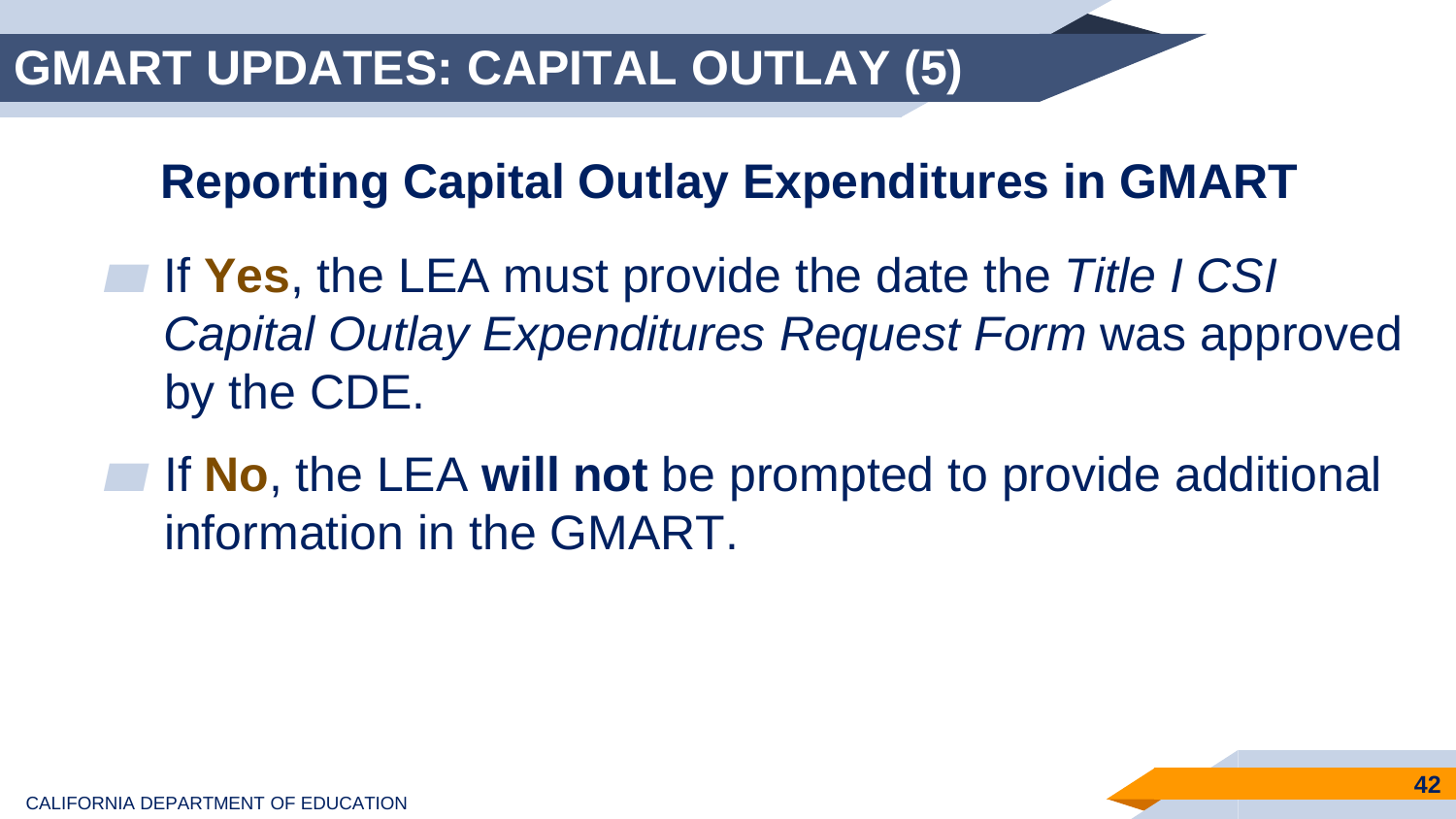### **Obtaining CDE Approval for Capital Outlay Expenditures**

Federal requirements located in the Office of Management and Budget (OMB) guidance pursuant to Title 2, *Code of Federal Regulations (CFR)*, Part 200.439(b)(2), require a subgrantee to obtain prior written approval from the Federal awarding agency or from its awarding agency prior to incurring the cost of a Capital Outlay expenditure.

### **Only items with a unit cost of \$5,000 or more will require prior written approval from the CDE.**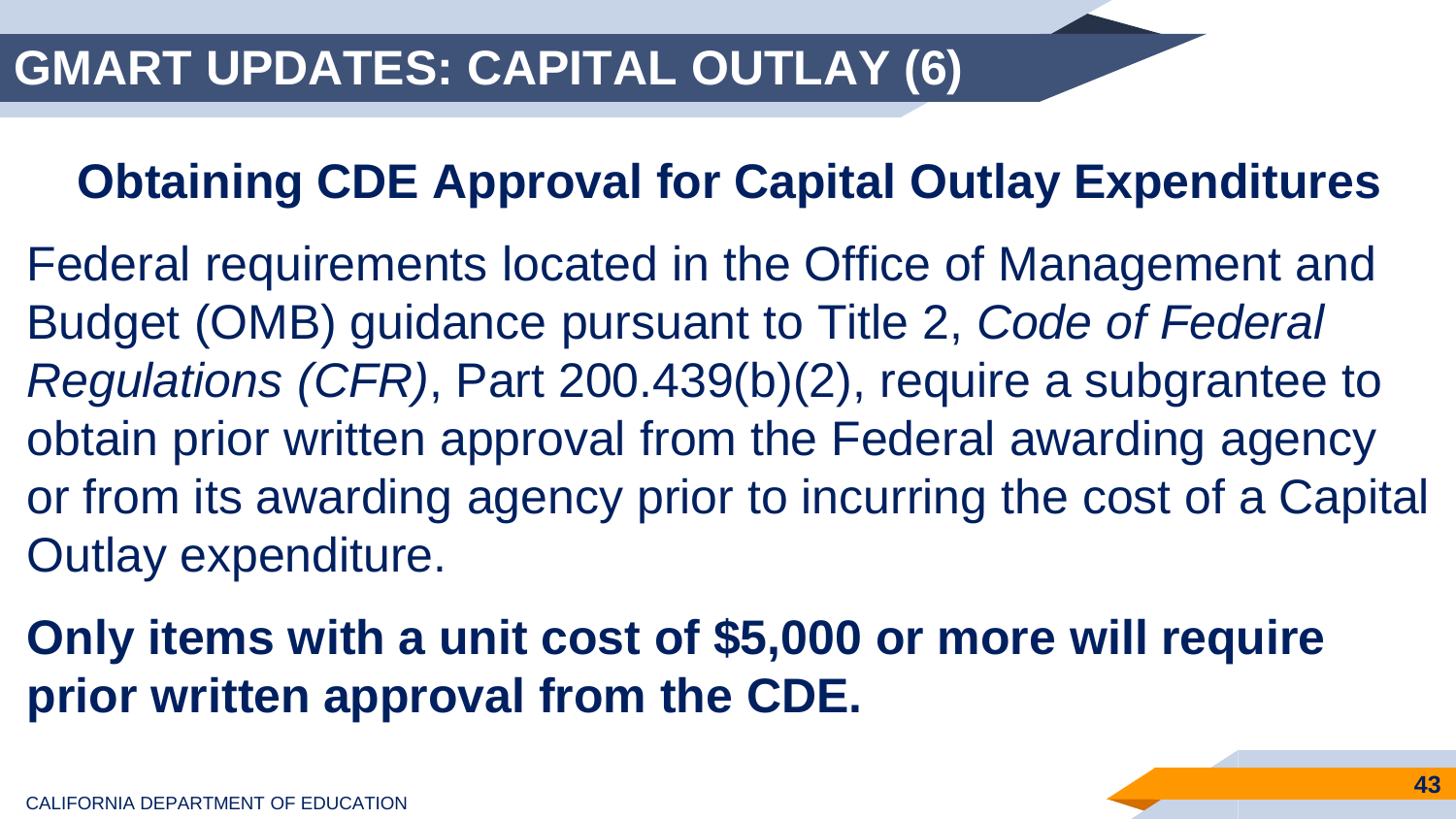### **Title I CSI Capital Outlay Expenditures Request Form**

- The form is located on the CDE ESSA CSI LEA Authorized Use of Funds web page at <https://www.cde.ca.gov/sp/sw/t1/csileaauthusefunds.asp> and is specific to the CSI program.
- **Note**: The *Title I CSI* **form is separate** from the form that is used for the Title I program. For more information about Title I Capital Expenditures, please visit [https://www.cde.ca.gov/sp/sw/t1/capitalexpenditure.asp.](https://www.cde.ca.gov/sp/sw/t1/capitalexpenditure.asp)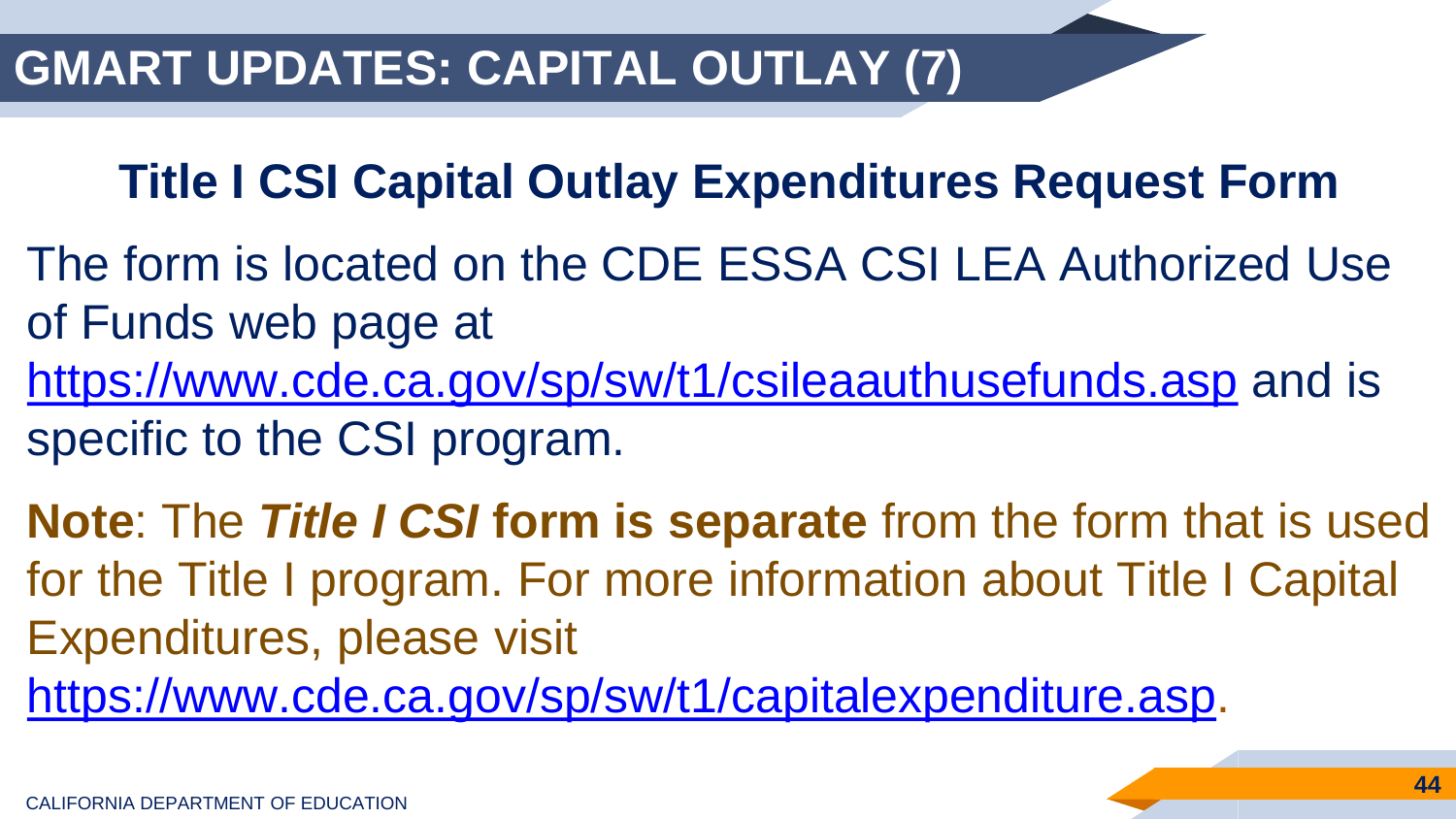### **GMART UPDATES: CAPITAL OUTLAY (8)**

### **Completing the Title I CSI Capital Outlay Expenditures Request Form**

The LEA will provide:

Contact information and Responses to six prompts

The prompts will require the LEA to provide very detailed information as to how the proposed Capital Outlay expenditure will support the implementation of the CSI Plan and CSI program as a whole.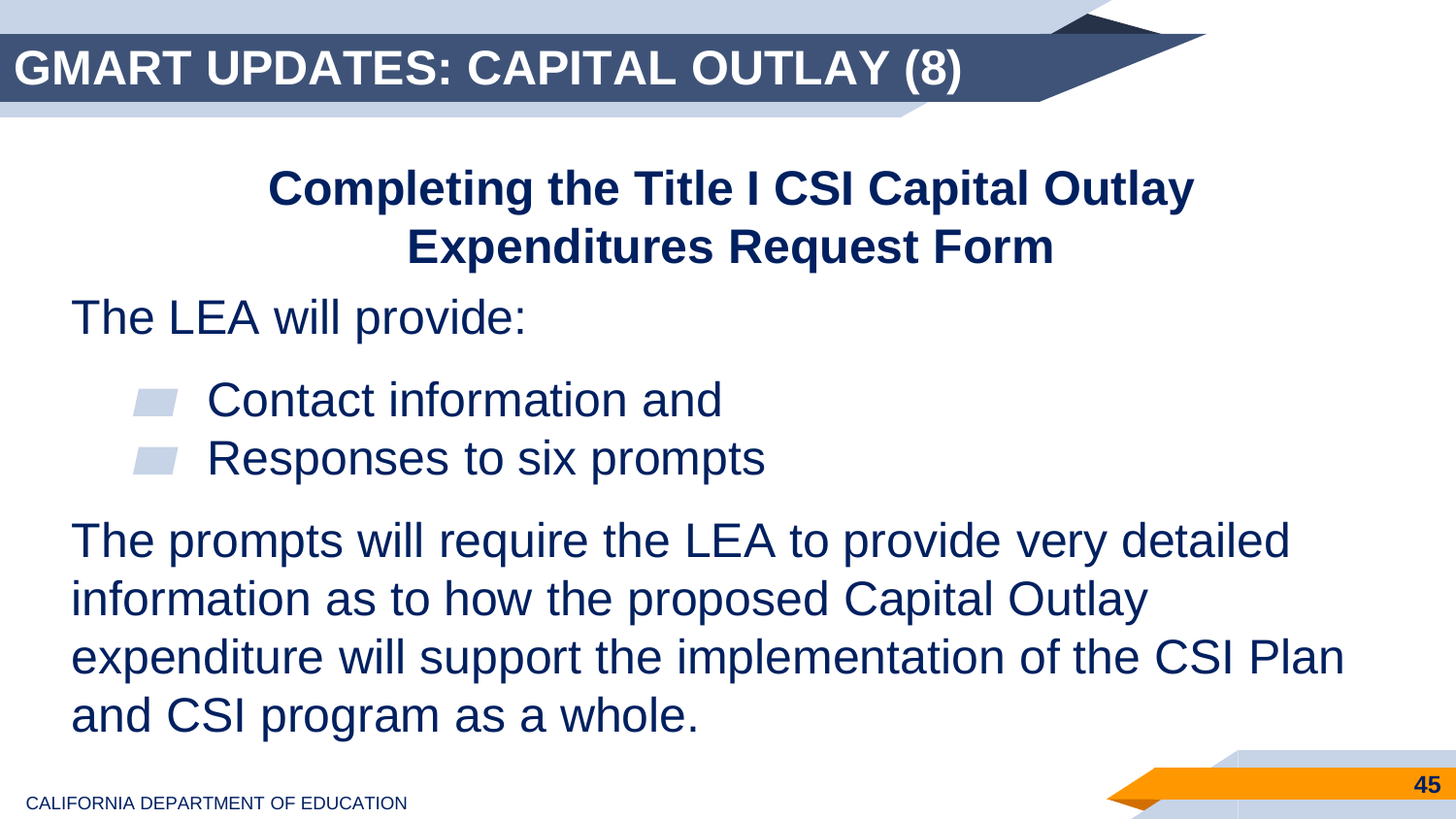### **GMART UPDATES: CAPITAL OUTLAY (9)**

### **Submitting the Title I CSI Capital Outlay Expenditures Request Form**

The *Title I CSI Capital Outlay Expenditures Request Form*  and a detailed quote of the item must be emailed to [CSICapEx@cde.ca.gov](mailto:CSICapEx@cde.ca.gov).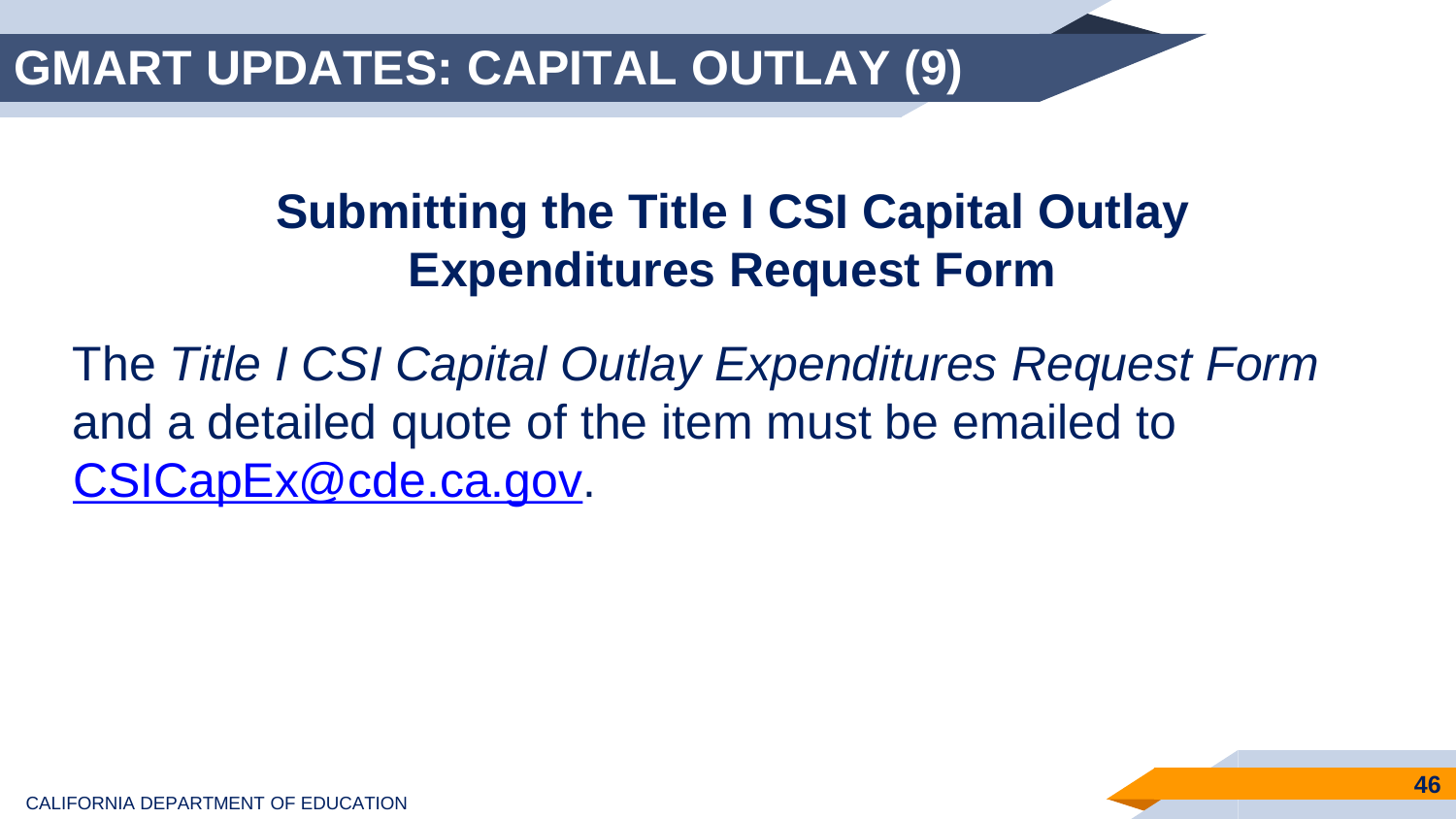### **GMART UPDATES: CAPITAL OUTLAY (10)**

### **Review of the Title I CSI Capital Outlay Expenditures Request Form**

- **If the request is approved, the CDE will email the LEA** and attach the approved form for confirmation.
- **The request is not approved**, the CDE will email the LEA and return the form with relevant remarks/comments. Depending on the reason/s/ provided, the LEA may be able to resubmit for reconsideration.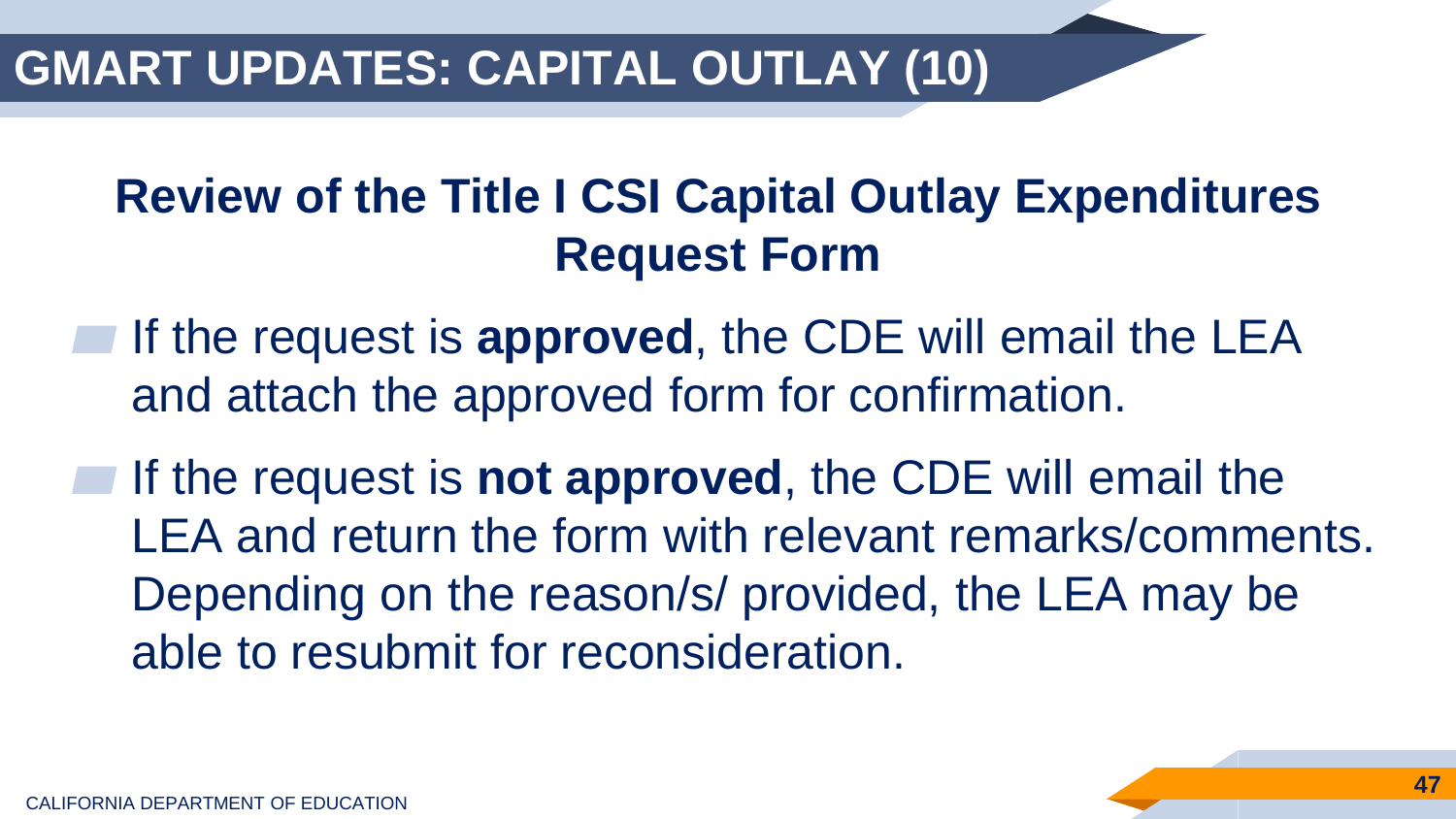### **GMART UPDATES: SUBMISSION HISTORY**

The "Report Status" tab has been renamed to "**Submission History**".

Here, the LEA will be able to view all of its Grant Management Report submissions and the review history.

| Grant Management and Reporting Tool (GMART) |                            |                                                   |                                               |                       |                           |
|---------------------------------------------|----------------------------|---------------------------------------------------|-----------------------------------------------|-----------------------|---------------------------|
| <b>GMART Home</b>                           | <b>Funding Application</b> | <b>LEA Contact Info</b><br><b>Federal Reports</b> | <b>CDE Contact Info</b><br>Submission History | <b>Budget Summary</b> | <b>Grant Mgmt Reports</b> |
| Logoff                                      |                            |                                                   |                                               |                       |                           |

### Refer to slide 92 for alternative text version.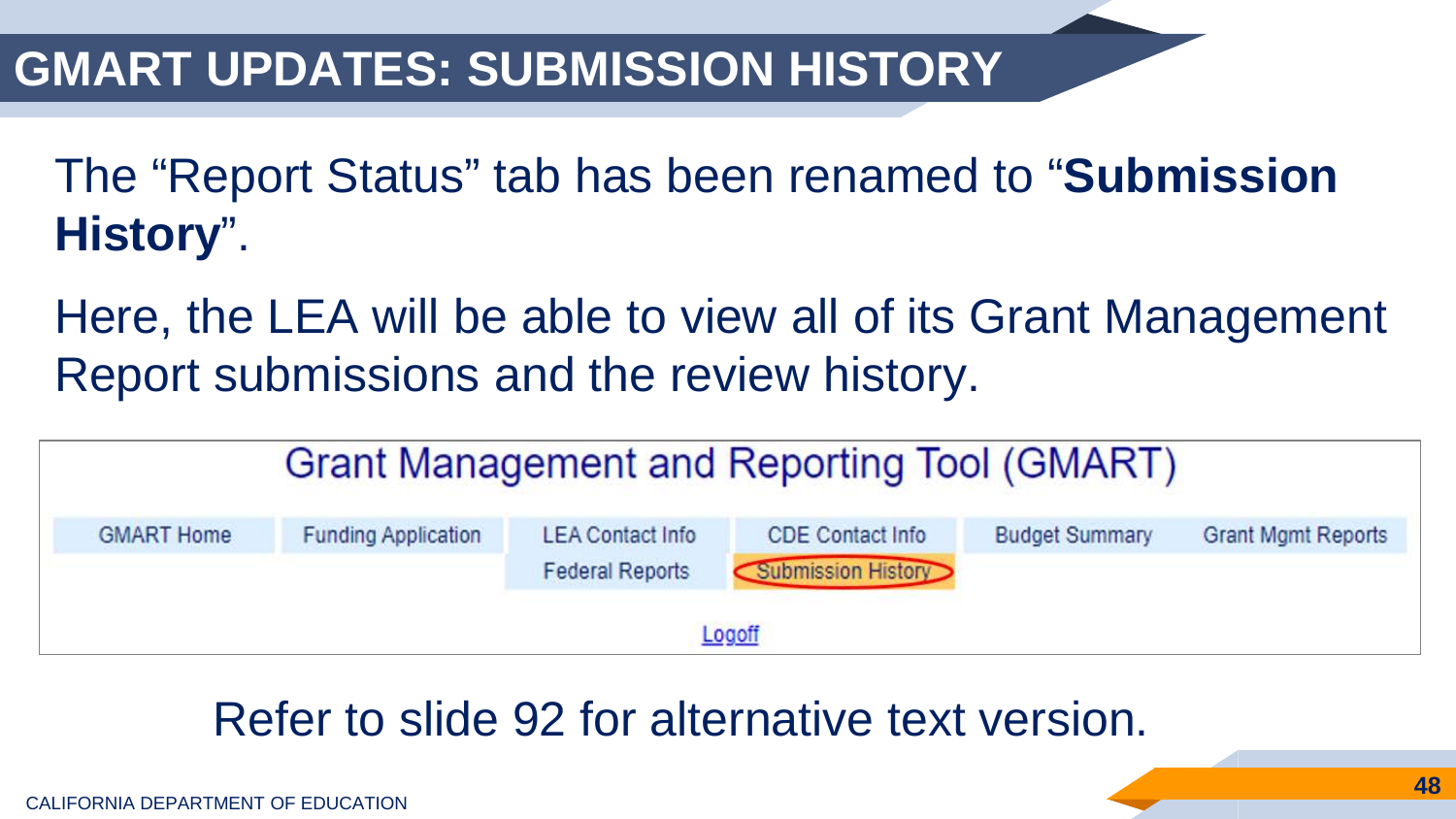### **REPORTING TIPS**

- The LEA is still required to submit a Grant Management Report even if it does not have expenditures for a given reporting period. The LEA must enter \$0 (zero).
- The LEA must provide the required detail in the Budget Summary Narrative (See GMART Instructions).
- **If the LEA's CSI-eligible school has closed or may close in** the future, the LEA must contact the SISO for further reporting instructions.
	- ▰ CSI LEA Closeout Instructions are located at <https://www.cde.ca.gov/sp/sw/t1/csileafiscalinfo.asp>.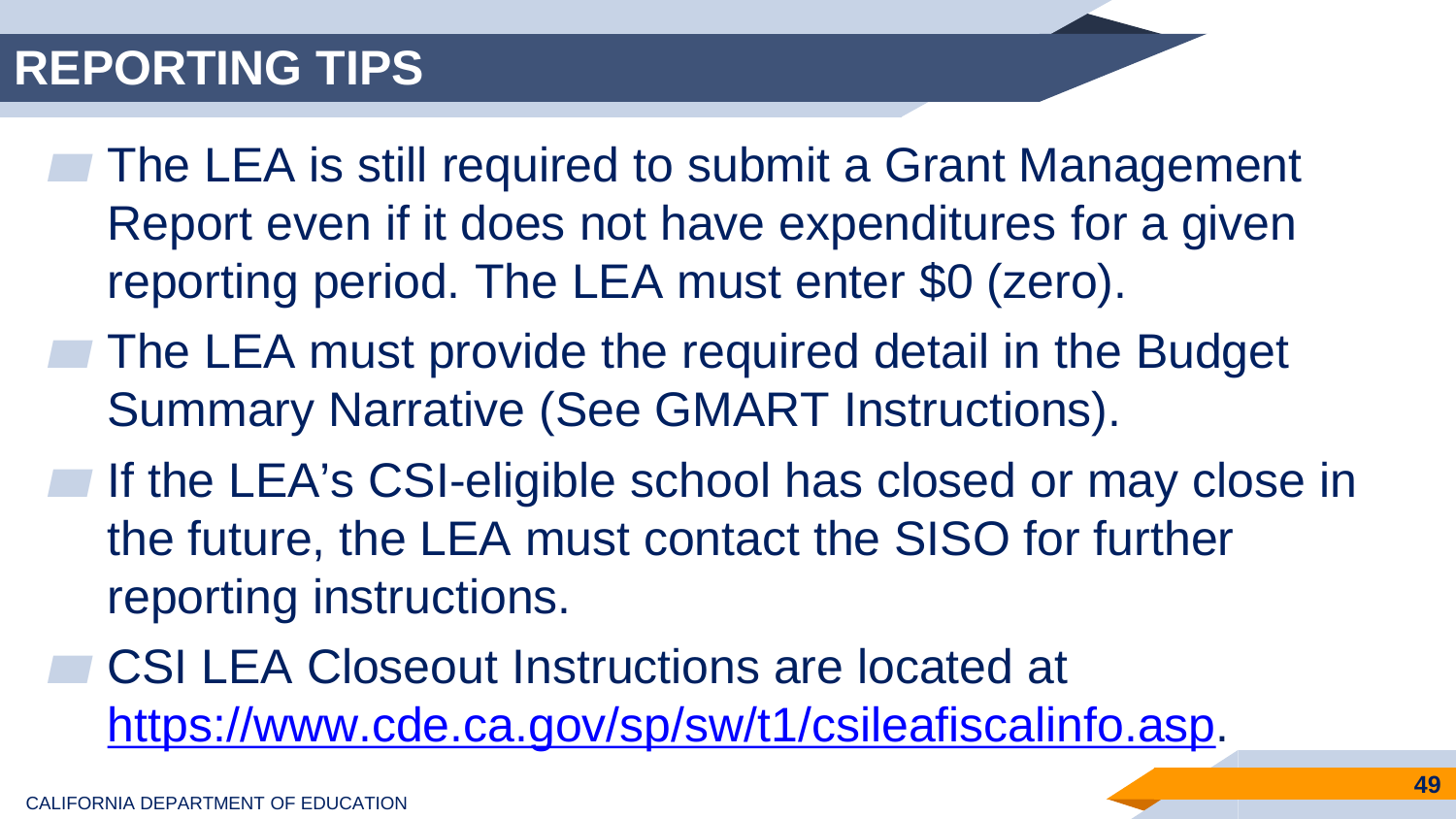### **CLOSEOUT TIPS**

If the LEA has a \$0 (zero) cash balance, the GMART will prompt the LEA to closeout its subgrant.

▰ If the LEA has a \$25 cash balance **or less**, the GMART will ask the LEA if would like to:

Continue expending its CSI LEA subgrant, or

Proceed to closing out its CSI LEA subgrant

▰ If the LEA has a \$25 cash balance **or more**, the LEA can request closeout at any time.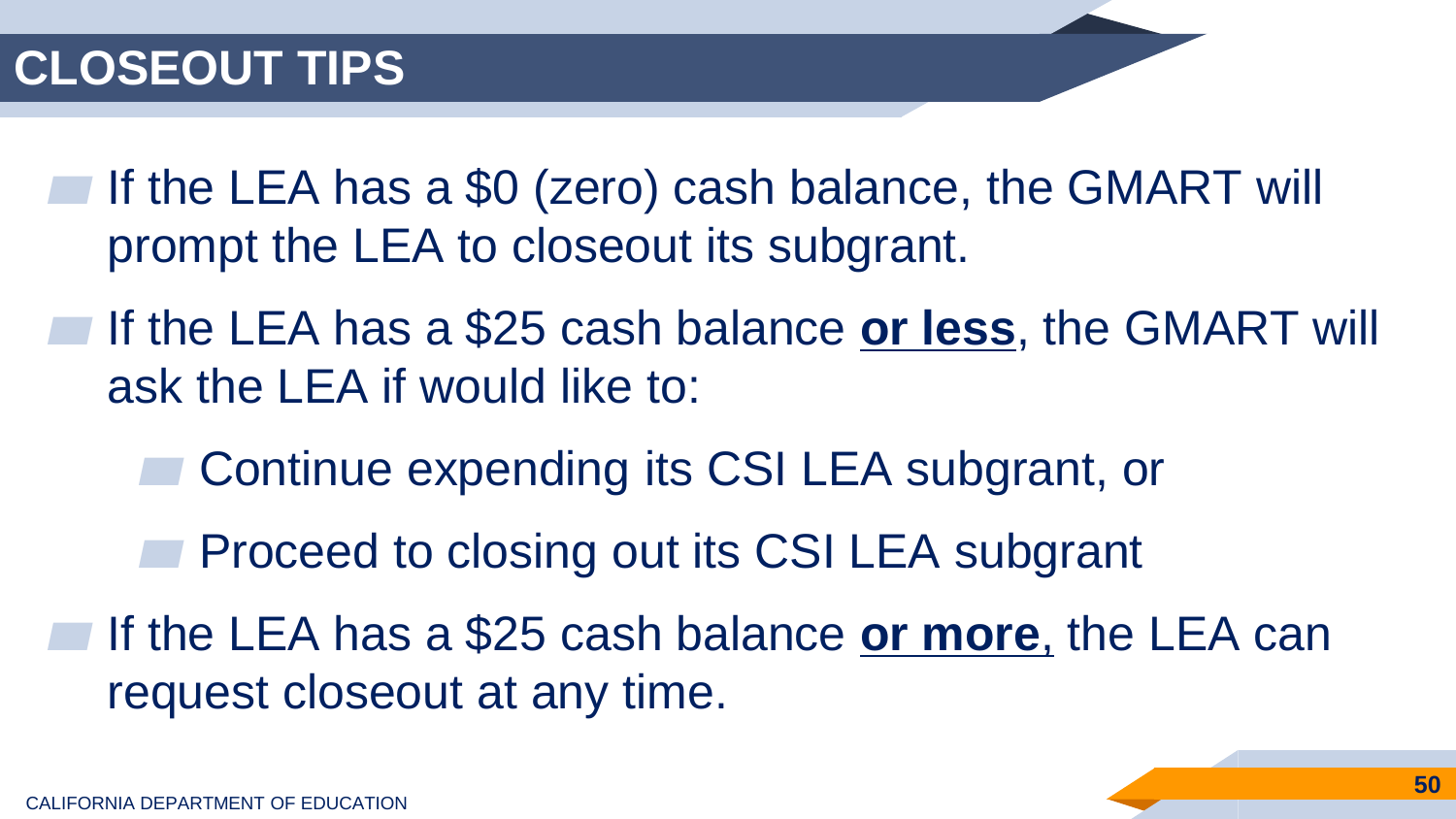### **WHAT'S ON YOUR MIND???**

# **Q & A**

CALIFORNIA DEPARTMENT OF EDUCATION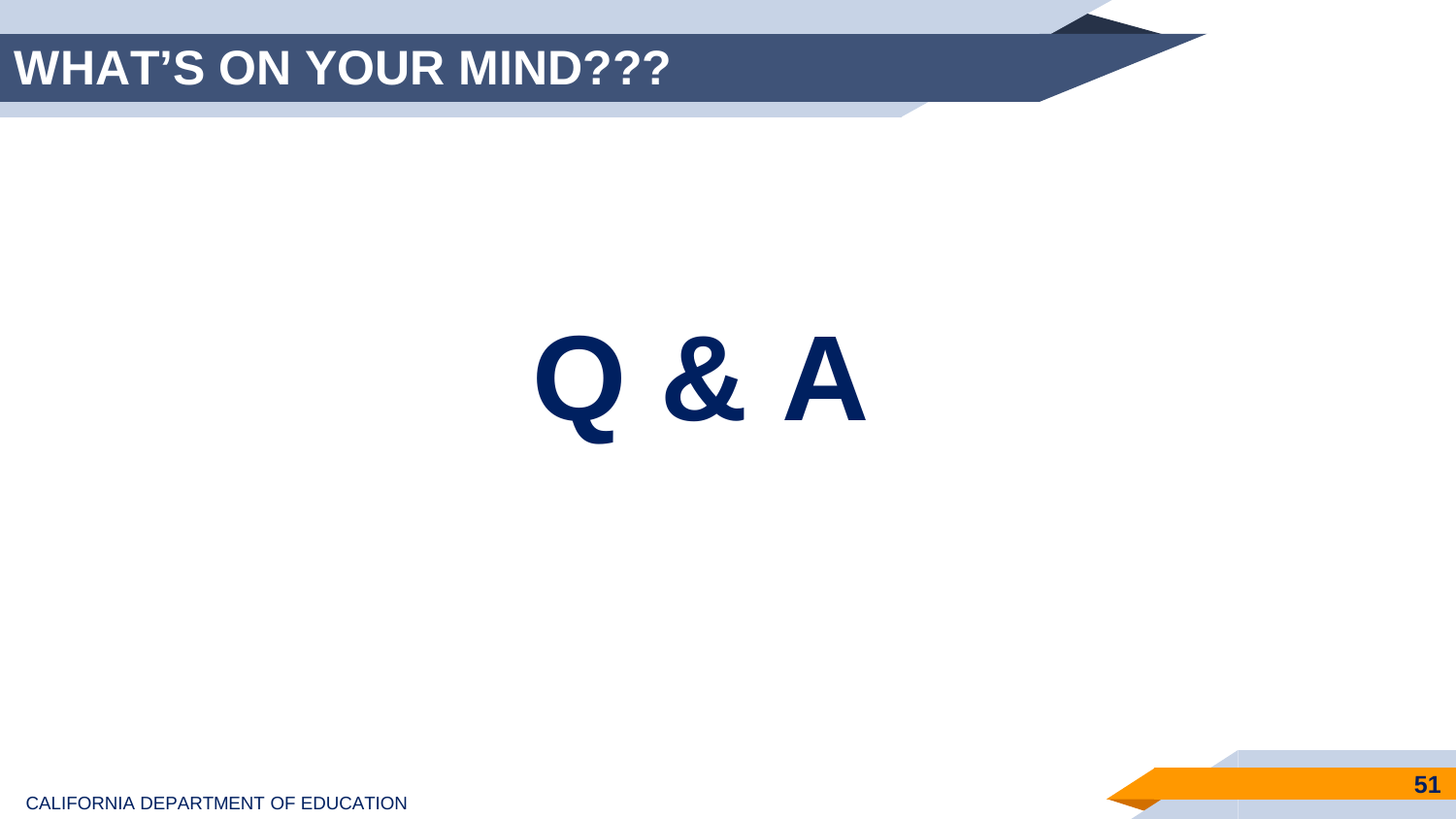# State Superintendent



**TONY THURMOND** of Public Instruction

# **Federal Reporting**

52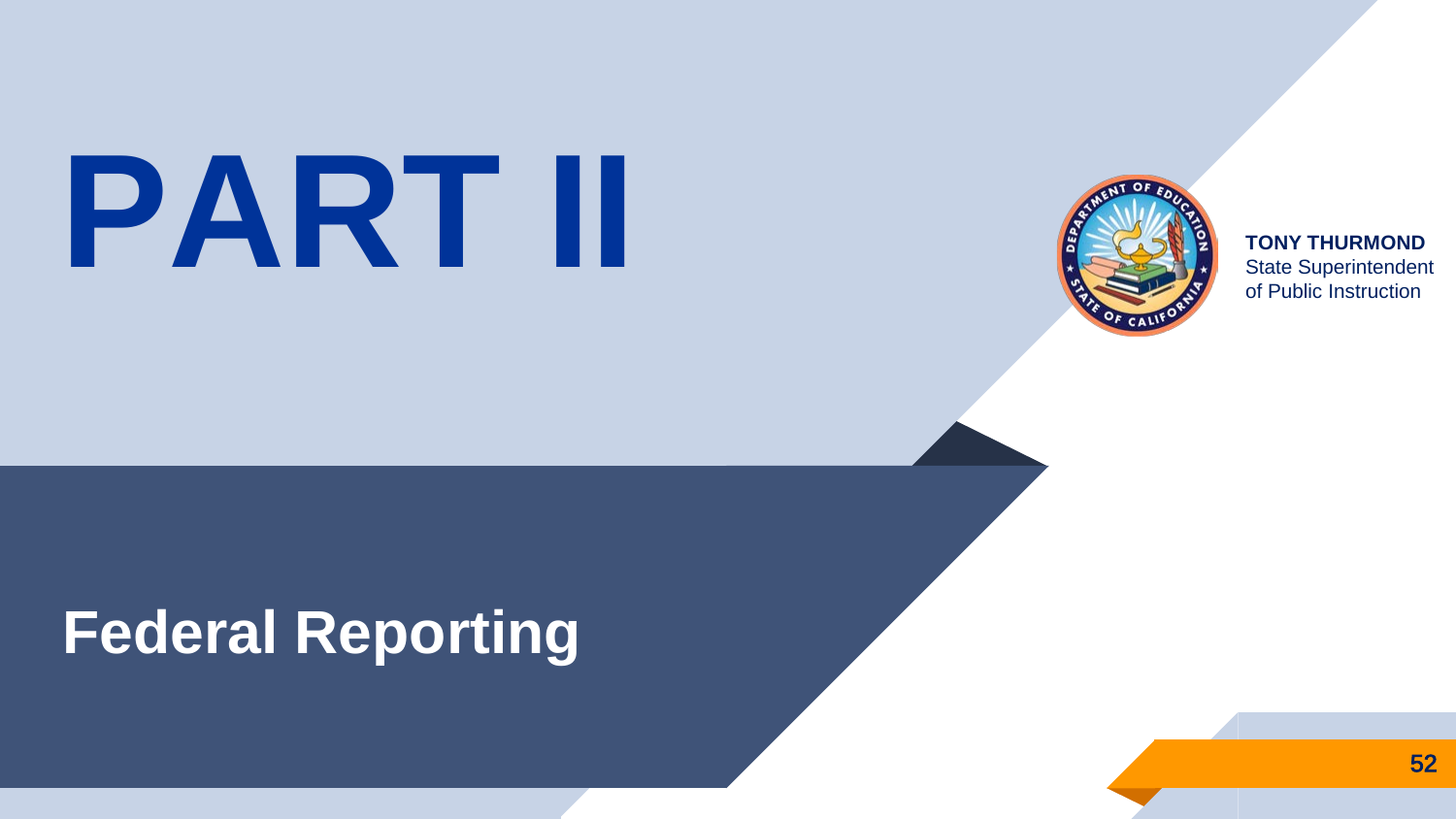The CDE is required to meet **two** separate reporting requirements for ESSA, Section 1003 funds for CSI:

## **1. Consolidated State Performance Report (CSPR)**

**2. ESSA, Section 1003(i) for the state report card**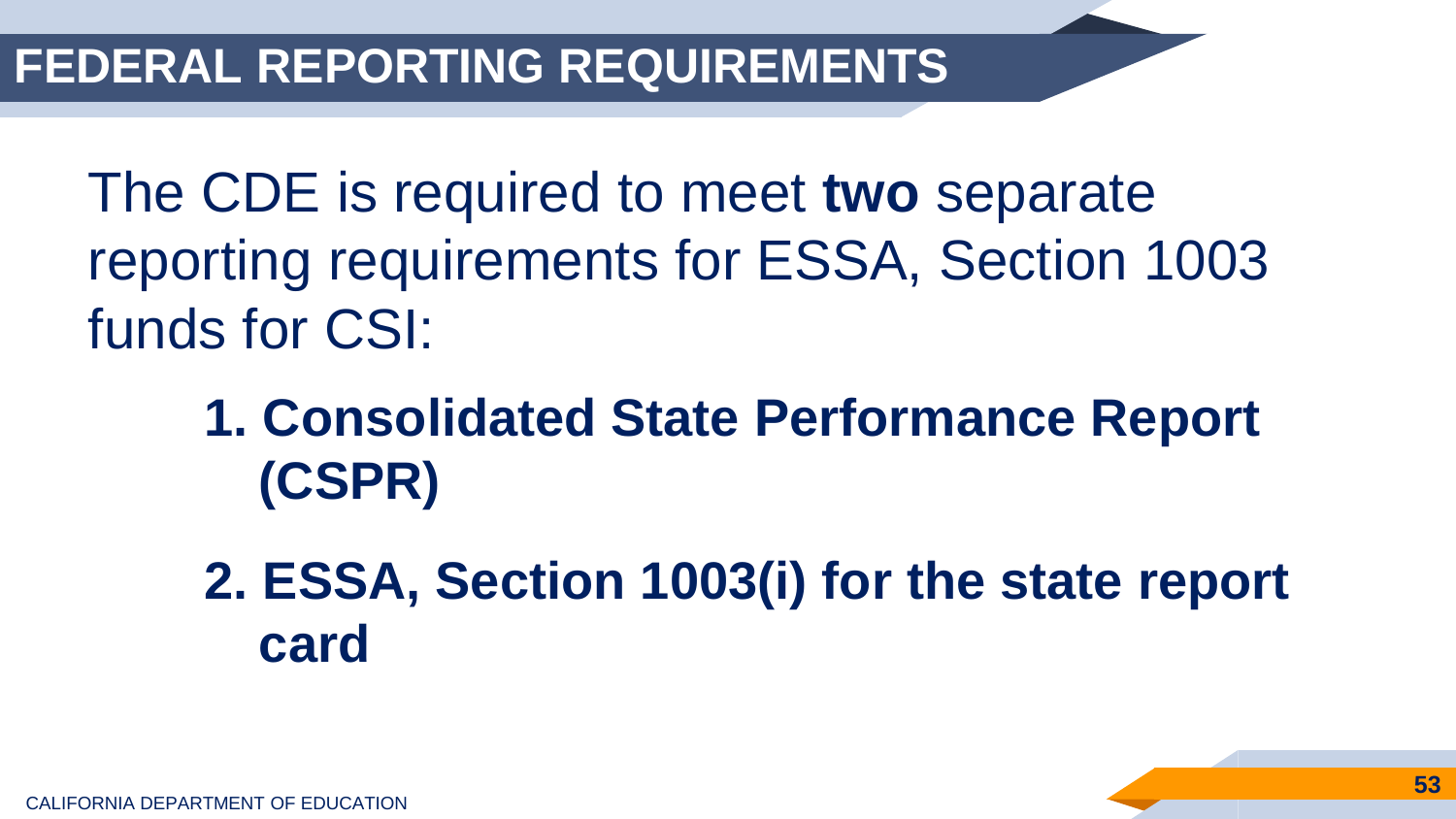

▰ The CSPR is the required annual reporting tool for each State, the District of Columbia, and Puerto Rico as authorized under Section 9303 of the Elementary and Secondary Education Act (ESEA), as amended by the ESSA.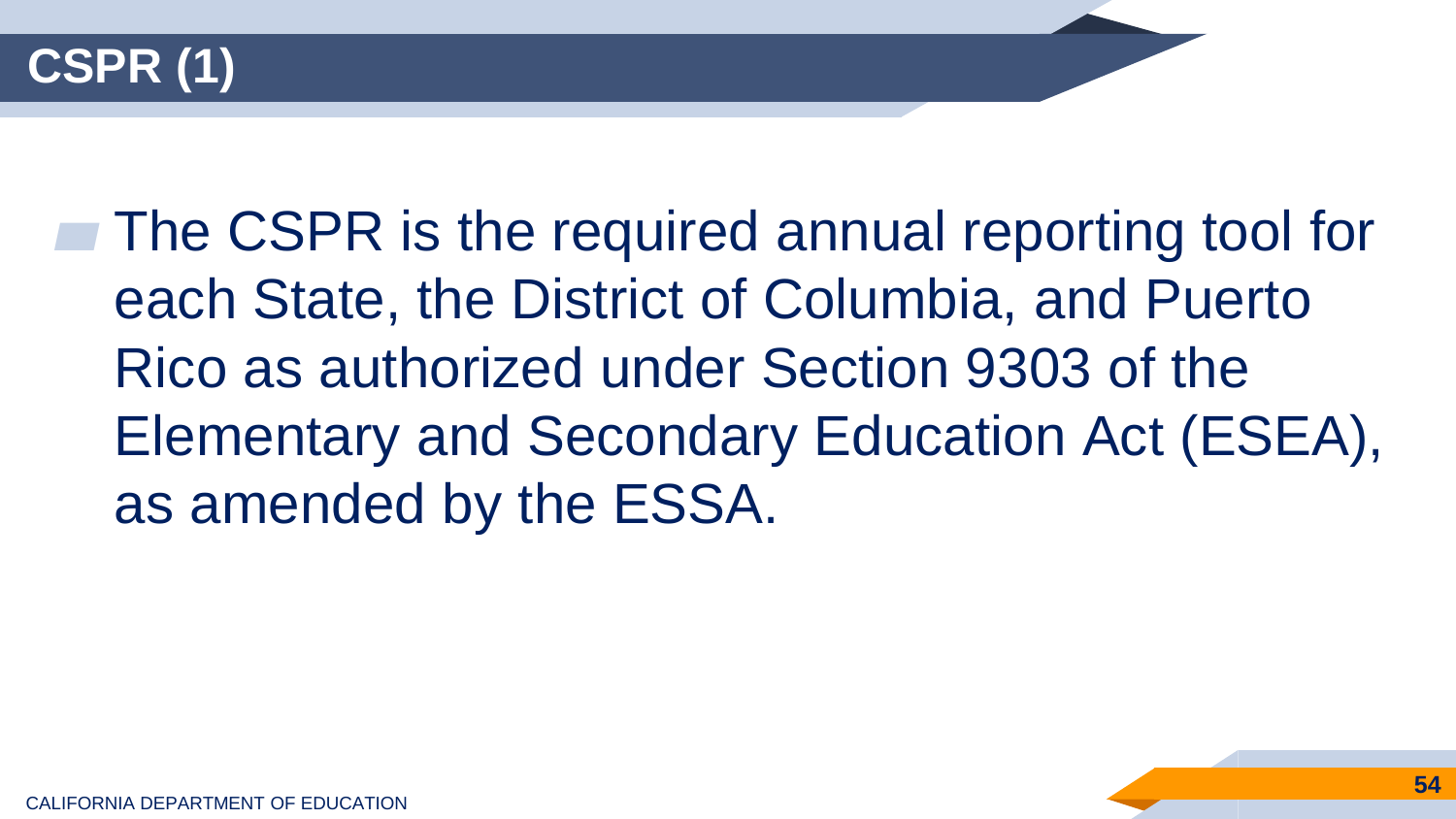

# **■ The CSPR is part of the federal EDFacts** Initiative.

**EDFacts centralizes performance data** supplied by state education agencies SEA with other data assets, such as financial grant information, within the ED to enable better analysis and use in policy development, planning, and management.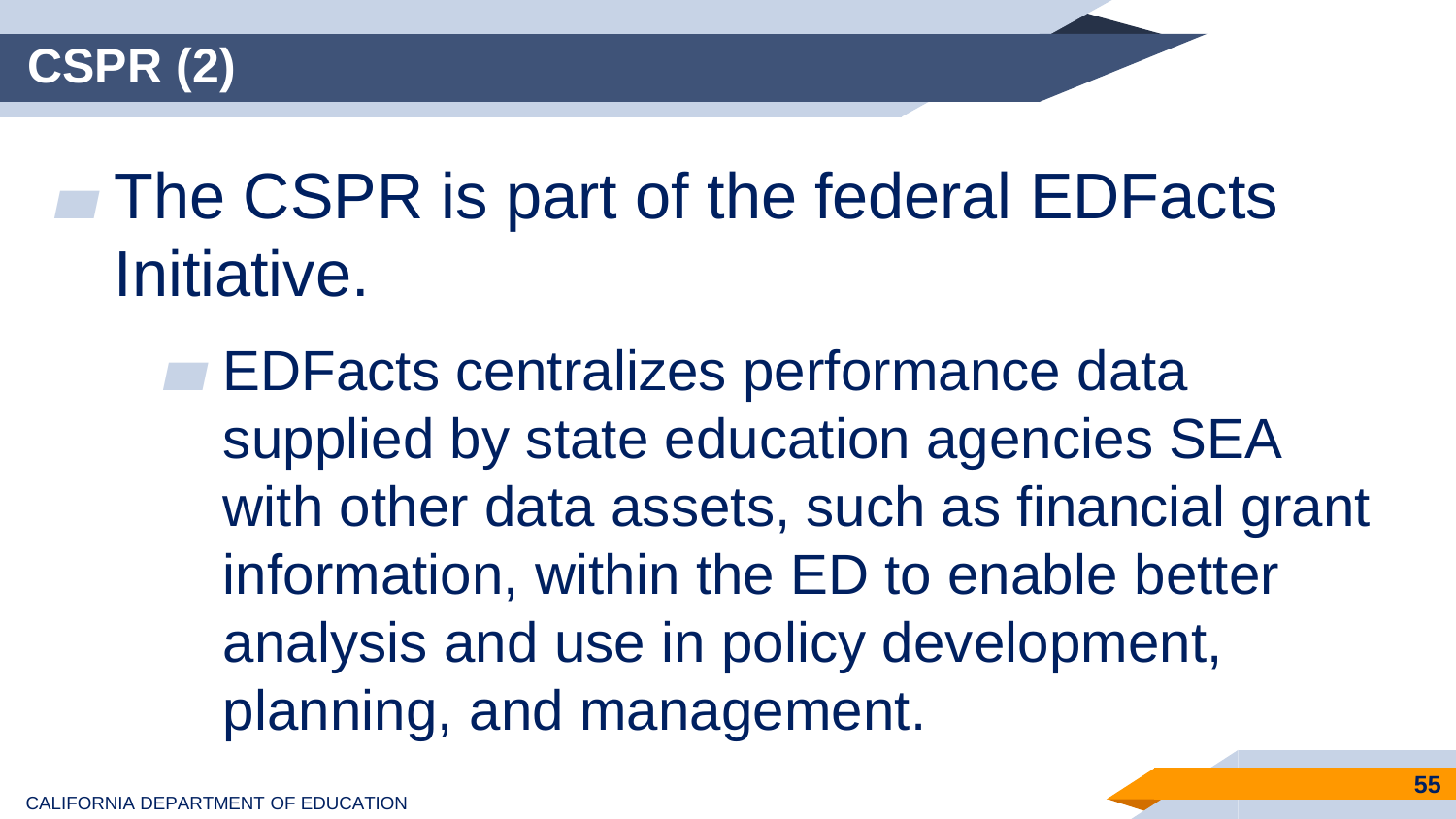

- ▰ Title I, Part A: Improving Basic Programs Operated by Local Educational Agencies is included in the CSPR.
- **The SISO is required to collect CSPR data related** to ESSA, Section 1003 funds for CSI.
- **The CDE is required to submit these data to** the ED in February of each year.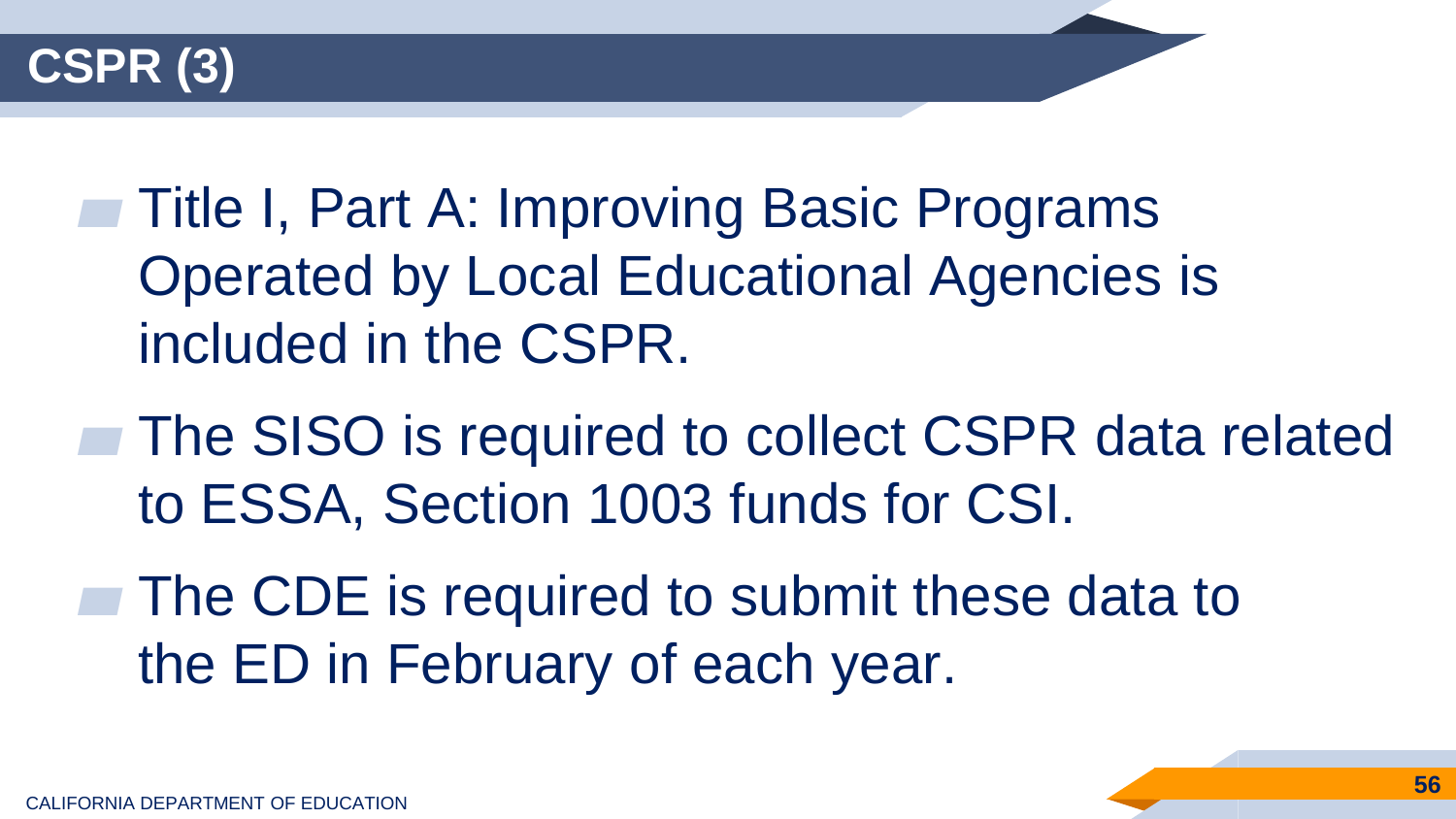### **CSPR (4)**

**■ The data collected using this file specification are used** by the ED to monitor and report performance on programs and activities supported by the ESEA, as amended by the ESSA. The table below describes the required data.

| <b>Grant Description</b>         | <b>Data Collection</b>                                                                                                                |  |
|----------------------------------|---------------------------------------------------------------------------------------------------------------------------------------|--|
| School Improvement Funds 1003(a) | The dollar amount that the school<br>received for school improvement<br>under Section 1003(a) of the<br>ESEA, as amended by the ESSA. |  |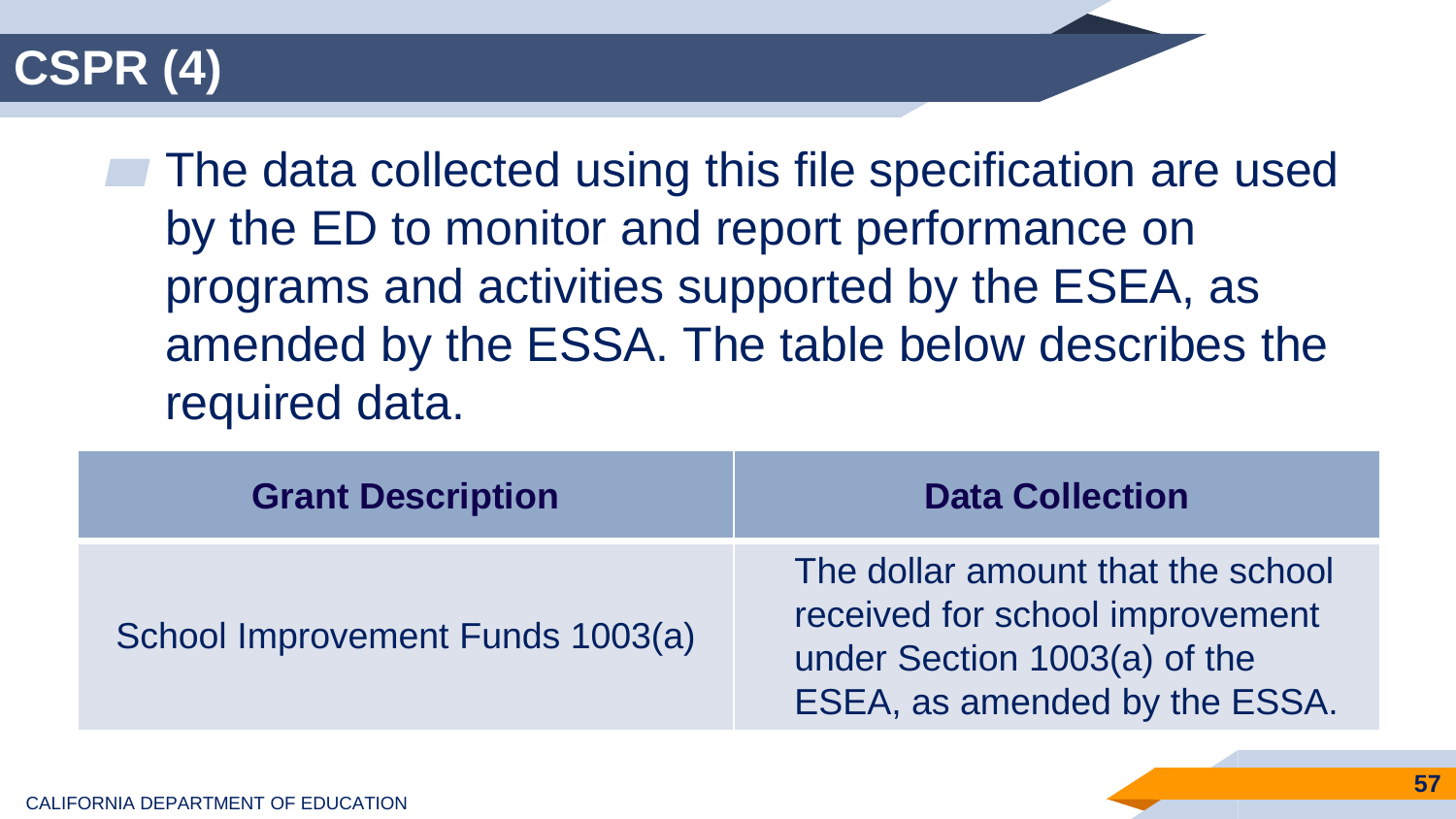

**■ What is the reporting period?** 

The reporting period is a School Year (SY)– any twelve-month period. In other words, what funds were **allocated to the school during the previous school year** under Section1003(a) of the ESSA?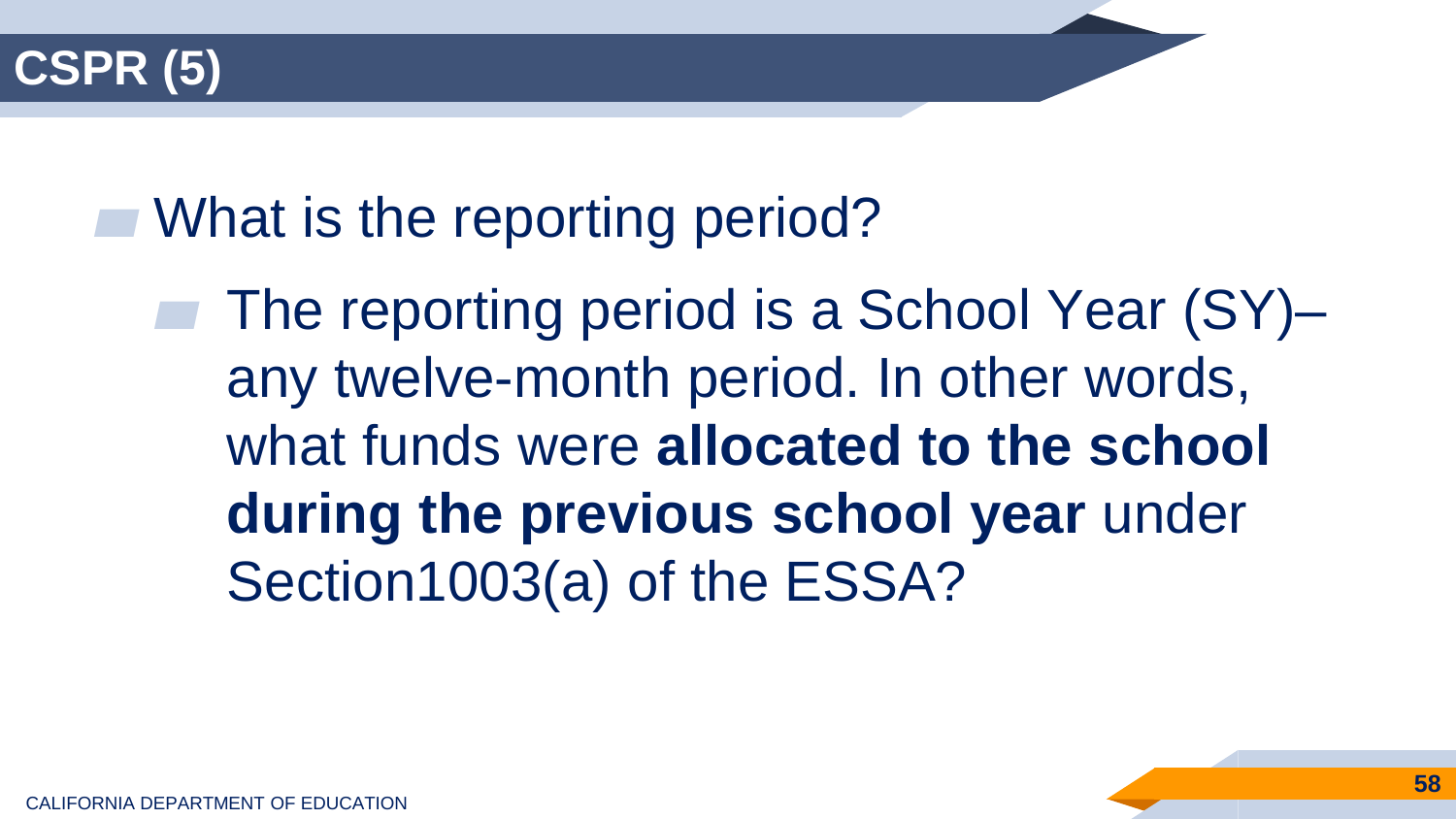### **ESSA, SECTION 1003(i) (1)**

Under Section 1003(a) of the ESSA, an SEA must reserve a portion of its Title I, Part A allocation to assist LEAs that serve schools implementing CSI plans under ESSA, Section 1111(d) and 34 Code of Federal Regulations §§200.21 or 200.22.

Related to this reservation, the state report card must include:

- ▰ *All the LEAs and schools that received Section 1003 school improvement funds,*
- ▰ *The amount of funds each school received, and*

▰ *The types of strategies implemented in each school with such funds (ESSA, Section 1003[i]).*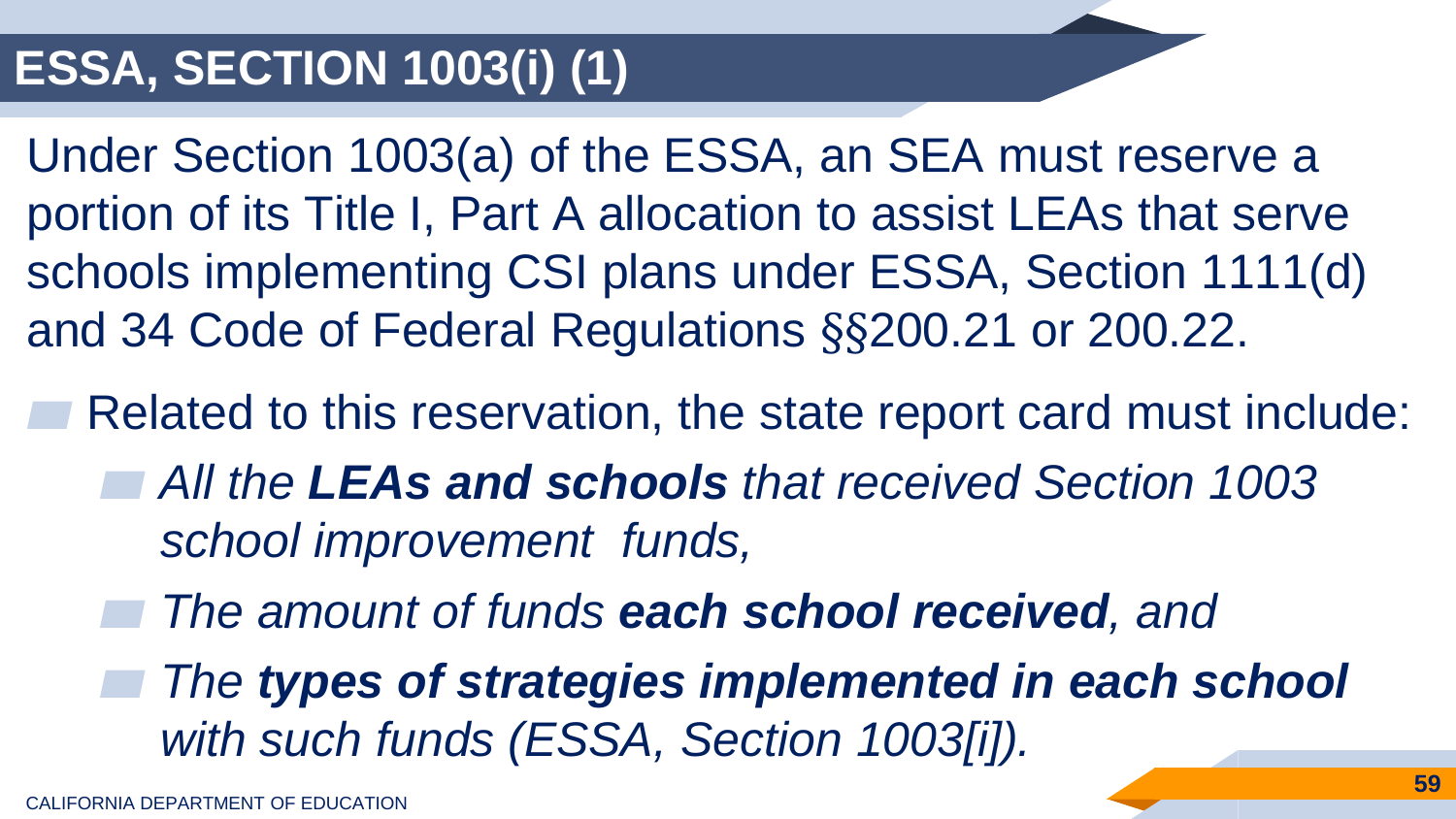The ED provides some **examples** of strategies that may be included in the state report card:

- Increasing access to effective teachers or adopting incentives to recruit and retain effective teachers
- Increasing or redesigning instructional time
- Implementing interventions based on data from early warning indicator systems
	- Reorganizing the school to implement a new instructional model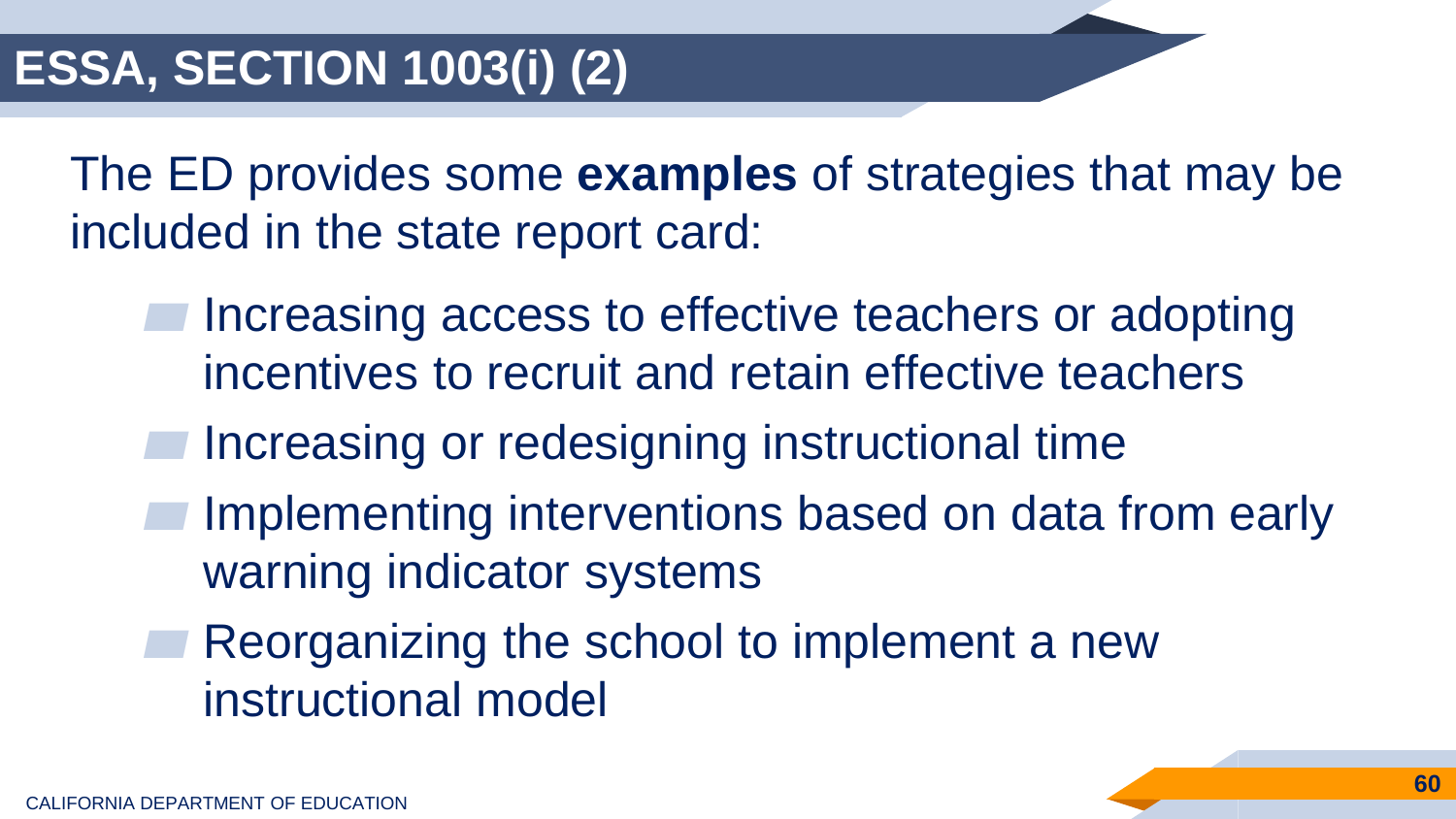Continued from previous page:

- Implementing strategies designed to increase diversity by attracting and retaining students from varying socioeconomic backgrounds
- Replacing school leadership with leaders who are trained for or have a record of success in lowperforming schools
- In the case of an elementary school, increasing access to high-quality preschool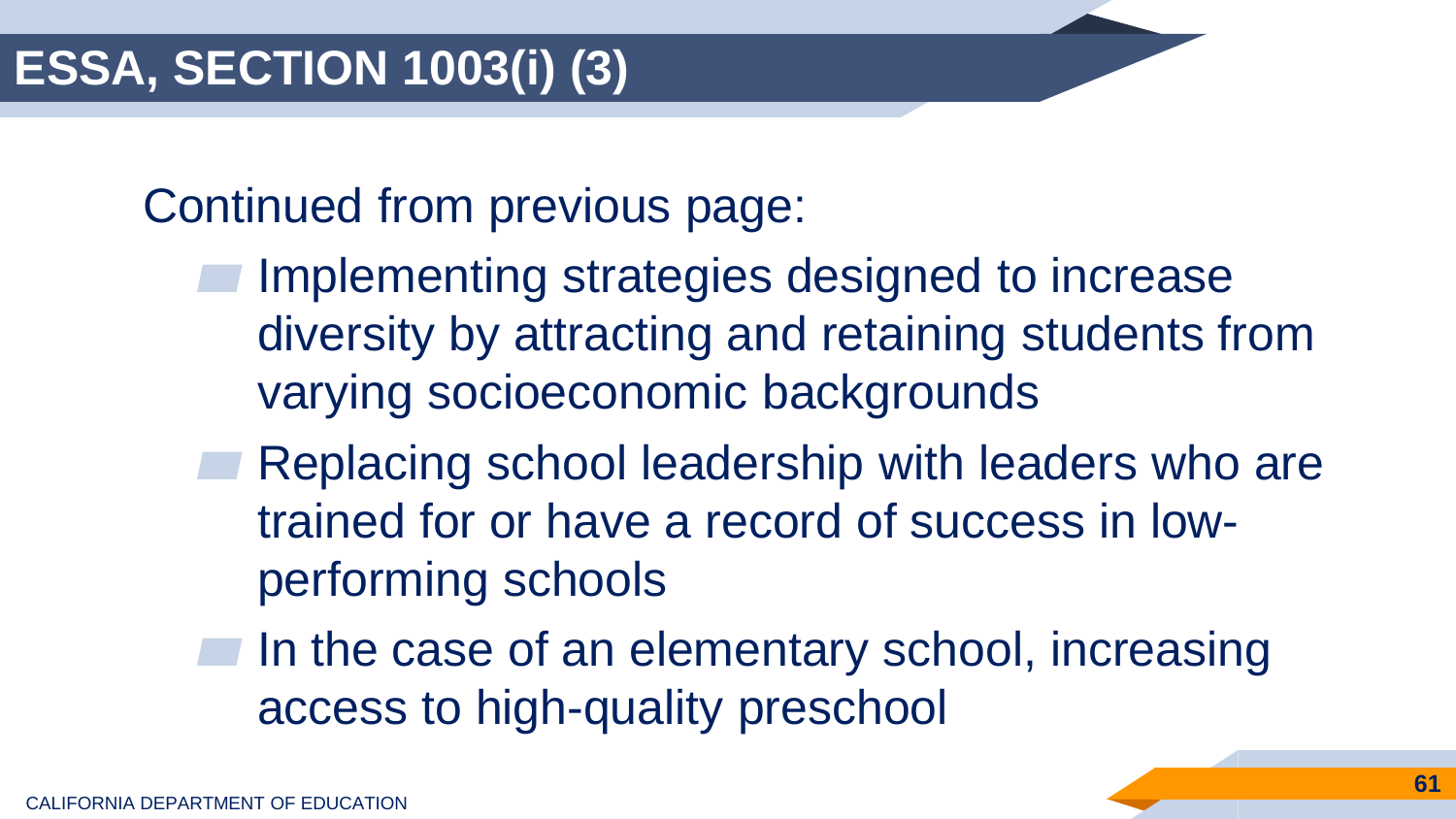**■ The SISO is required to collect ESSA, Section** 1003(i) data and provide it to the CDE Data Visualization and Reporting Office (DVRO)

The DVRO web page is located at [https://www.cde.ca.gov/ds/da/.](https://www.cde.ca.gov/ds/da/)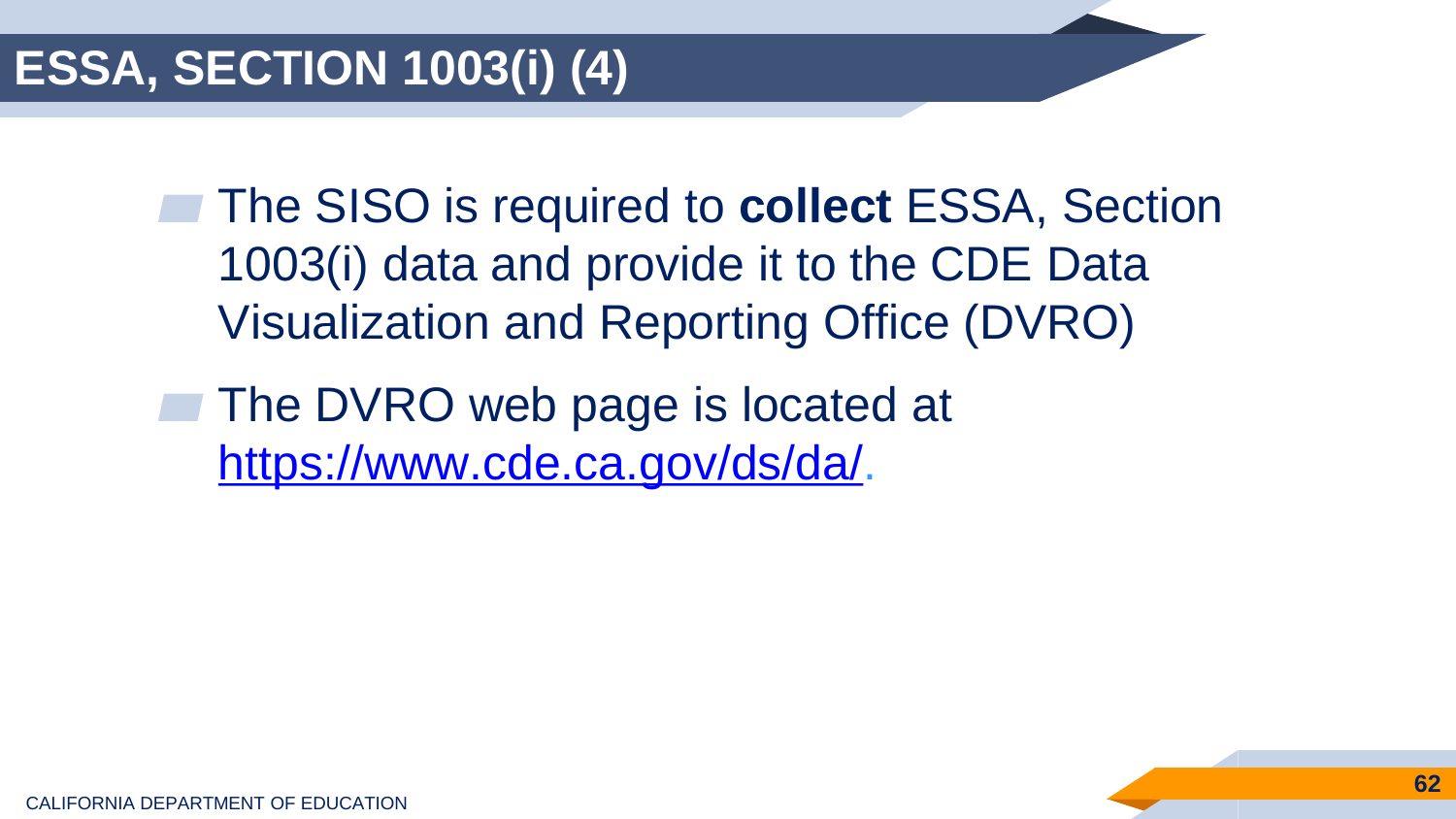### **FY 2020–21 FEDERAL REPORTING (1)**

- **To streamline the data collections, the SISO is combining the two** federal reporting requirements with corresponding grant expenditure reporting periods.
- ▰ The SISO will use the GMART to collect CSPR and ESSA, Section 1003(i) data.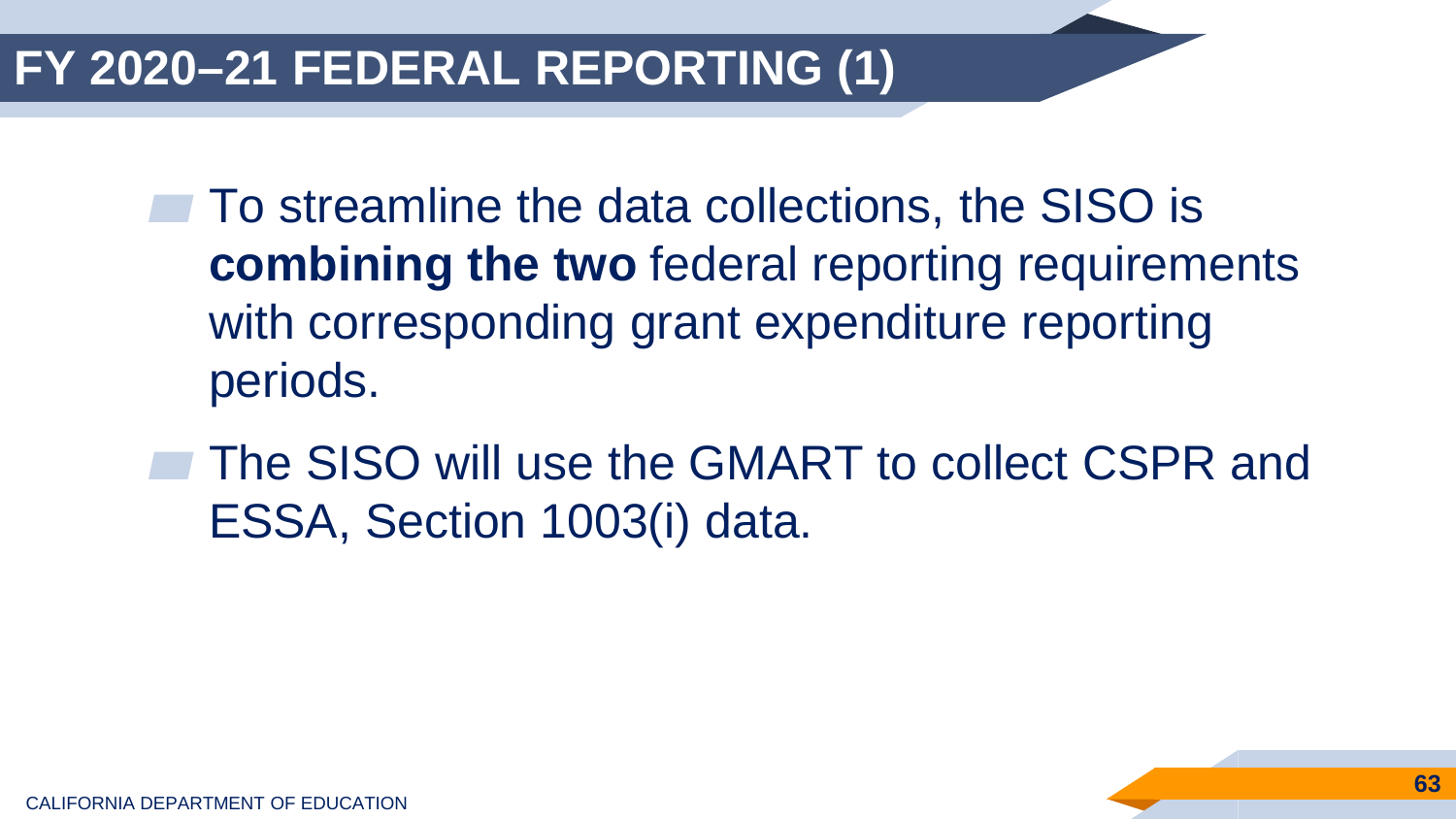▰ For each assigned grant period, the LEA will be required to provide the following information:

- **1. Amount of funds distributed to each CSI school (not the LEA)**
- **2. Types of Strategies implemented with ESSA, Section 1003 funds**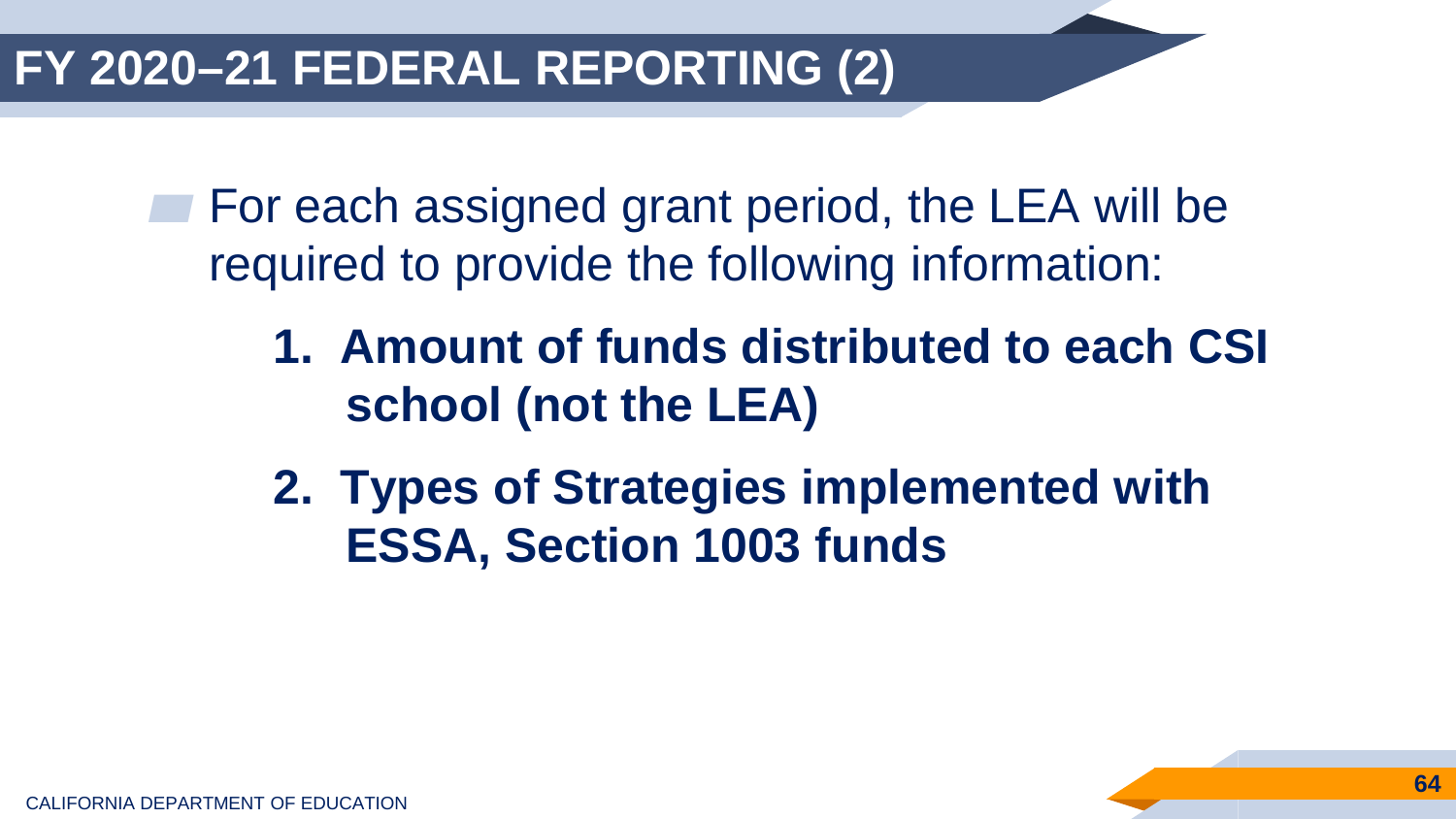### **FY 2020–21 FEDERAL REPORTING TIMELINE**

| <b>Federal FY Reporting Time Period</b><br><b>(Date Period Covered)</b> | <b>Aligned to GMART</b><br><b>Reporting Period</b> |
|-------------------------------------------------------------------------|----------------------------------------------------|
| SY 2020-21<br>(February 15, 2021, to June 30, 2021)                     | $\overline{2}$                                     |
| SY 2021-22<br>(July 1, 2021, to June 30, 2022)                          | Final                                              |
| SY 2022-23<br>(July 1, 2022, to September 30, 2022)                     | N/A                                                |

### See **slide 6** for FY 2020–21 Subgrant Reporting.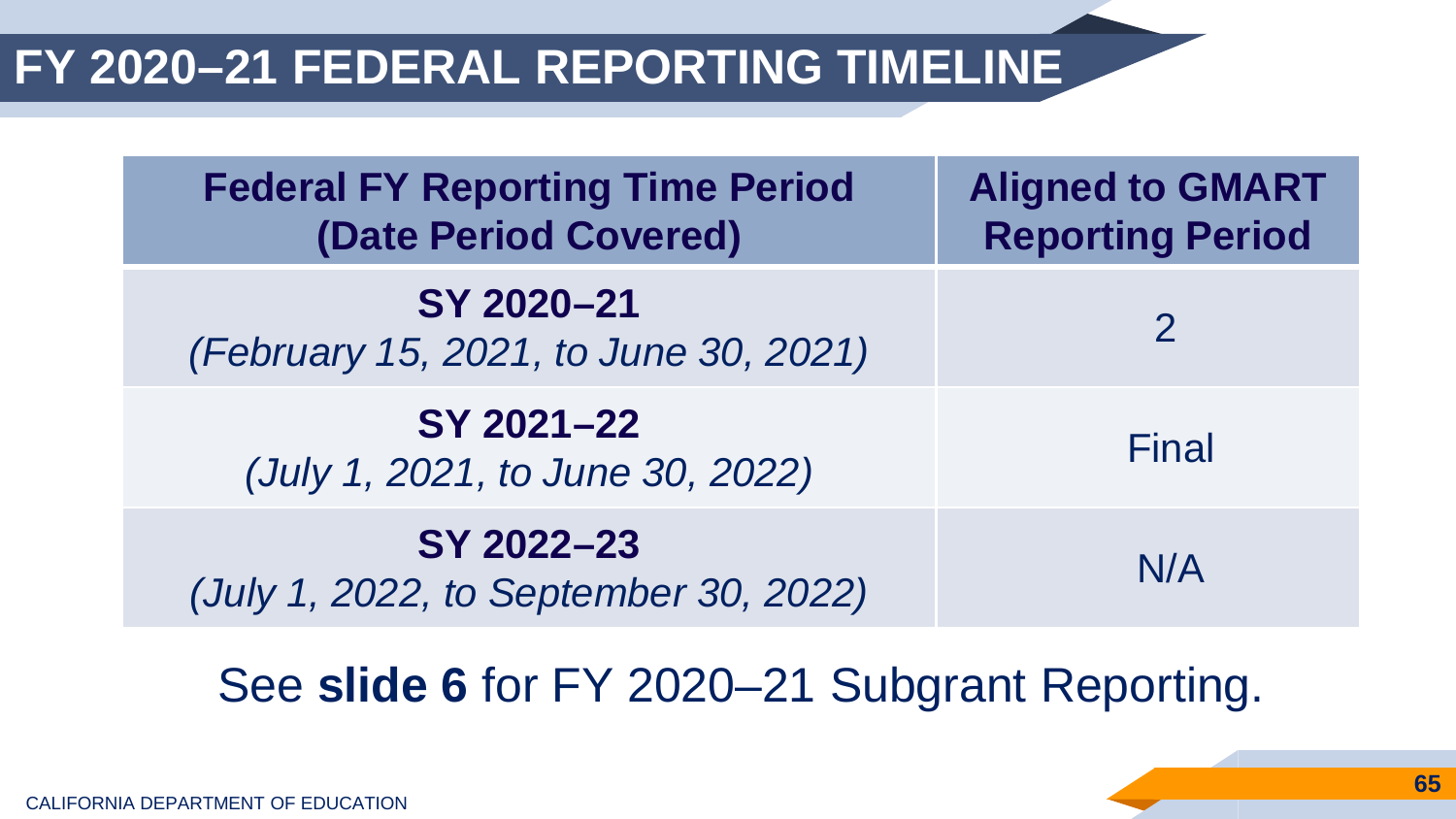### **GMART FEDERAL REPORTS TAB (1)**



#### Refer to slide 94 for alternative text version.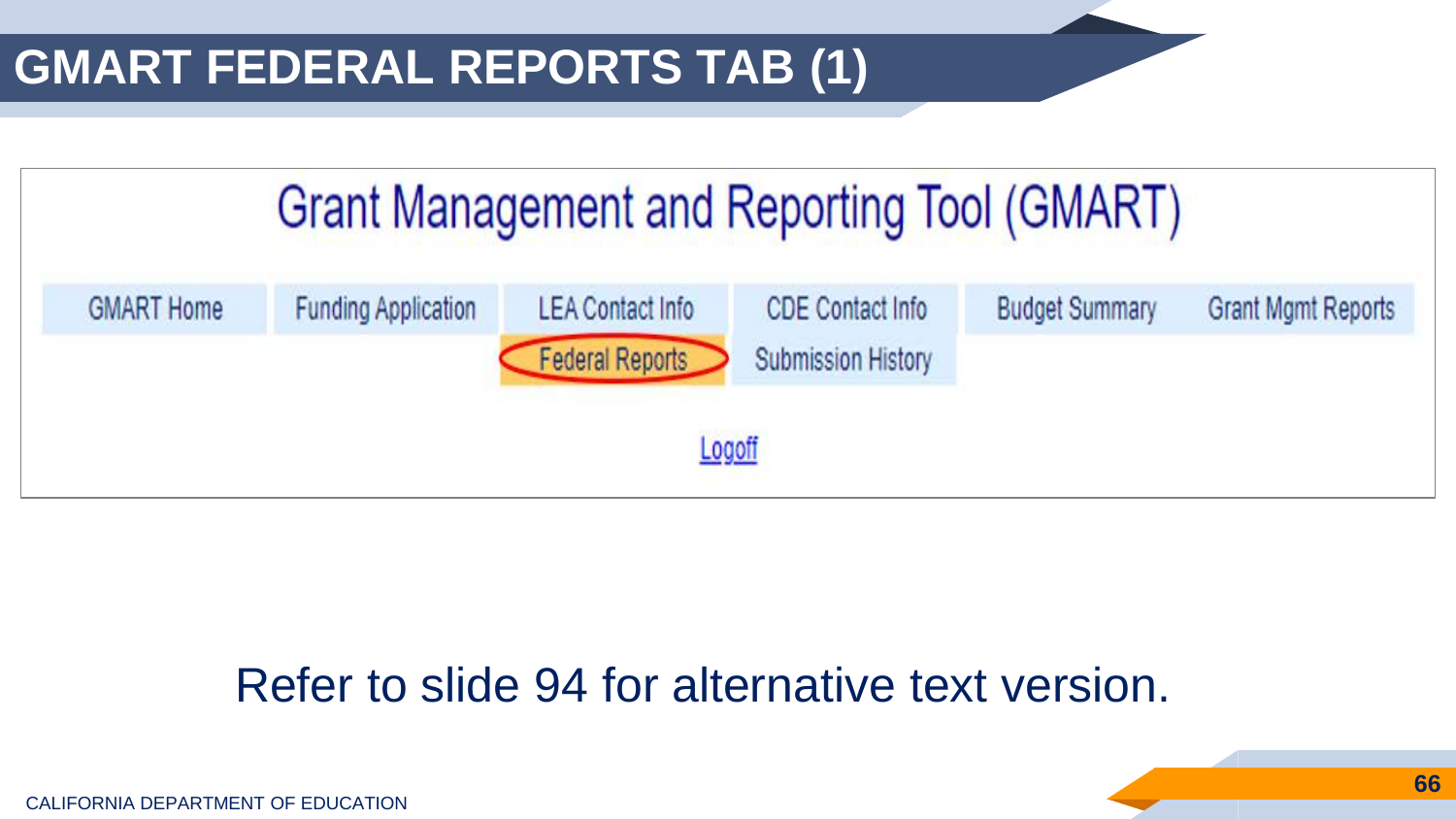### **GMART FEDERAL REPORTS TAB (2)**

### **SY 2020–21**

### **Federal Reporting Data**

| <b>School Name</b>       | <b>Amount of Funds School</b><br><b>Received Between</b><br>(2/15/21 through 6/30/21) | <b>Types of Strategies</b><br>Implemented                                                              |
|--------------------------|---------------------------------------------------------------------------------------|--------------------------------------------------------------------------------------------------------|
| School A                 | [LEA to enter amount]                                                                 | [LEA to enter the strategies the<br>school implemented with the CSI<br>funds distributed to the school |
| <b>Total Distributed</b> | Automatically calculated                                                              | n/a                                                                                                    |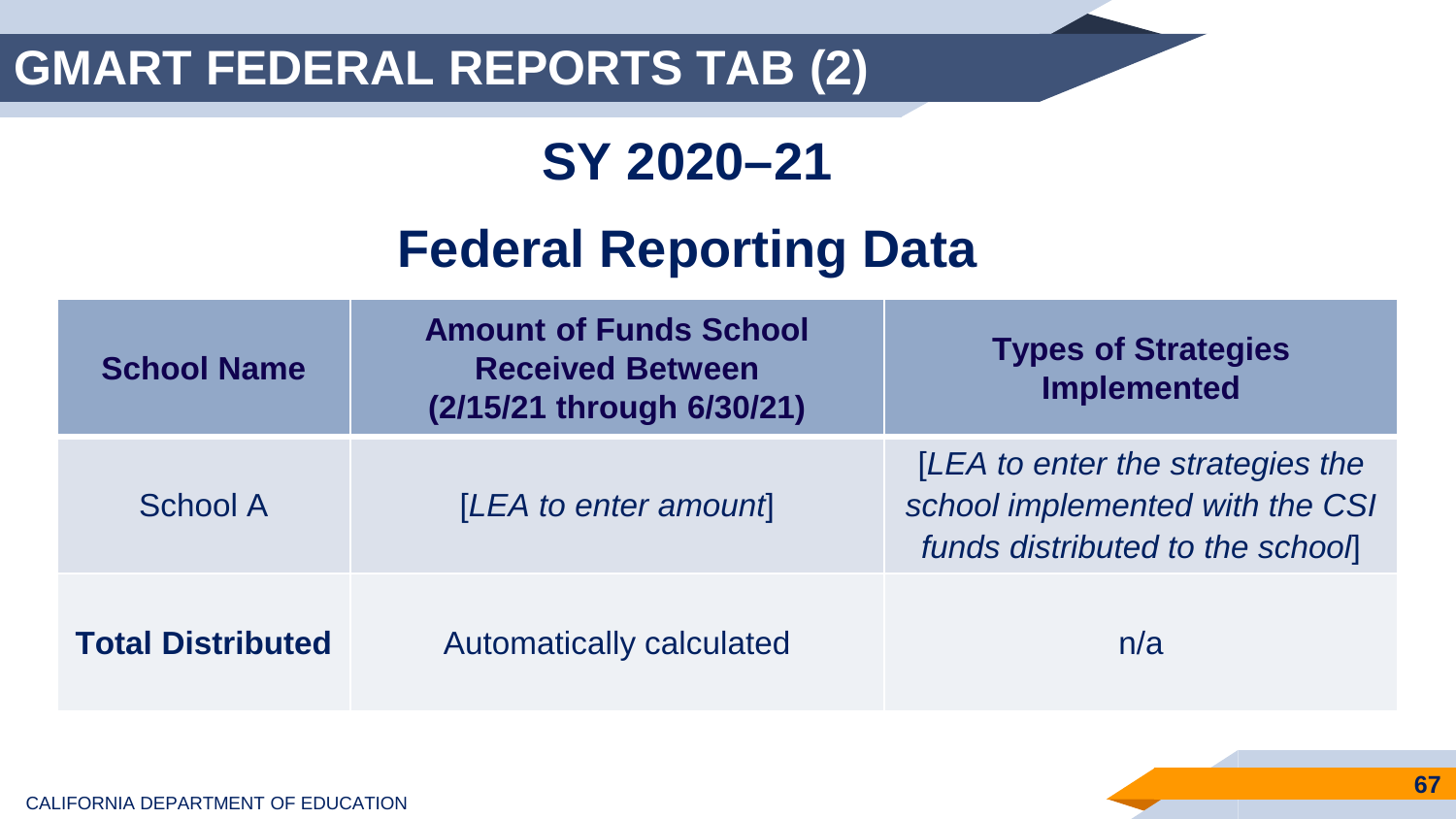### **FEDERAL REPORT SUBMISSION**

## **Remarks (optional)**

*Enter remarks here (Max 4000 characters)*

### **Submit Federal Report**

**Show Report Submission and Review History**

CALIFORNIA DEPARTMENT OF EDUCATION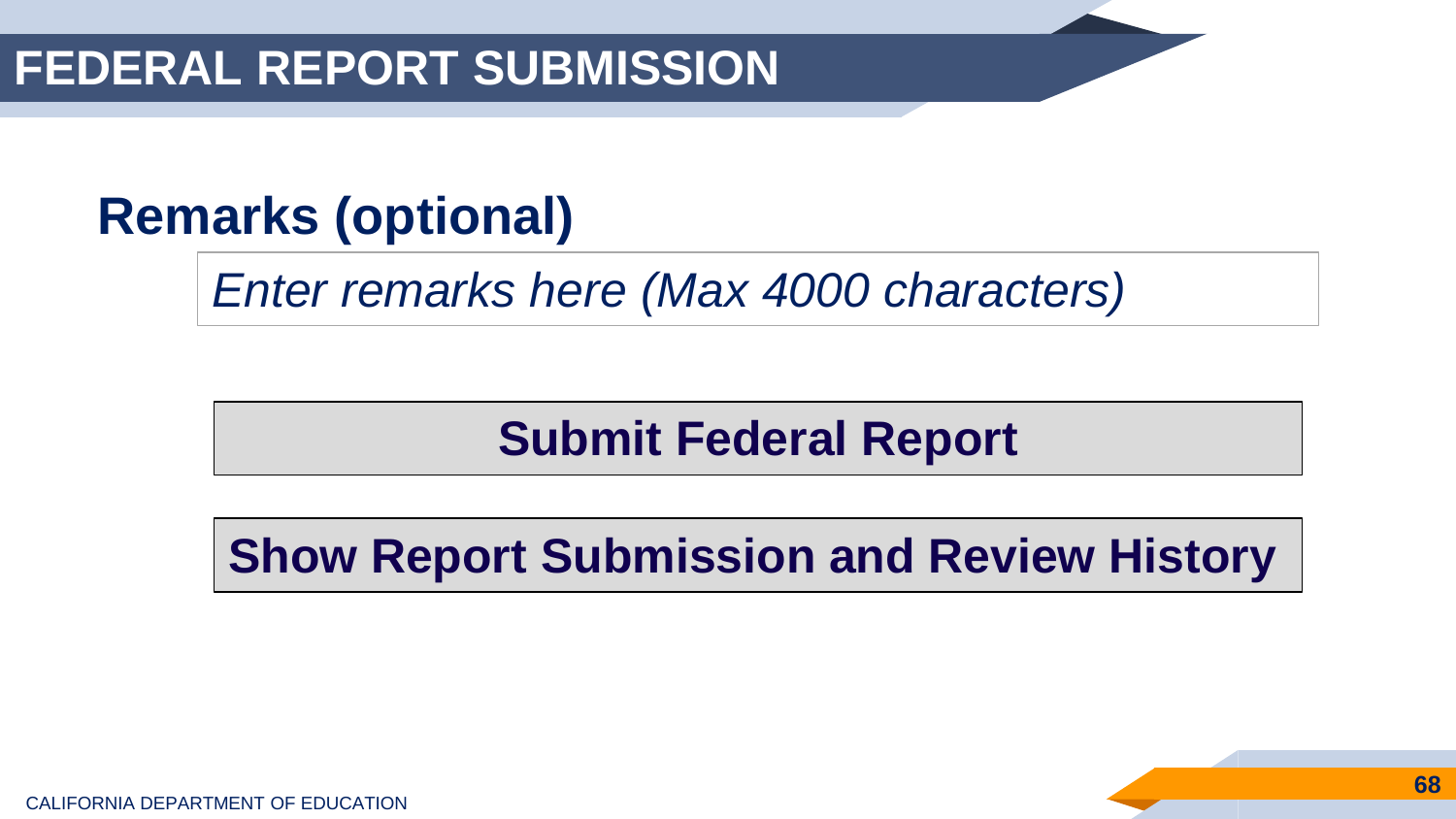### **ESSA CSI RESOURCES (1)**

**CSI web page** <https://www.cde.ca.gov/sp/sw/t1/csi.asp>

**CSI Webinars web page** <https://www.cde.ca.gov/sp/sw/t1/csiwebinars.asp>

**GMART Logon web page** <https://www3.cde.ca.gov/gmart/gmartlogon.aspx>

**GMART Instructions web page**  <https://www.cde.ca.gov/sp/sw/t1/gmartinstructions.asp>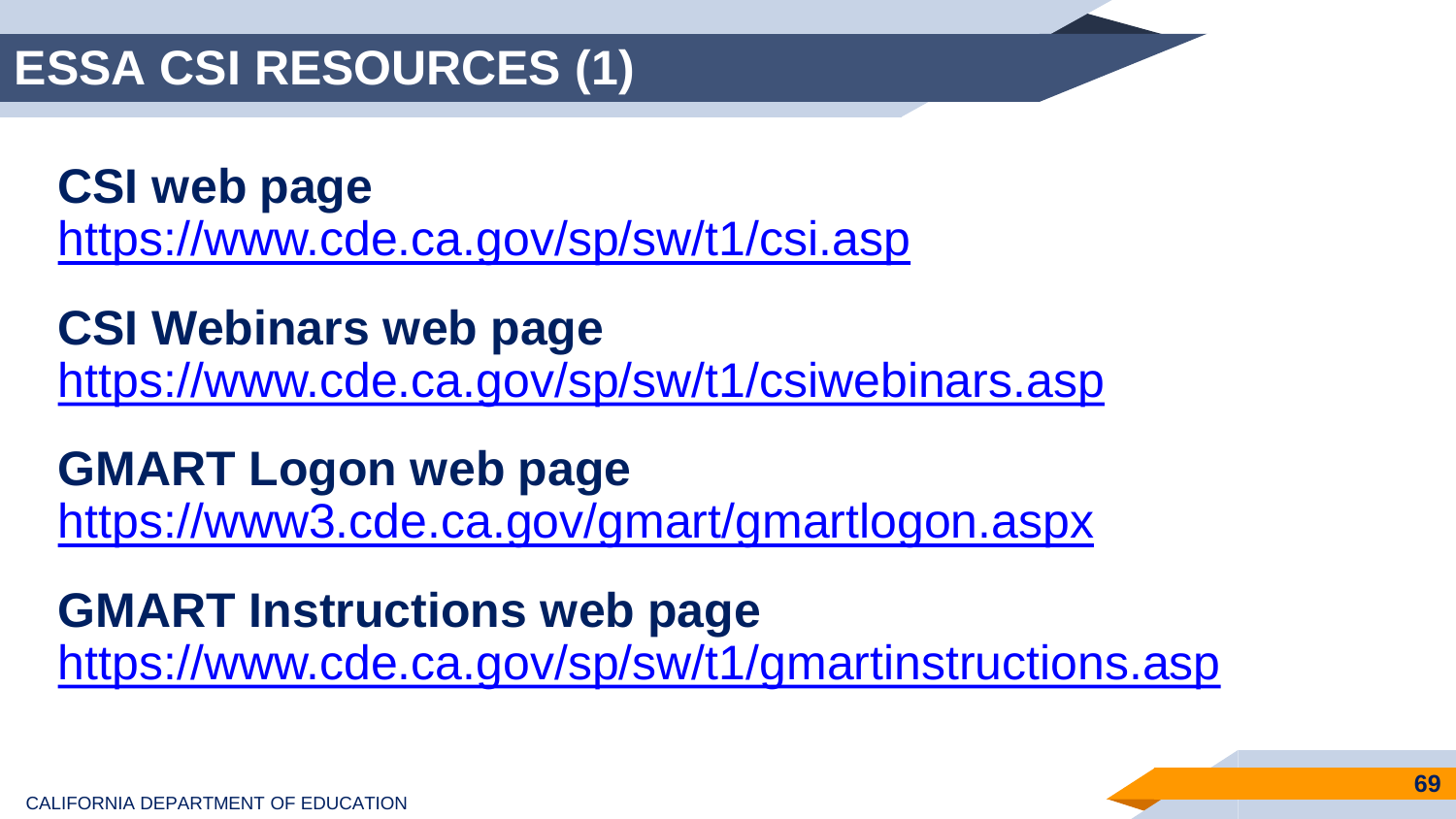**Indirect Cost Rates web page** <https://www.cde.ca.gov/FG/ac/ic/>

**CSI Authorized Use of Funds web page** <https://www.cde.ca.gov/sp/sw/t1/csileaauthusefunds.asp>

**Title I CSI Capital Outlay Expenditures Request Form** <https://www.cde.ca.gov/sp/sw/t1/documents/csicapexform.pdf>

**Continuous Improvement web page** <https://www.cde.ca.gov/sp/sw/t1/continuousimprovement.asp>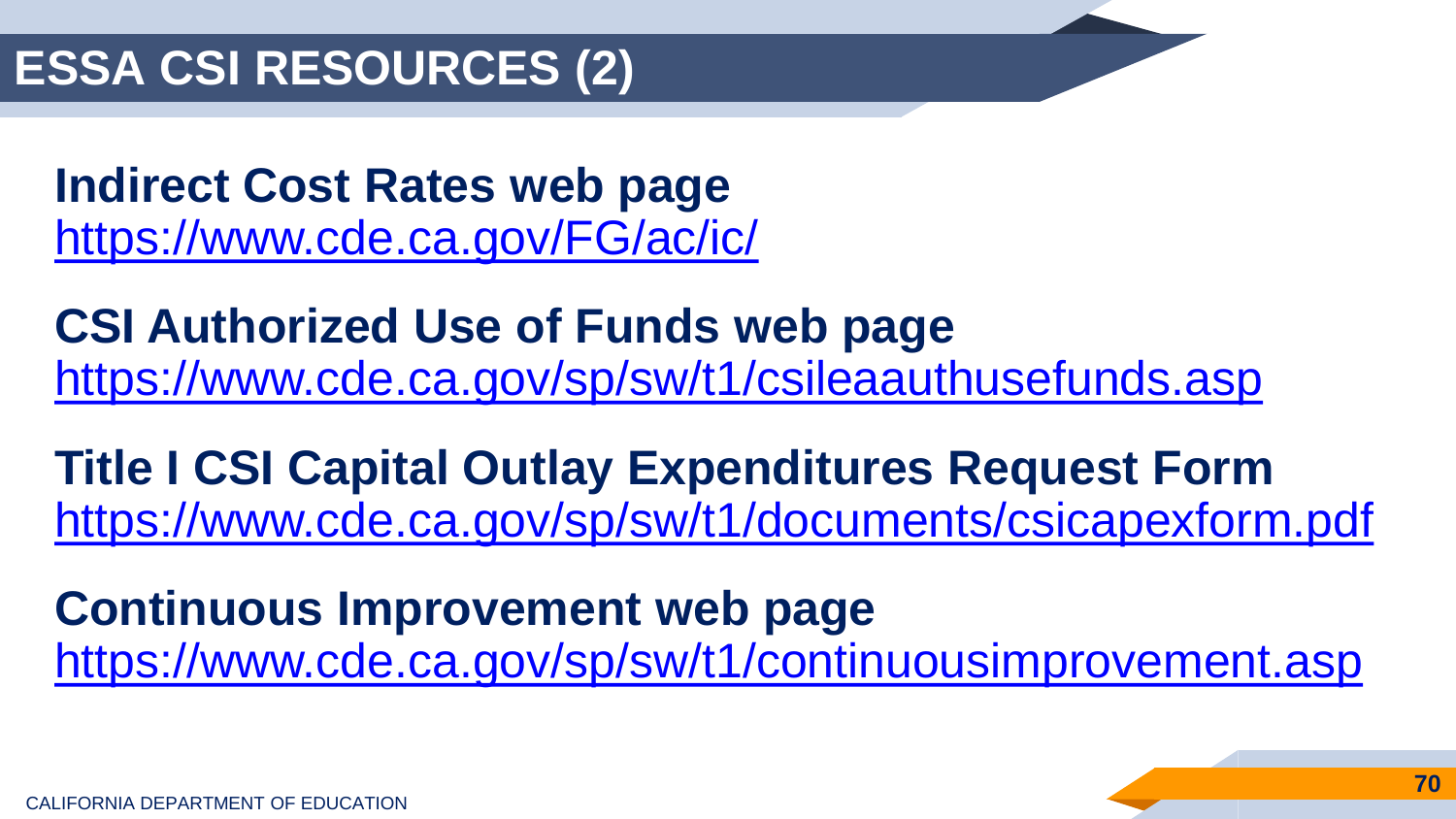### **Capital Outlay Guidelines (Procedure 330)**

[https://www.cde.ca.gov/fg/ac/sa/documents/csam2019complet](https://www.cde.ca.gov/fg/ac/sa/documents/csam2019complete.pdf) e.pdf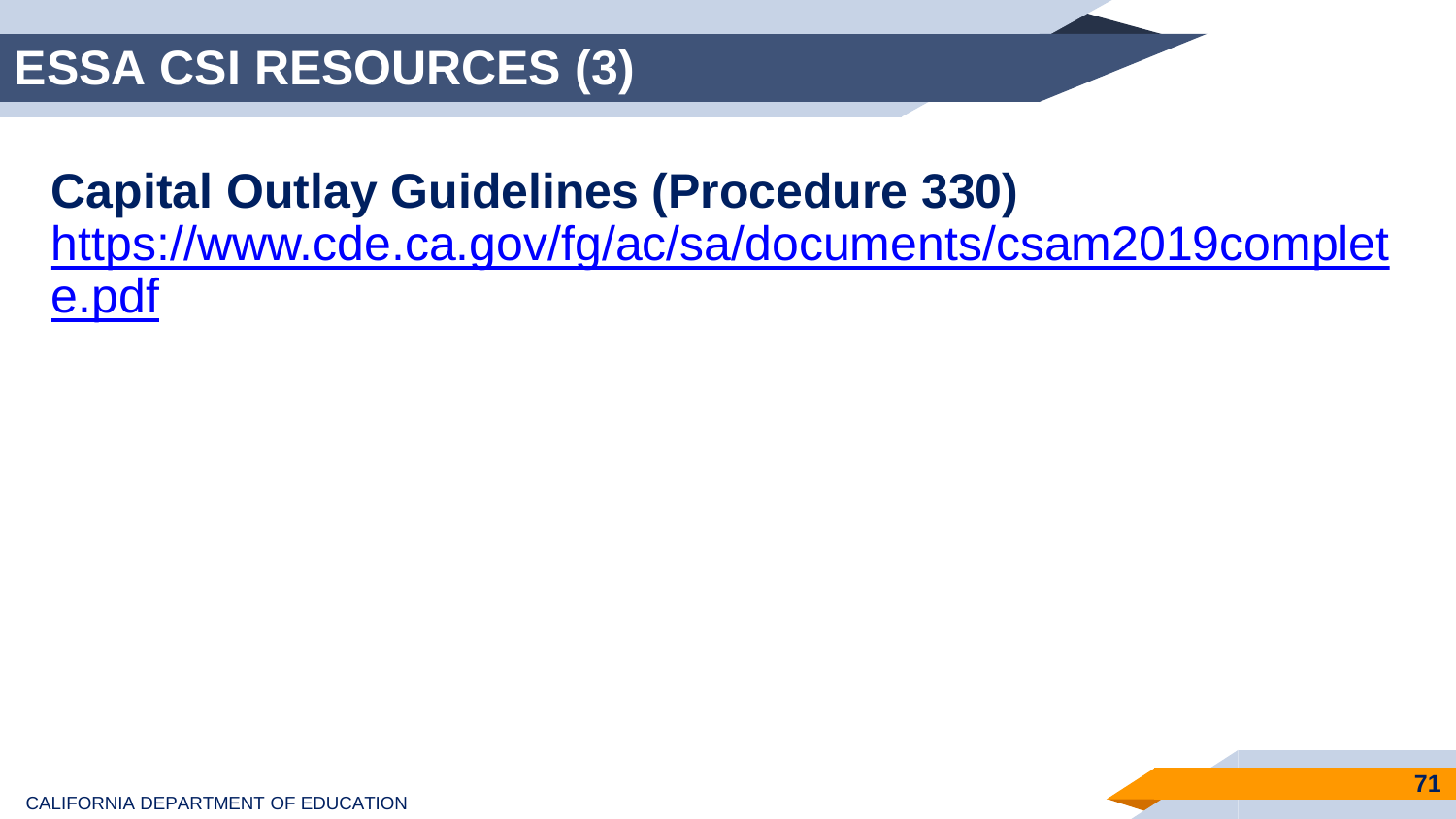As with past presentations, the CDE would like to hear directly from you.

Posted in the chat, is a link to a quick 2-minute survey. Please take a few moments and share with us your thoughts about today's webinar.

A link to the survey will also be provided in the "Thank you for attending" email that we will send out later today from [SISO@cde.ca.gov.](mailto:SISO@cde.ca.gov) If you do not receive the email, please check your junk or spam folder.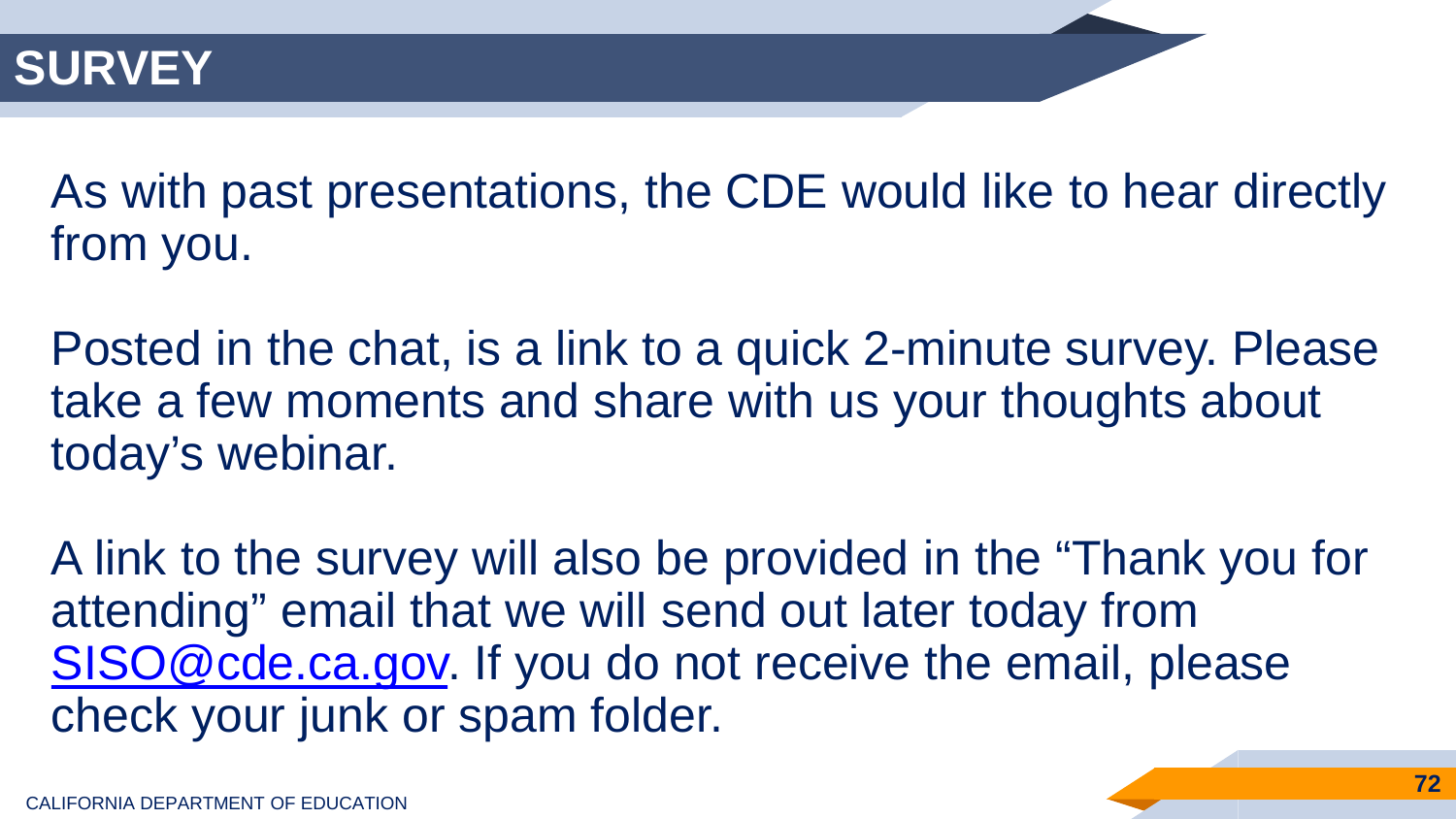# **School Improvement and Support Office** 916-319-0833 [SISO@cde.ca.gov](mailto:SISO@cde.ca.gov)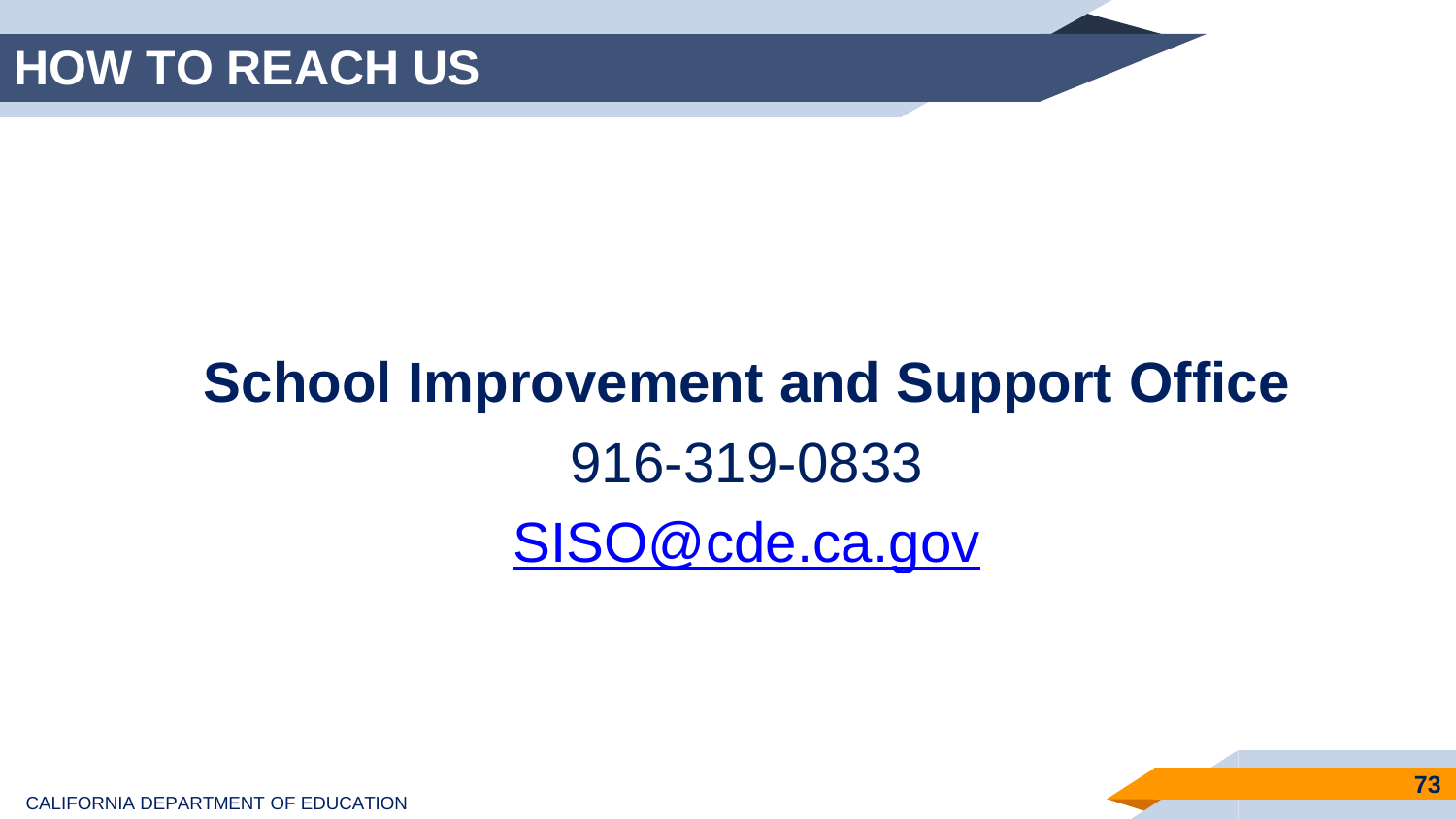### **Title of Image**: GMART Logon

GMART log on screen where users enter their username and password. There is a "Logon" button in addition to a hyperlink for GMART Instructions.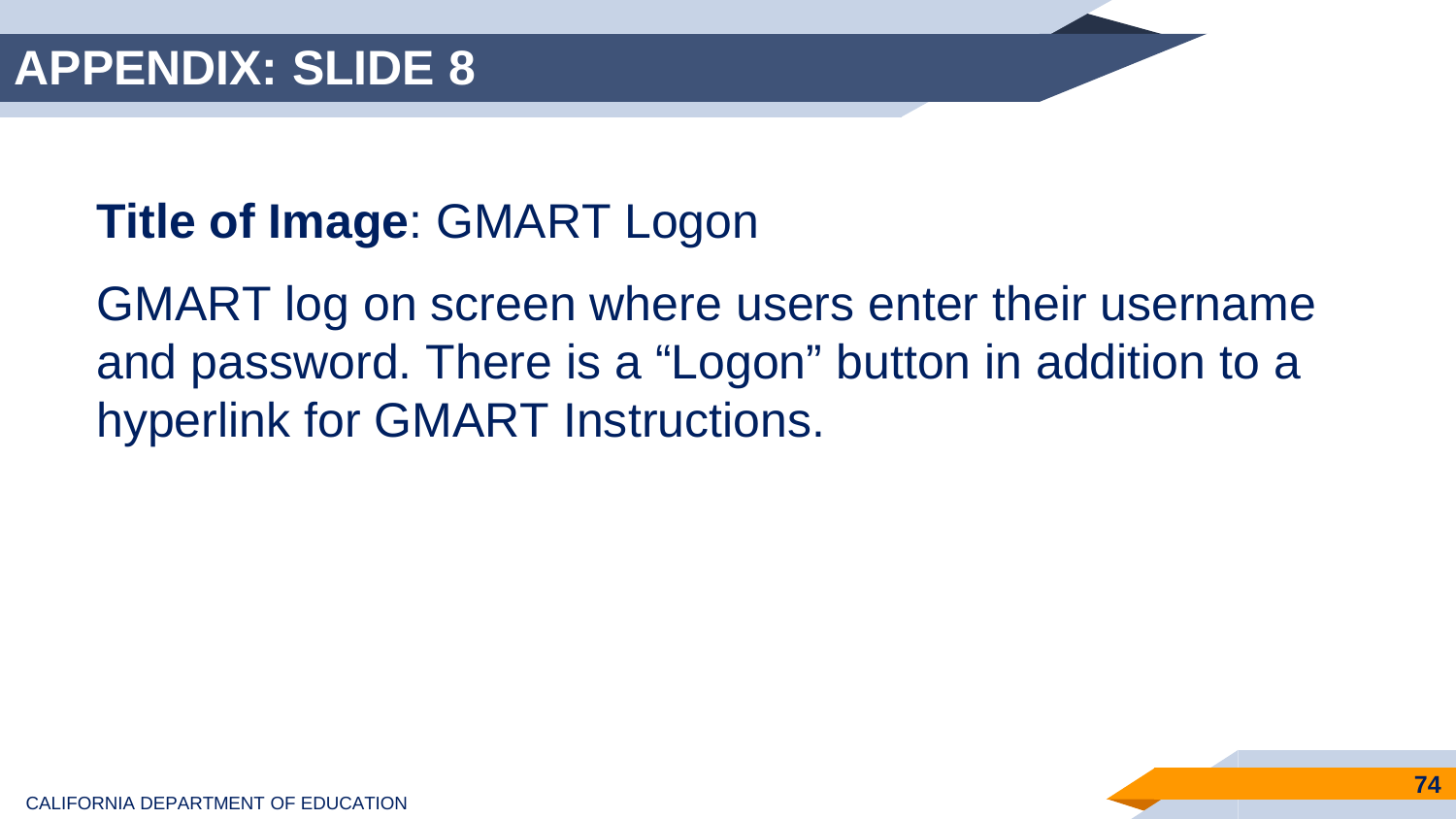- **Title of Image:** Grant Management and Reporting Tool (GMART) header, followed by "Select Grant" subheading. A "Logoff" hyperlink is underneath the subheading.
- CSI LEA is followed by a hyperlink for the user to select the 2020–21 Every Student Succeeds Act Comprehensive Support and Improvement Local Education Agency Grant.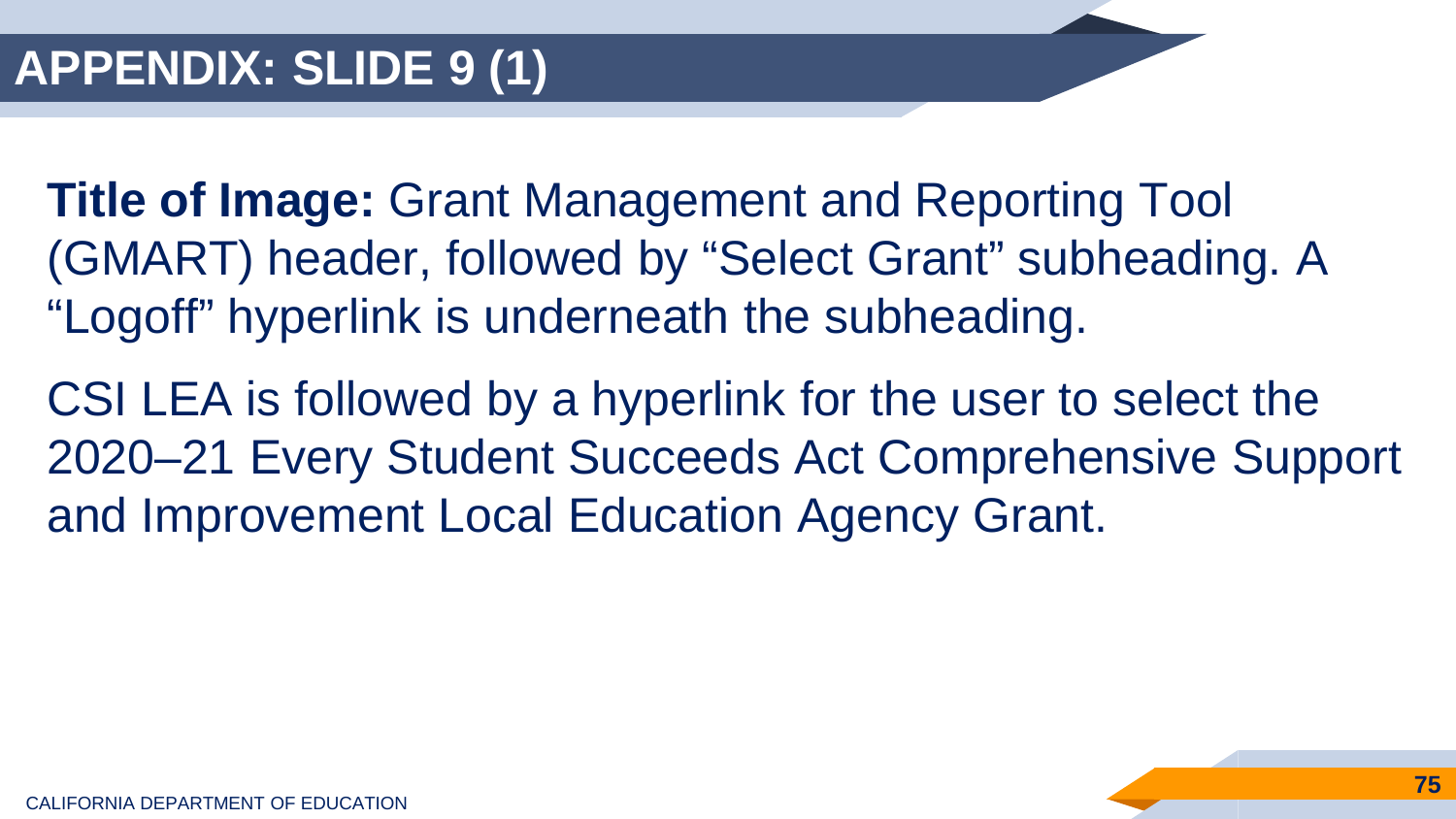At the bottom of the picture the text states "Questions: School Improvement and Support Office; **SISO@cde.ca.gov**; 916-319-0833."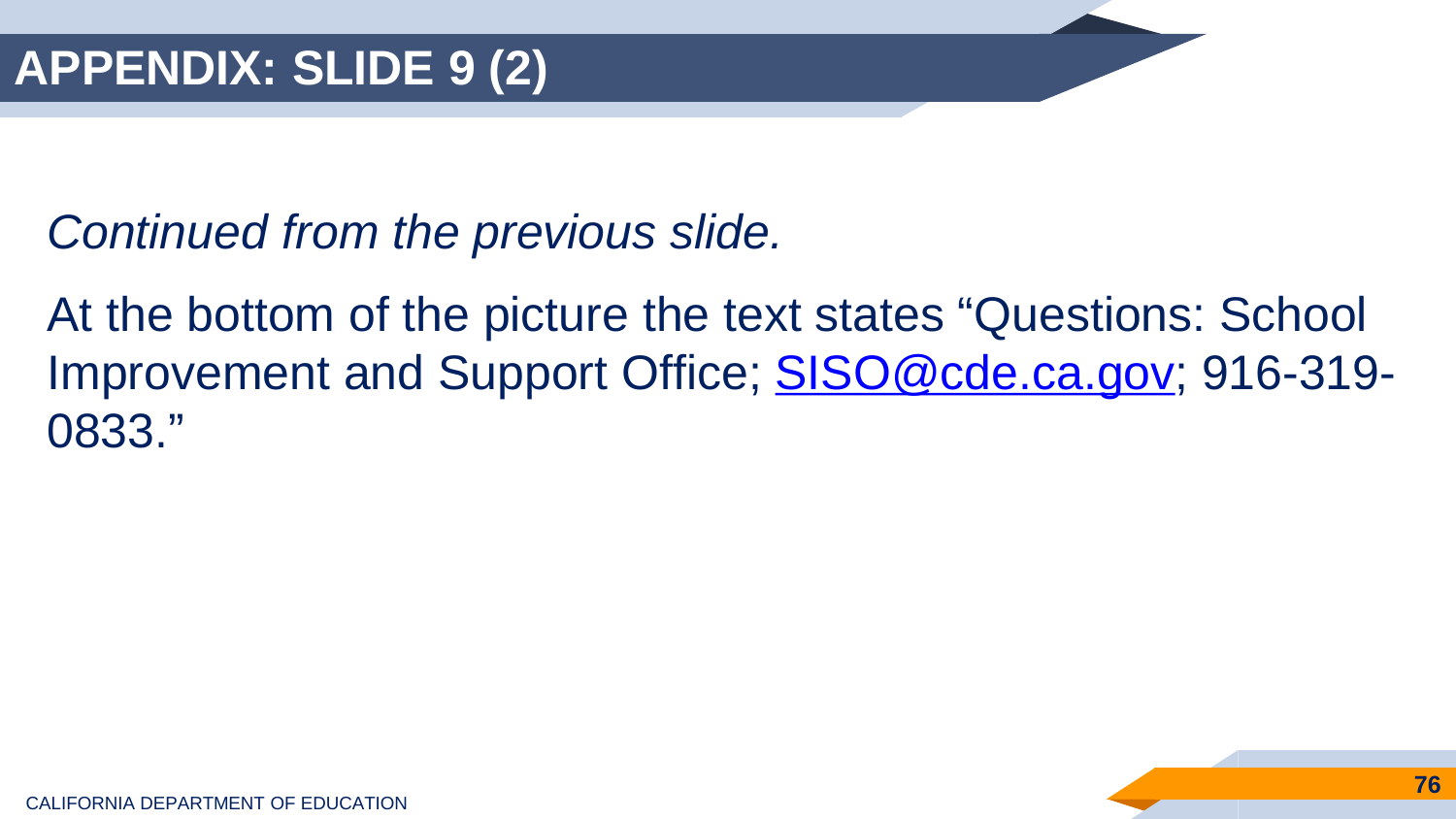**Title of Image**: Grant Management Reports Tab (1)

GMART header followed by a blue menu bar of options. The menu contains the following hyperlinks:

- **GMART Home Funding Application** LEA Contact Info CDE Contact Info
- **Budget Summary**
- **Grant Mgmt Reports**
- **Federal Reports**
- **Submission History**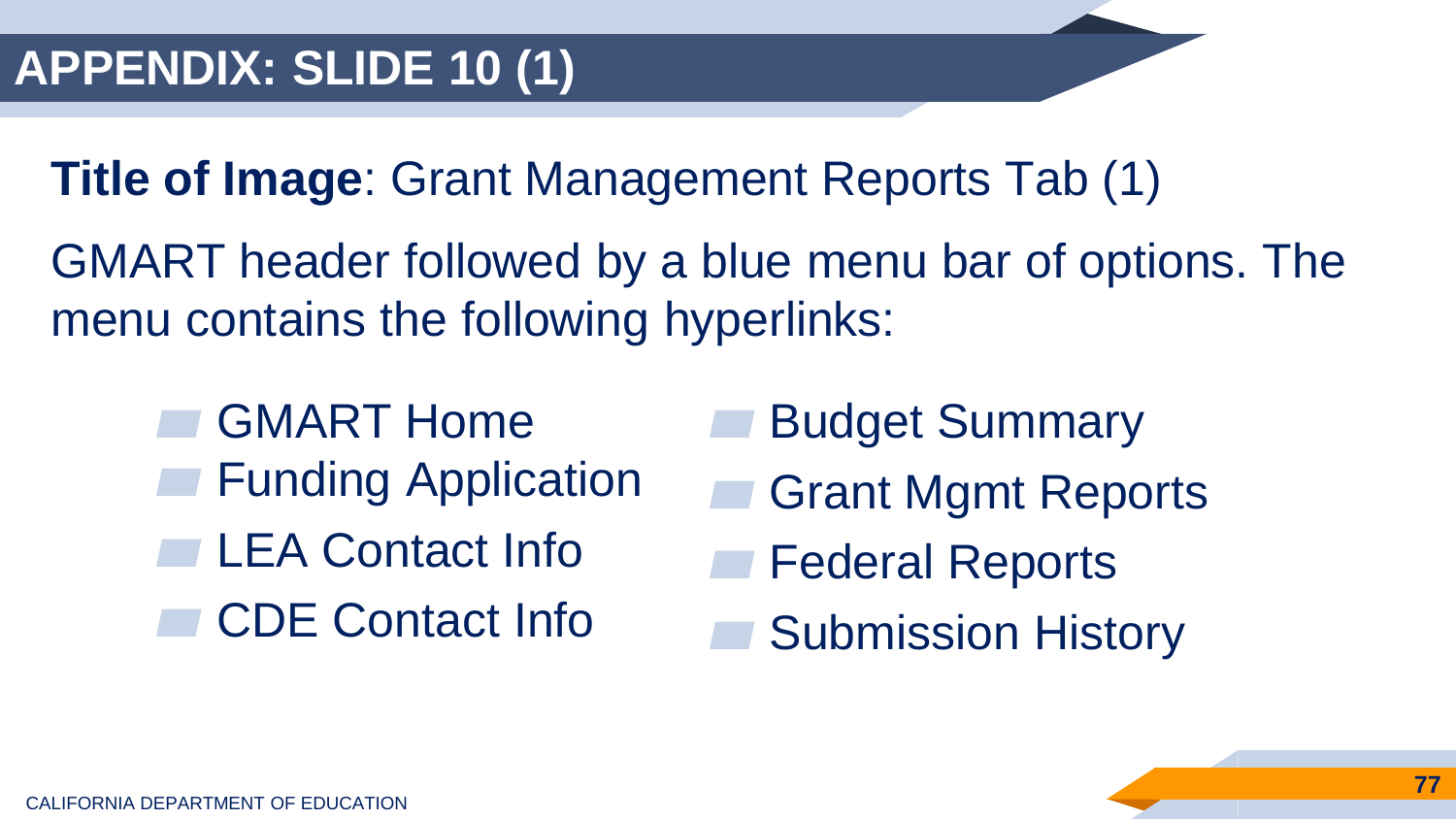The Grant Mgmt Reports menu option is highlighted in orange, with a red outline of an oval around it.

Underneath the blue menu bar is a hyperlink to "Logoff" hyperlink.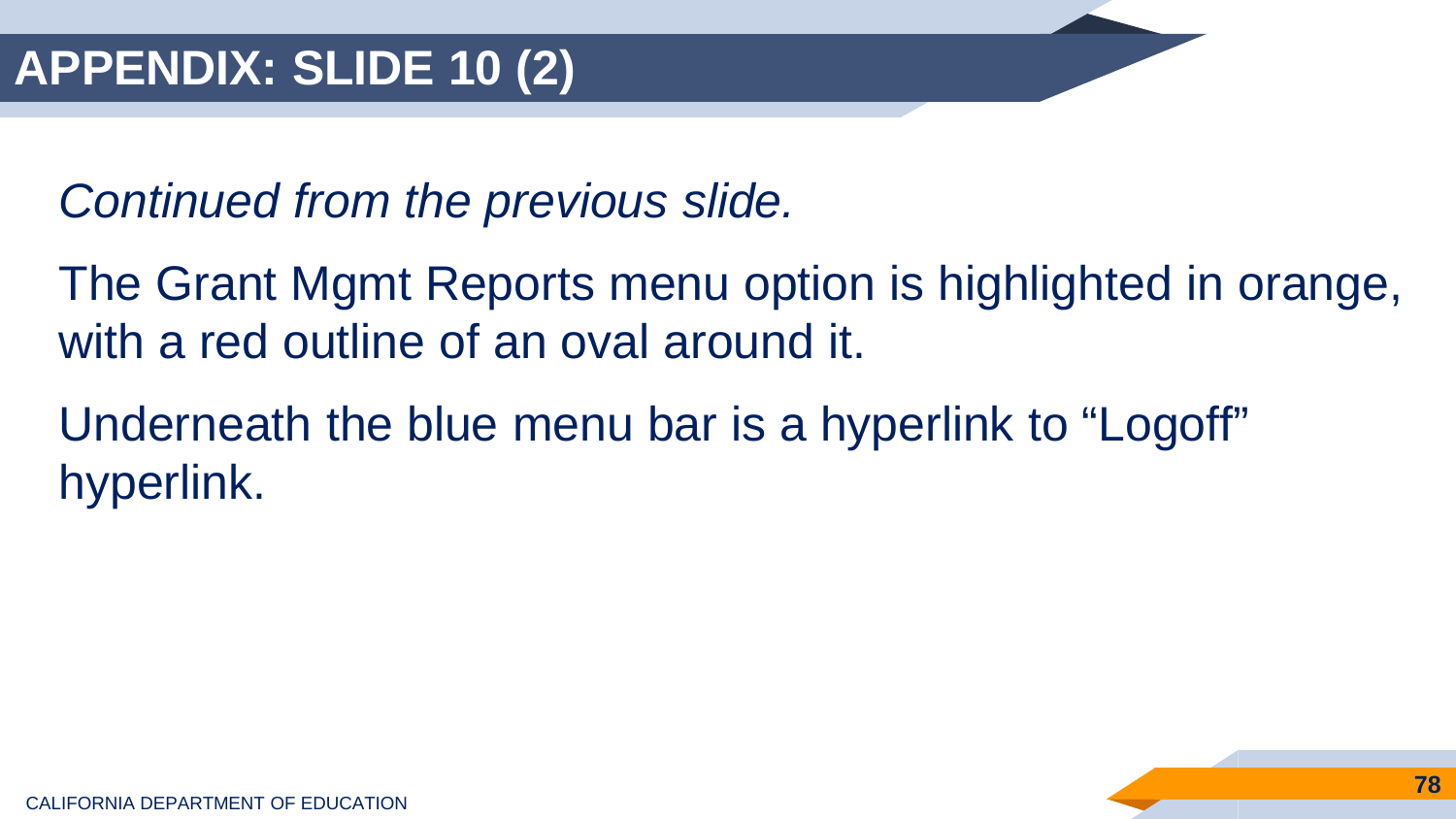**Title of Image**: GMART Updates, Budget Revisions (1)

GMART header followed by a blue menu bar of options. The menu contains the following hyperlinks:

- GMART Home **Funding Application** LEA Contact Info CDE Contact Info
- **Budget Summary**
- **Grant Mgmt Reports**
- **Federal Reports**
- **Submission History**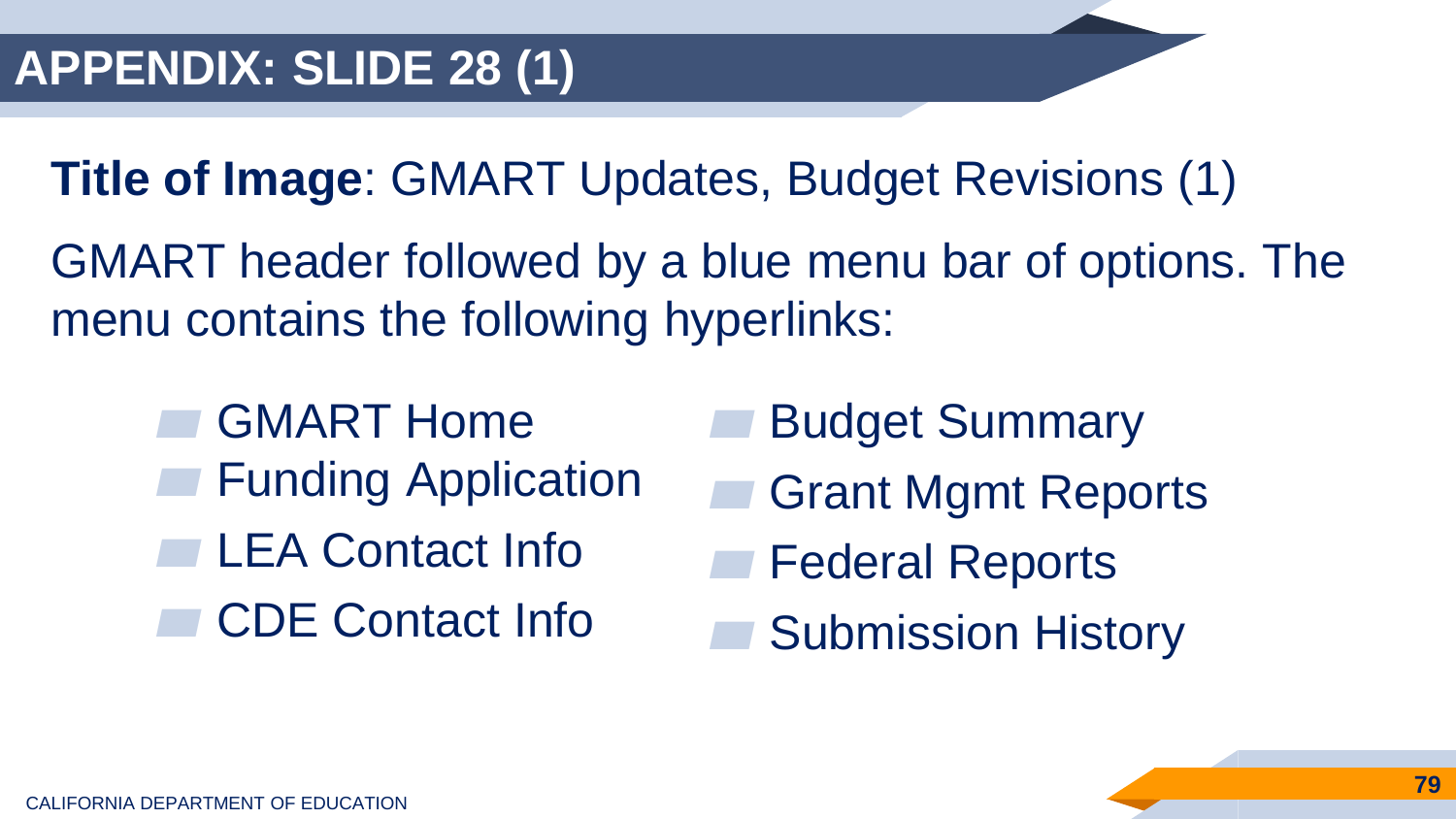The Budget Summary menu option is highlighted in orange, with a red outline of an oval around it.

Underneath the blue menu bar is a hyperlink to "Logoff" hyperlink.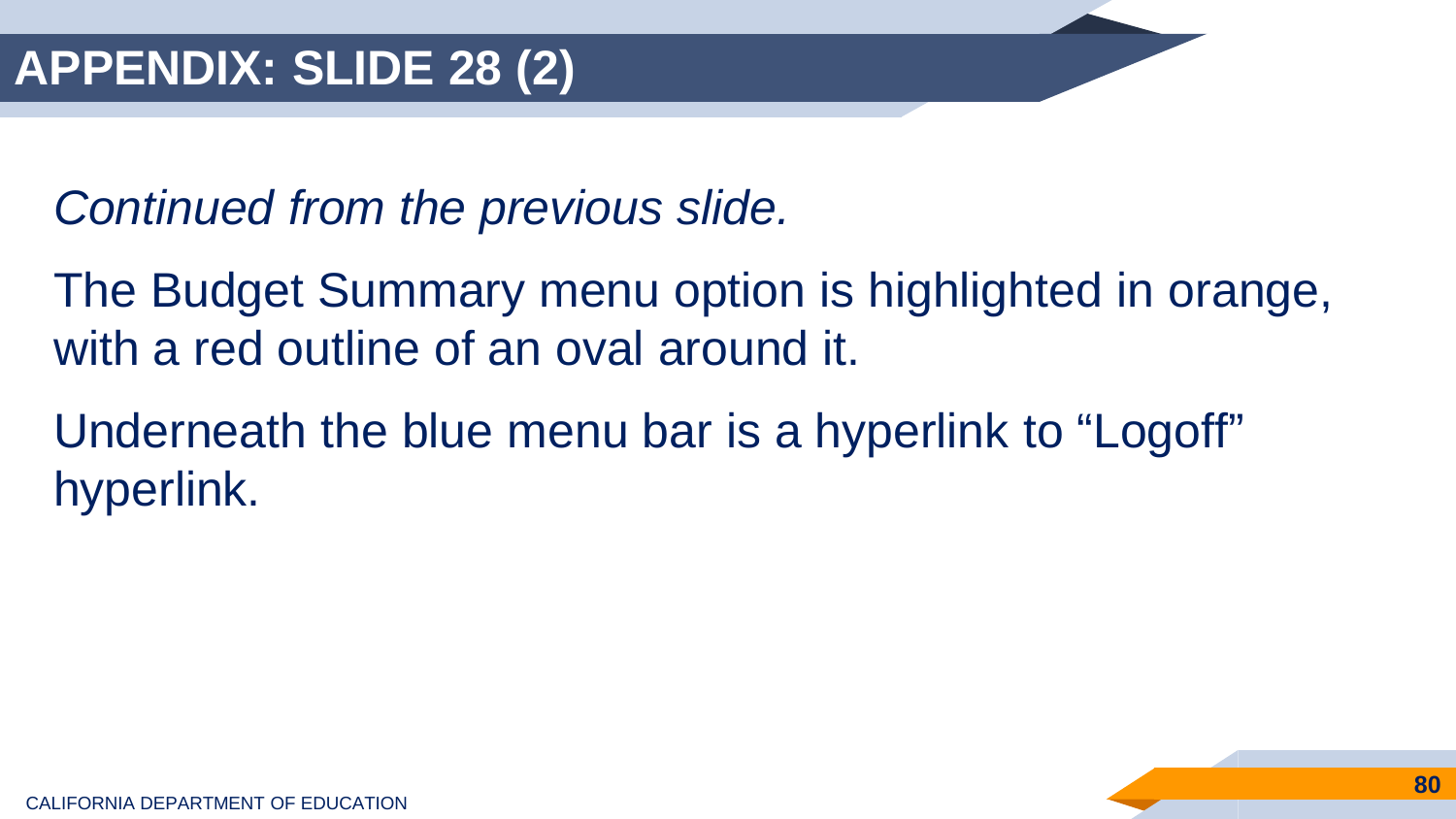**Title of Image**: GMART Updates, Budget Revisions (2) The Budget Summary table with 7 columns. The columns read:

**Object Code Last Approved Budget Last Approved Budget Detail** 

**Revised Budget Detail** 

- **Revision Justification** 
	- **Percent of Total Budget**
- **Revised Budget Amount**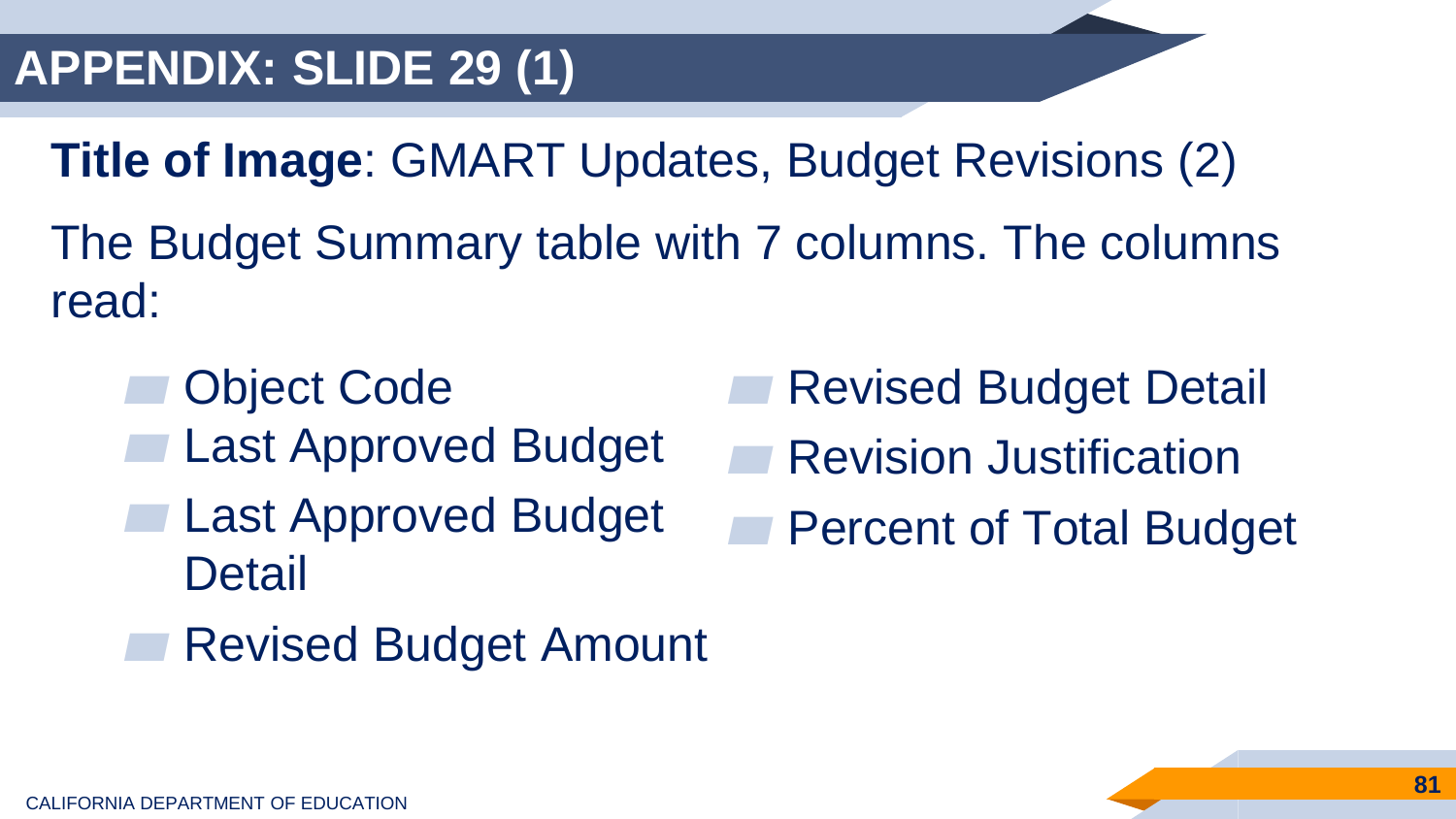Columns one through three will be prepopulated with an LEA's actual information.

The LEA will enter data into the Revised Budget Amount column.

The LEA will select all that apply from the list of project activities in the Revised Budget Detail column.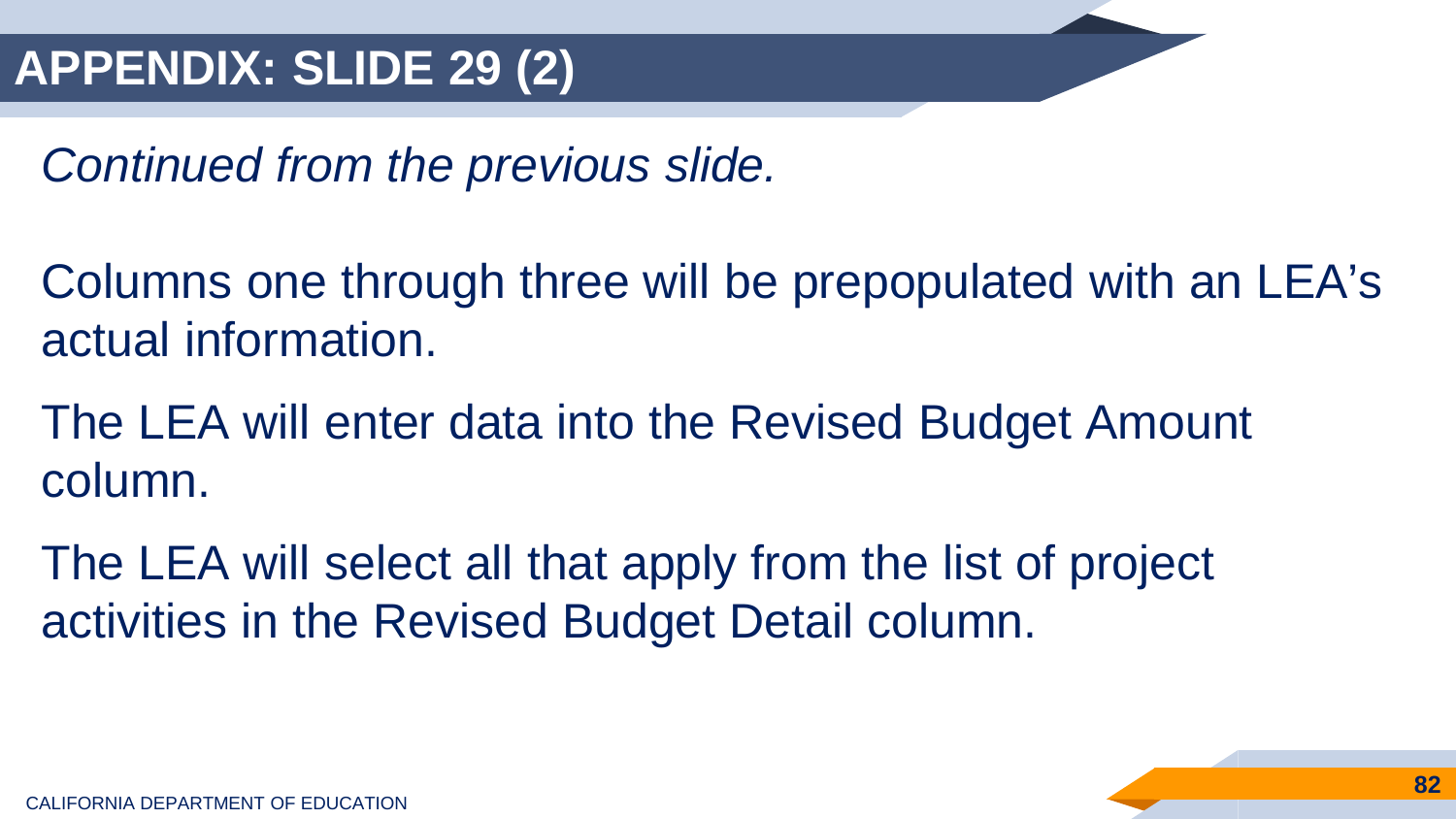- The LEA will provide a Revision Justification in the Revision Justification column.
- In the same column the text reads: The LEA must provide a detailed justification for the increase or decrease from the last approved budget amount that details why the change is occurring.
- Column seven will be prepopulated with the LEAs actual information.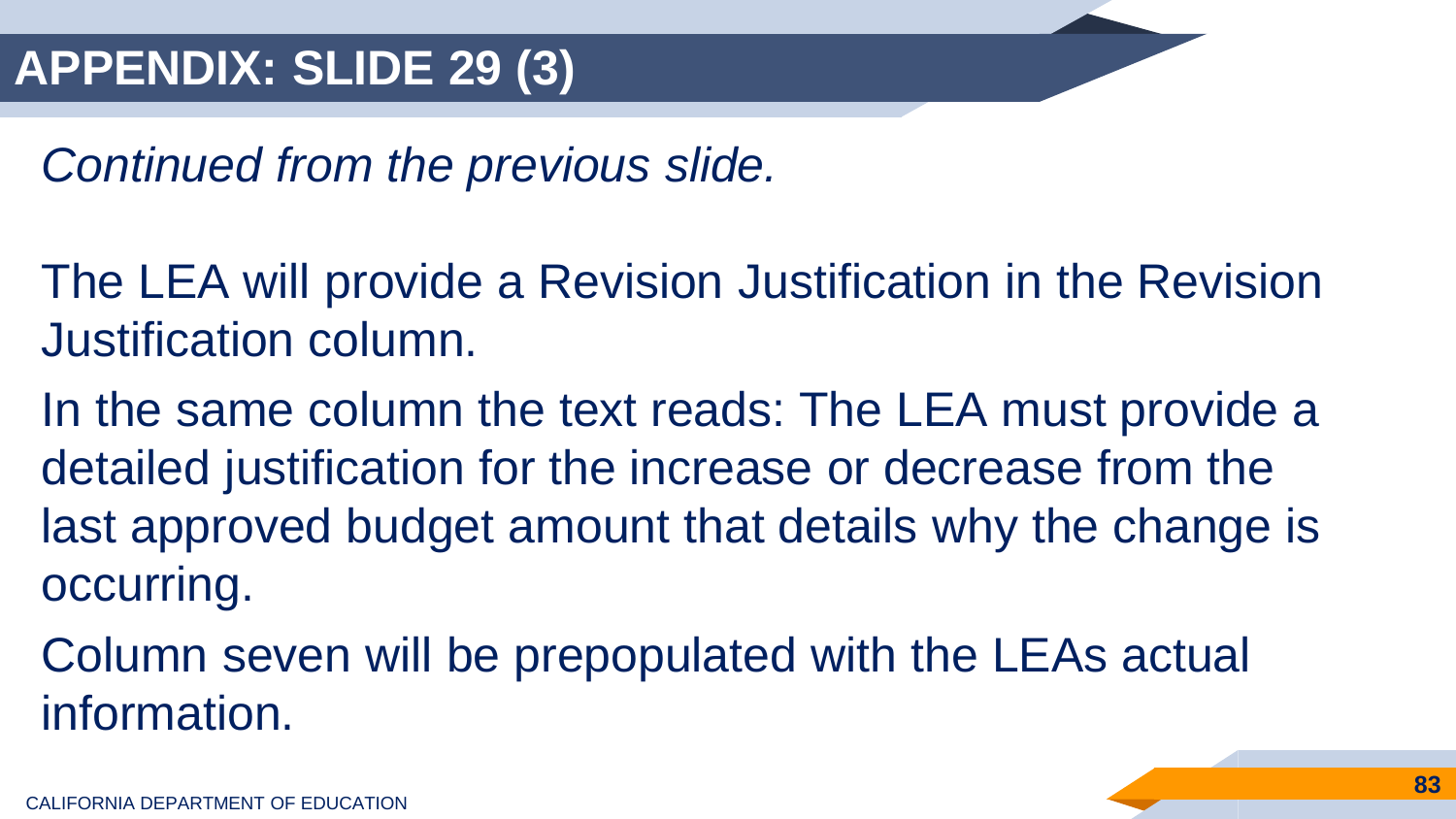The Revised Budget Amount, Revised Budget Detail and Revision Justification columns are outlined with a red square to signify the columns where the LEA must enter data.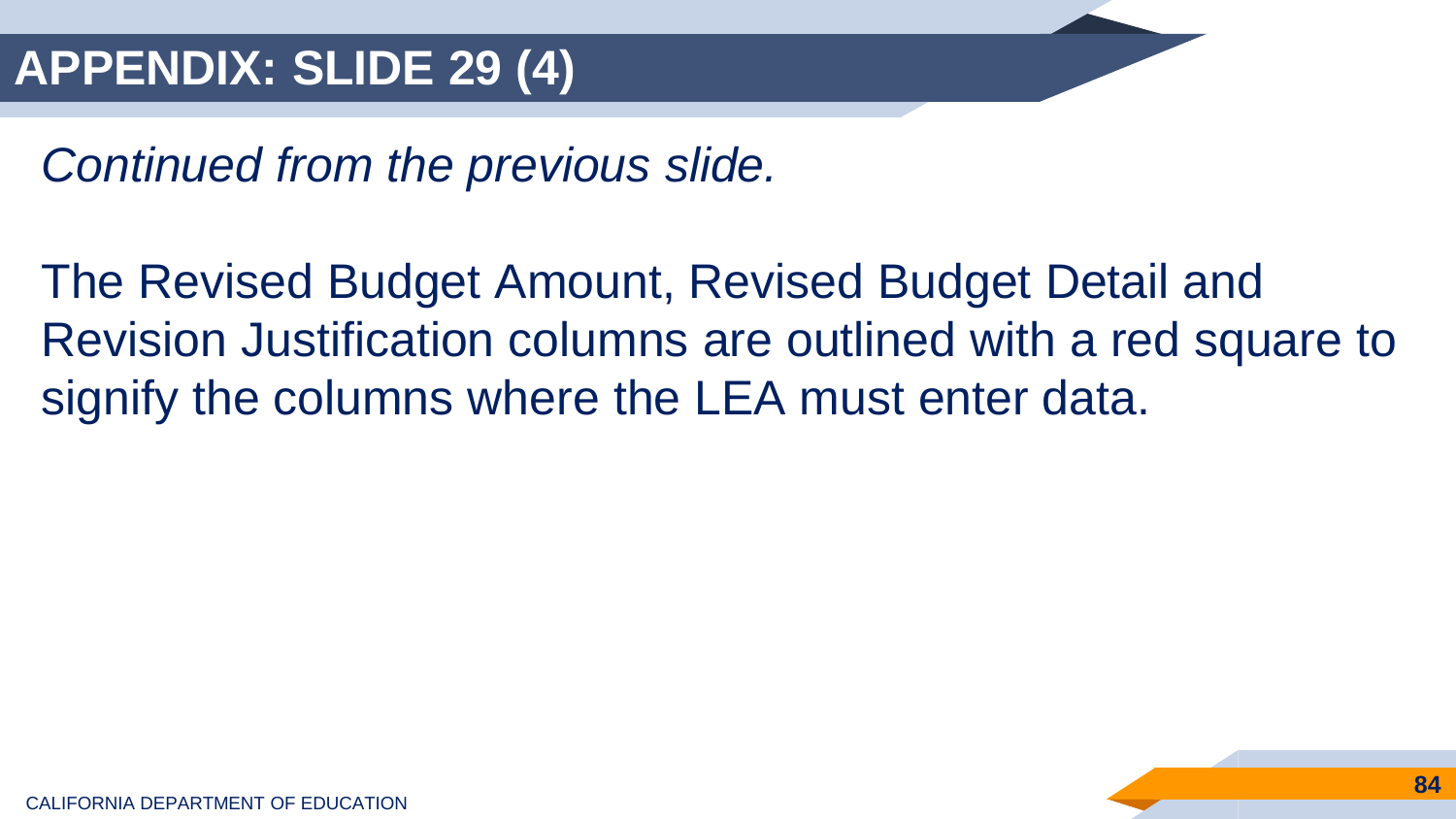#### **Title of Image: Budget Summary Narrative**

Text box heading: Last approved Budget Summary Narrative Text within the text box reads: This textbox will display the LEA's last approved Budget Summary Narrative.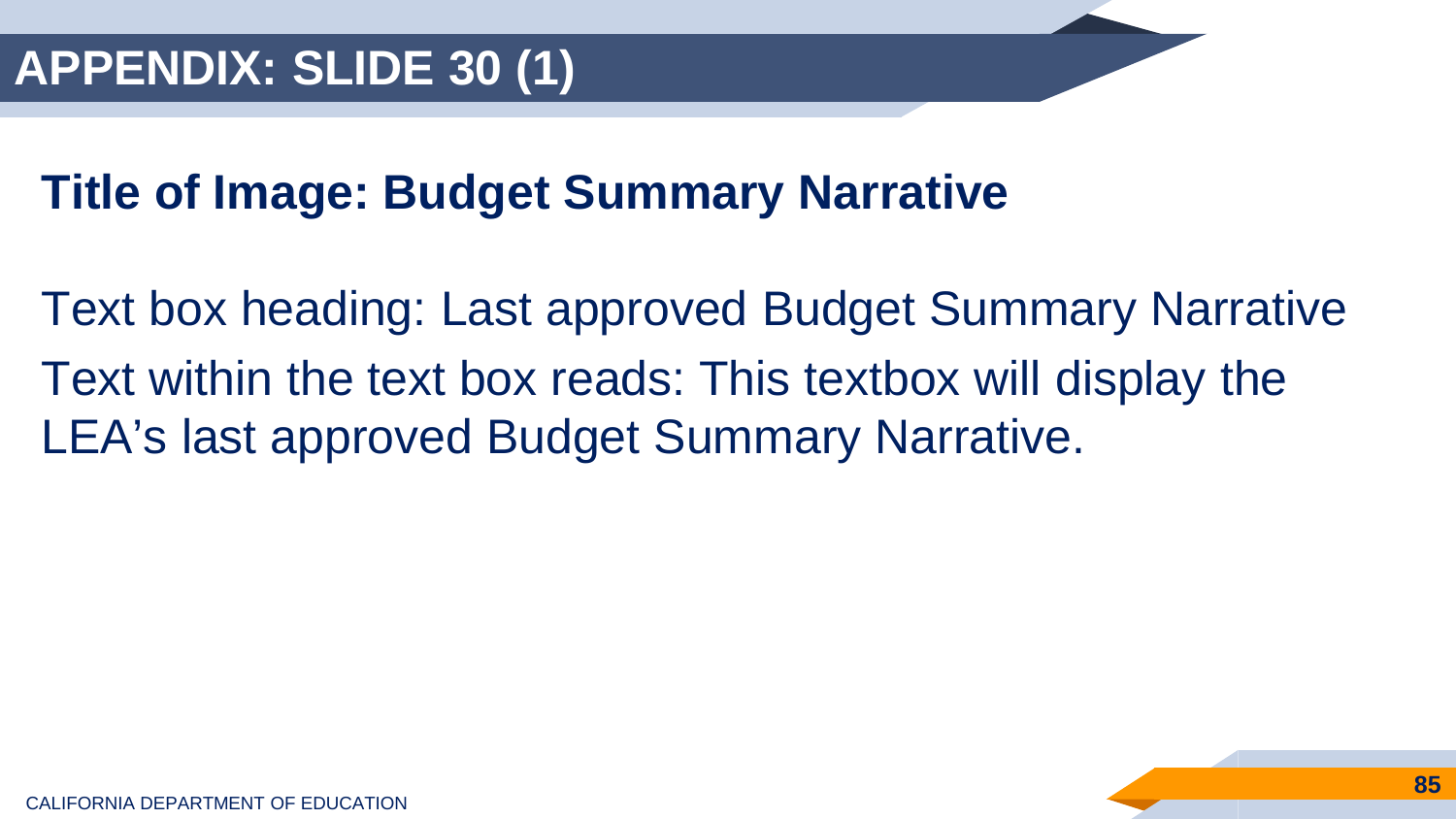Text box heading: Revised Budget Summary Narrative Explain how the revised budgeted amounts associated within each major object code and project activity relate to the development and implementation of the CSI Plan/s/, including how the costs directly support implementation of evidencebased interventions/strategies/activities and reason/s/ for identification.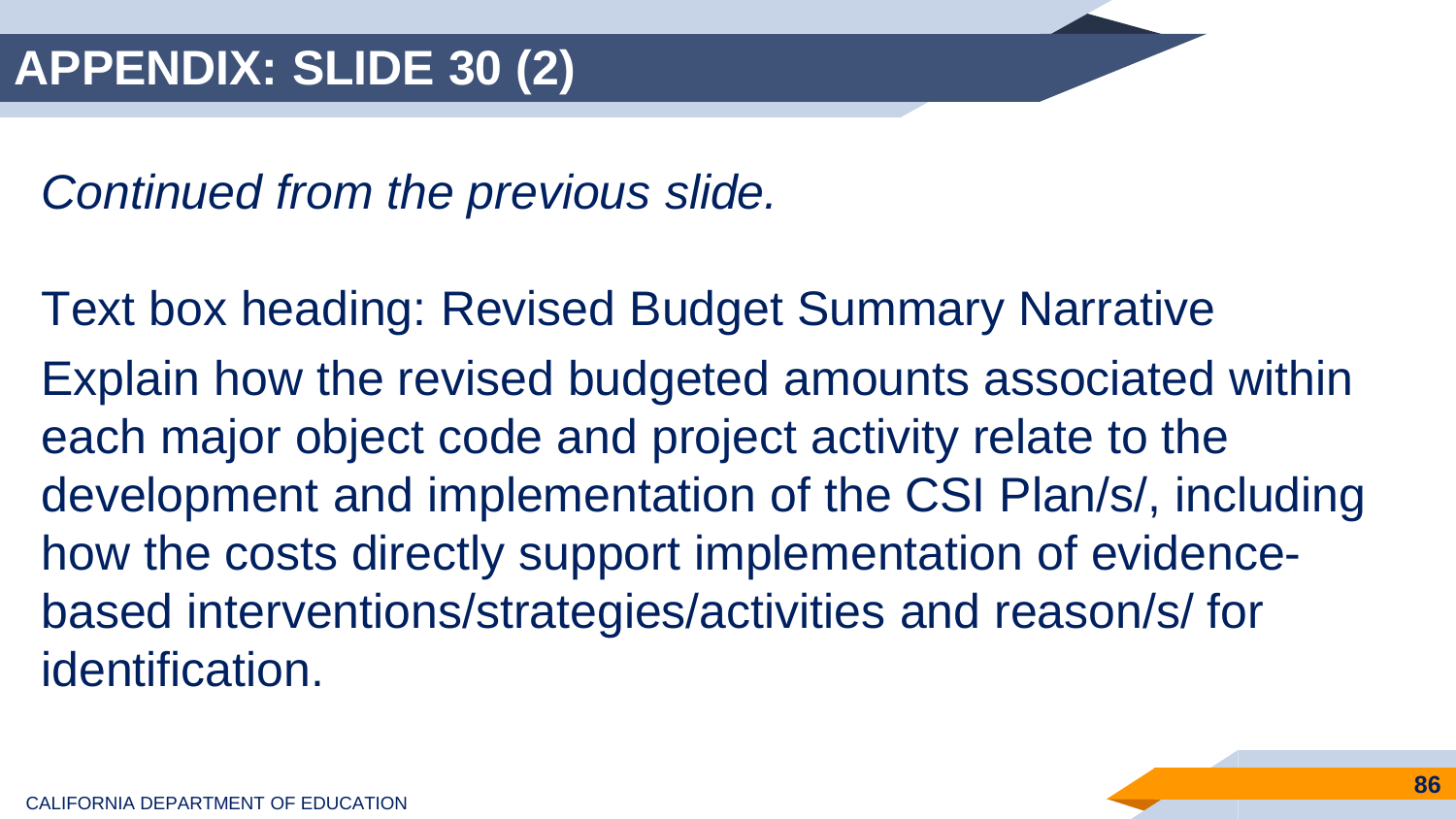In the textbox, the text reads: LEA will revise/update their Budget Summary Narrative as it relates to their Revised Budget Summary.

There is an outline of a red square around the Revised Budget Summary section to indicate that the LEA will provide their revised Budget Summary Narrative in the textbox.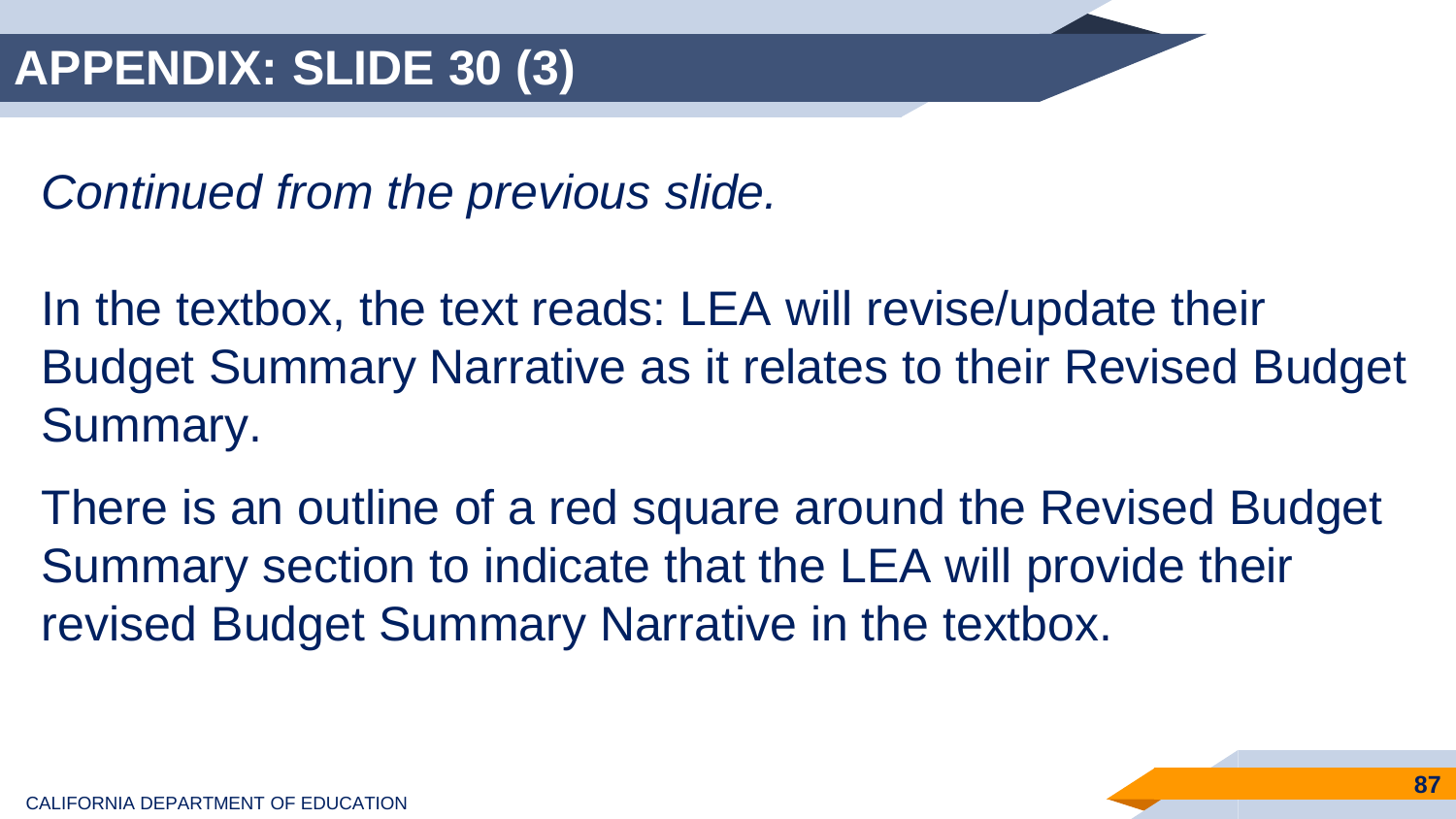## **Title of Image: GMART Updates, Budget Revisions (4)**

- Budget Summary History
- Select a Budget Summary Submission Approved submissions will be labeled "Approved"
- There will be a drop-down menu for LEAs to select a previous version of their Budget Summary. Then the LEA would select "Get Selected Version".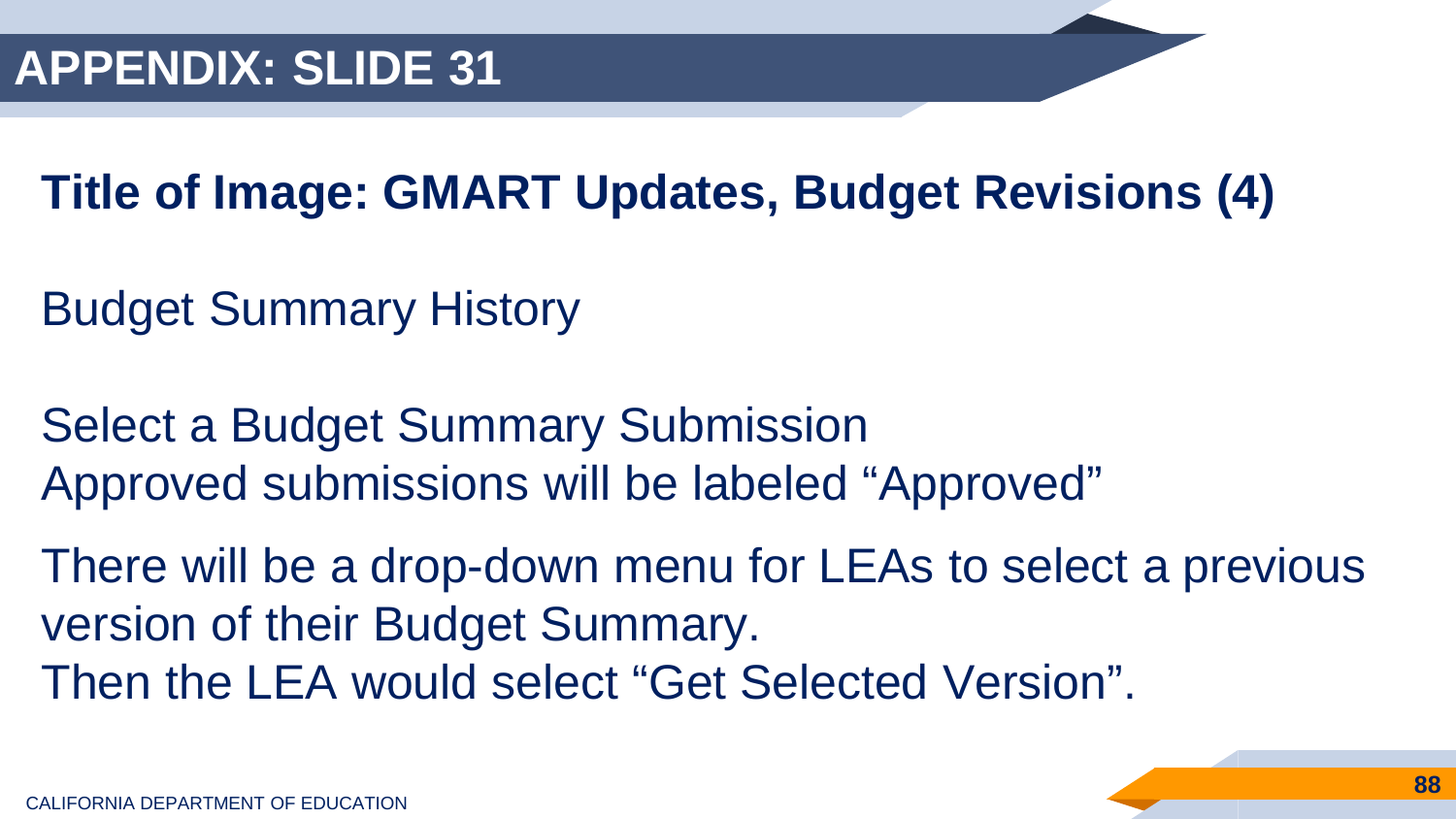#### **Title of Image: Capital Outlay Equipment Definition**

Identifies the 6400 Object Code for Equipment. Record expenditures for computer systems that have both an estimated useful life over one year and an acquisition cost equal to or greater than the capitalization threshold established by the LEA. Acquisition cost includes tax, freight or other types of delivery charges, and installation costs including labor. (For more detail, refer to Procedure 770).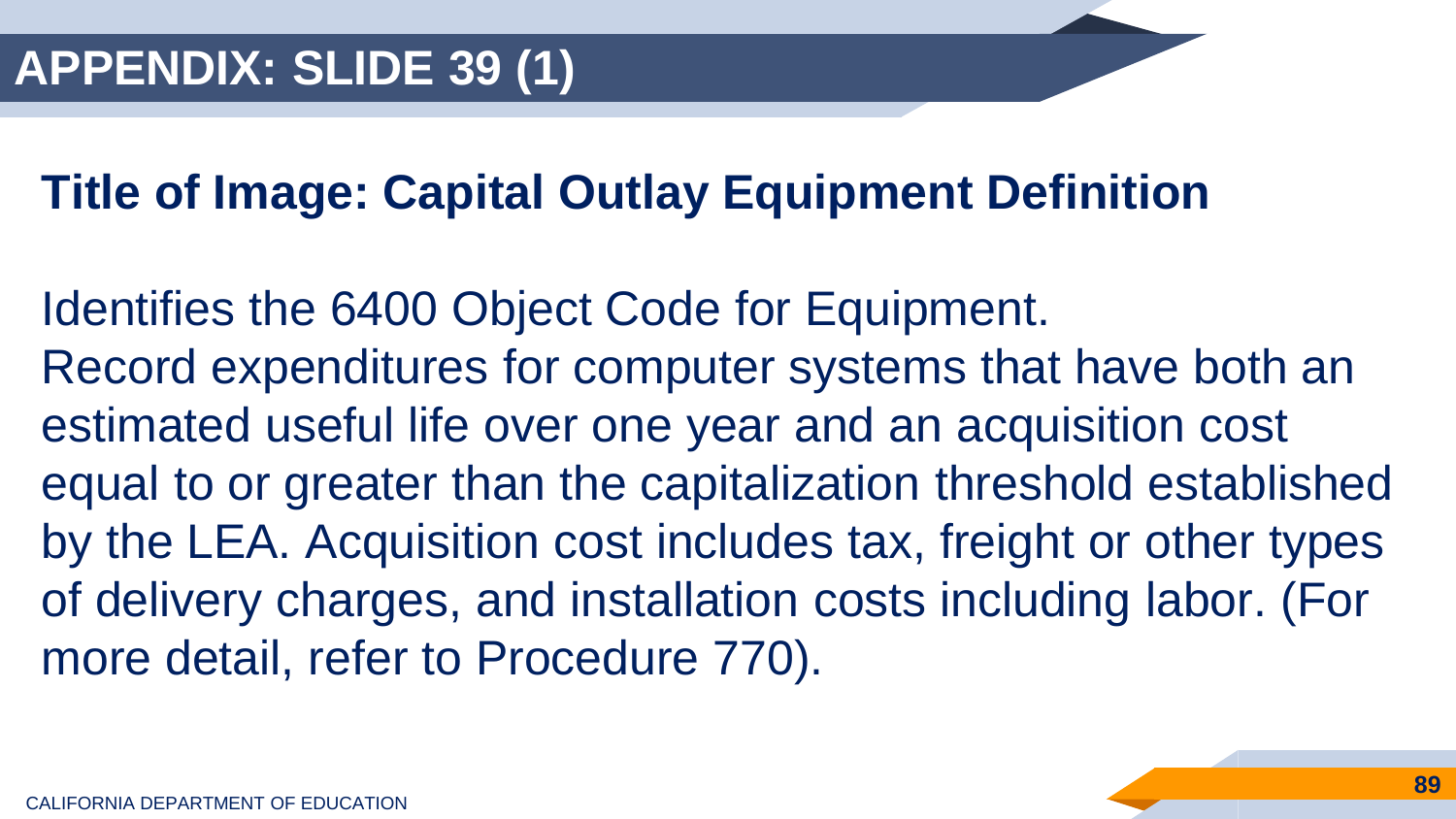There is text within the definition that has been struck through to indicate that those items will not be allowed for this subgrant. "...movable personal property, including equipment such as vehicles, machinery, and playground equipment..."

The words "computer systems" are highlighted in yellow with a red oval outline around it to indicate that these types of items could be allowable for this subgrant.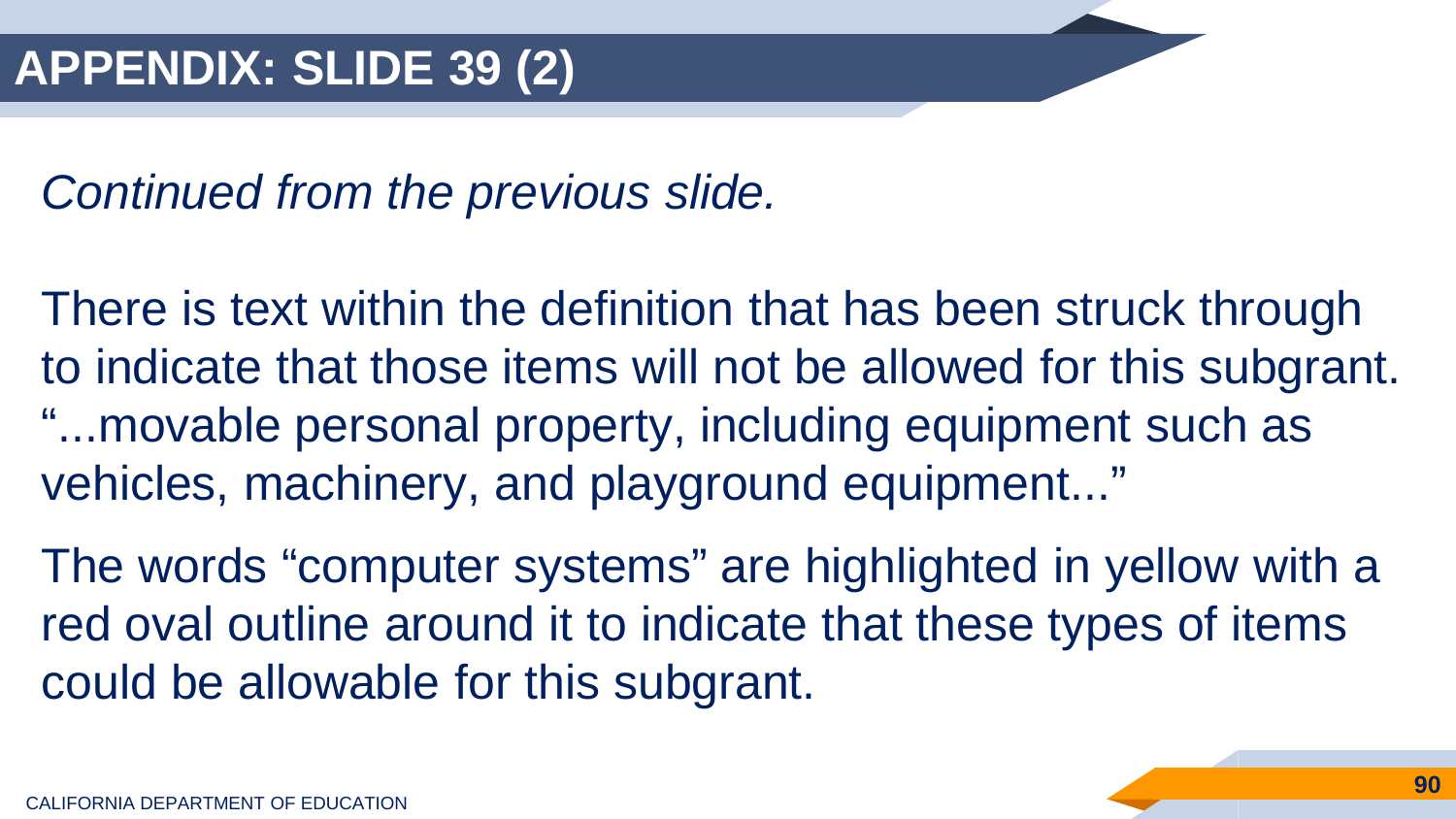## **Title of Image: Capital Outlay Equipment Replacement Definition**

Identifies the 6500 Object Code for Equipment Replacement. Record expenditures for equipment replaced on a piece-bypiece basis. These expenditures must be identified for the purposes of the calculation of the current expense of education (*Education Code* Section 41372)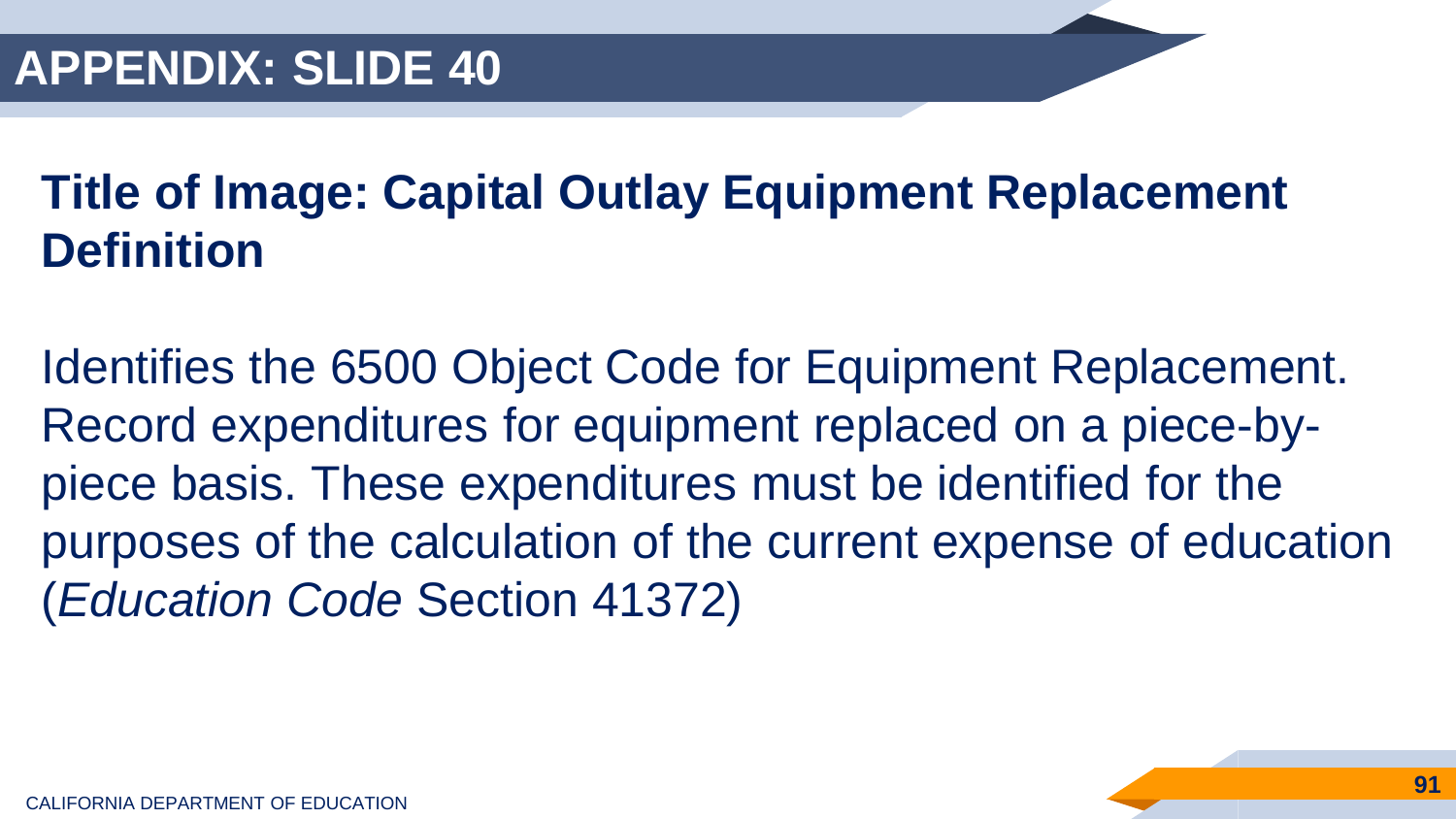**Title of Image**: GMART Updates, Submission History (1)

GMART header followed by a blue menu bar of options. The menu contains the following hyperlinks:

- GMART Home **Funding Application** LEA Contact Info CDE Contact Info
- **Budget Summary**
- **Grant Mgmt Reports**
- **Federal Reports**
- **Submission History**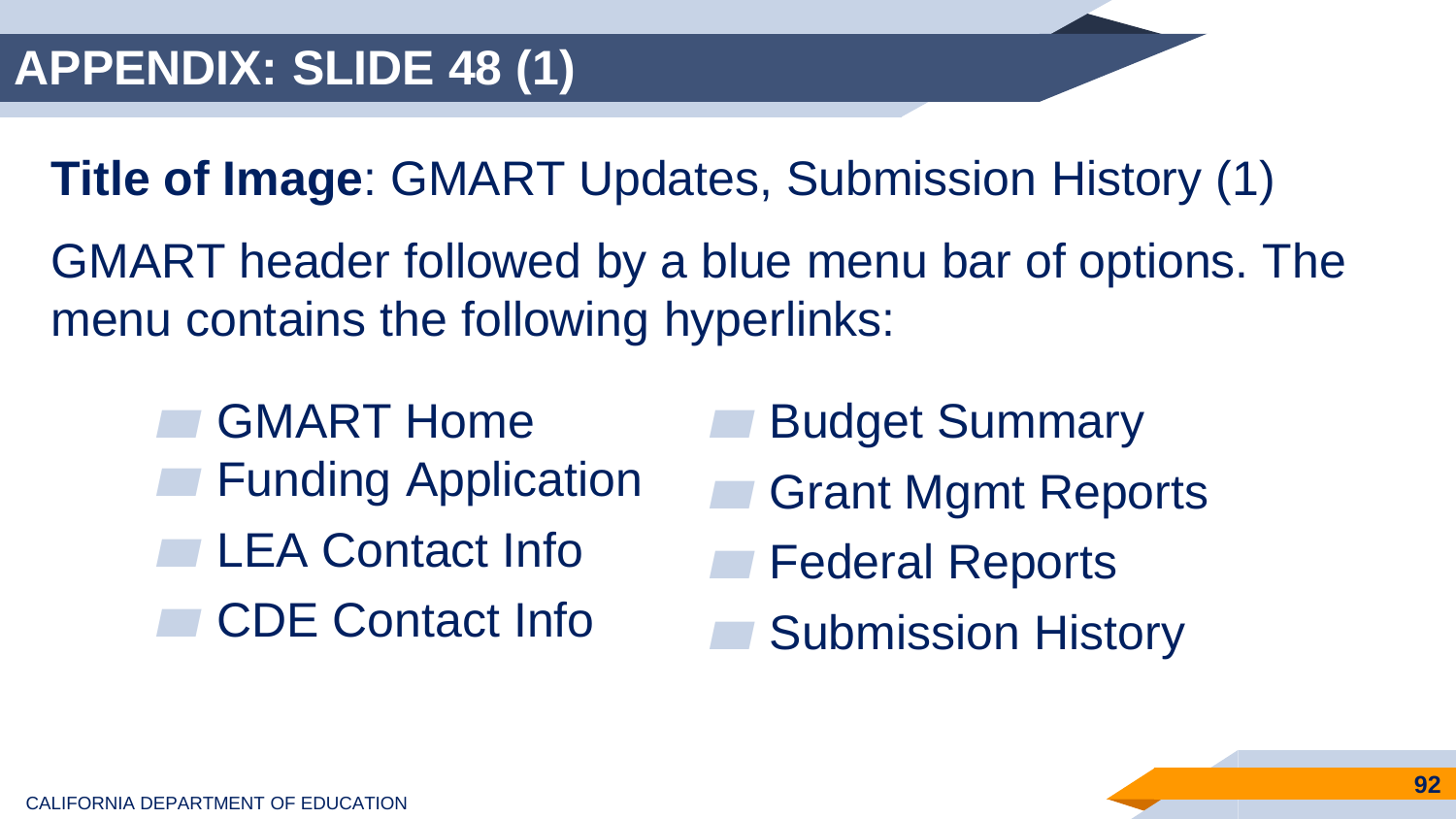The Submission History menu option is highlighted in orange, with a red outline of an oval around it.

Underneath the blue menu bar is a hyperlink to "Logoff" hyperlink.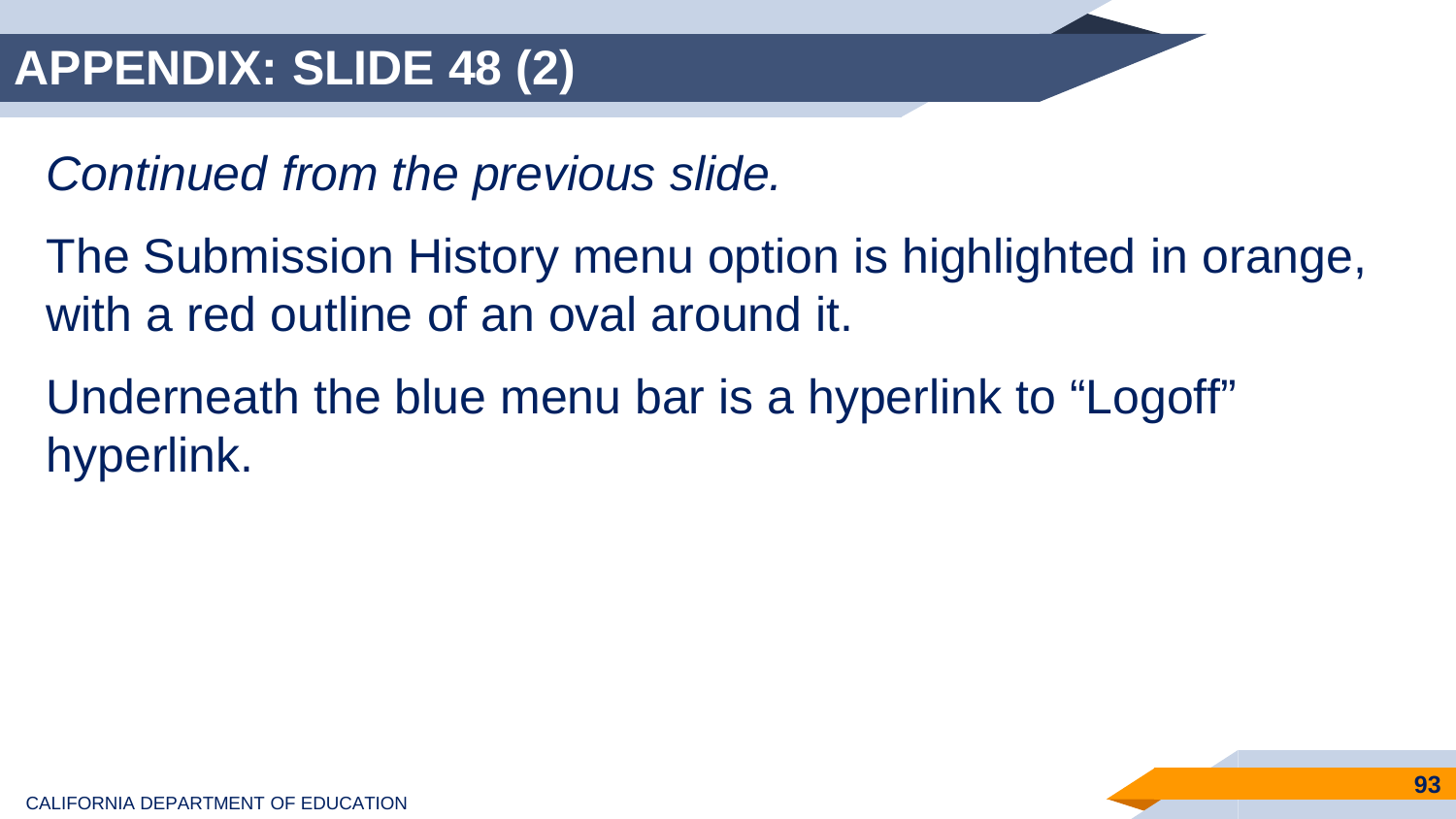**Title of Image**: GMART Federal Reports Tab (1)

GMART header followed by a blue menu bar of options. The menu contains the following hyperlinks:

- GMART Home **Funding Application** LEA Contact Info CDE Contact Info
- **Budget Summary**
- **Grant Mgmt Reports**
- **Federal Reports**
- **Submission History**